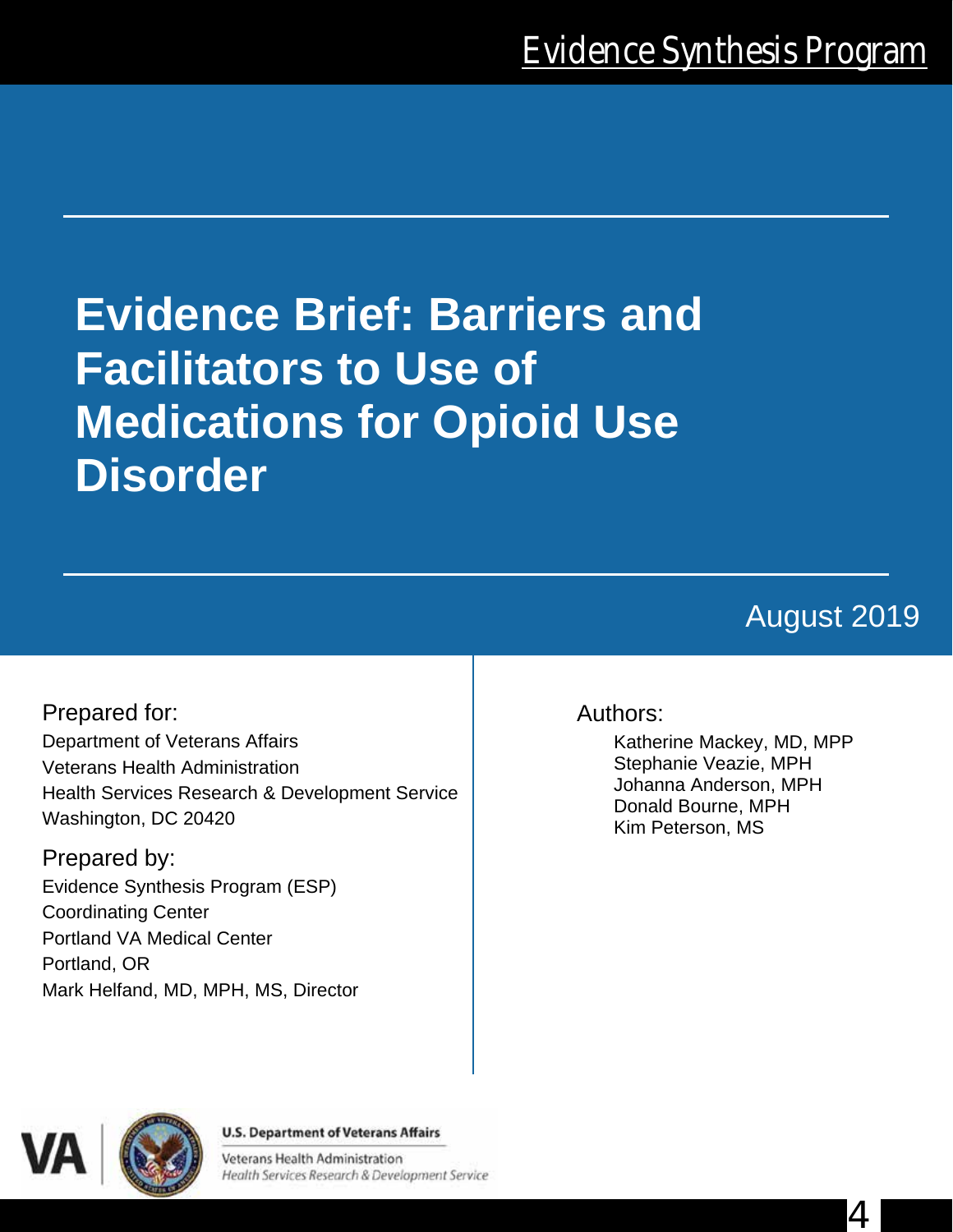#### **PREFACE**

The VA Evidence Synthesis Program (ESP) was established in 2007 to provide timely and accurate syntheses of targeted healthcare topics of importance to clinicians, managers, and policymakers as they work to improve the health and healthcare of Veterans. These reports help:

- Develop clinical policies informed by evidence;
- a. Implement effective services to improve patient outcomes and to support VA clinical practice guidelines and performance measures; and
- ä, Set the direction for future research to address gaps in clinical knowledge.

The program is comprised of four ESP Centers across the US and a Coordinating Center located in Portland, Oregon. Center Directors are VA clinicians and recognized leaders in the field of evidence synthesis with close ties to the AHRQ Evidence-based Practice Center Program and Cochrane Collaboration. The Coordinating Center was created to manage program operations, ensure methodological consistency and quality of products, and interface with stakeholders. To ensure responsiveness to the needs of decision-makers, the program is governed by a Steering Committee comprised of health system leadership and researchers. The program solicits nominations for review topics several times a year via the [program website.](https://www.hsrd.research.va.gov/publications/esp/TopicNomination.cfm)

Comments on this evidence report are welcome and can be sent to Nicole Floyd, Deputy Director, ESP Coordinating Center at Nicole. Floyd@va.gov.

**Recommended citation:** Mackey K, Veazie S, Anderson J, Bourne D, and Peterson K. Evidence Brief: Barriers and Facilitators to Use of Medications for Opioid Use Disorder. Washington, DC: Evidence Synthesis Program, Health Services Research and Development Service, Office of Research and Development, Department of Veterans Affairs. VA ESP Project #09-009; 2019. Posted final reports are located on the ESP [search page.](https://www.hsrd.research.va.gov/publications/esp/reports.cfm)

This report is based on research conducted by the Evidence Synthesis Program (ESP) Center located at the **Portland VA Health Care System, Portland, OR**, funded by the Department of Veterans Affairs, Veterans Health Administration, Health Services Research and Development. The findings and conclusions in this document are those of the author(s) who are responsible for its contents; the findings and conclusions do not necessarily represent the views of the Department of Veterans Affairs or the United States government. Therefore, no statement in this article should be construed as an official position of the Department of Veterans Affairs. No investigators have any affiliations or financial involvement (*eg*, employment, consultancies, honoraria, stock ownership or options, expert testimony, grants or patents received or pending, or royalties) that conflict with material presented in the report.

К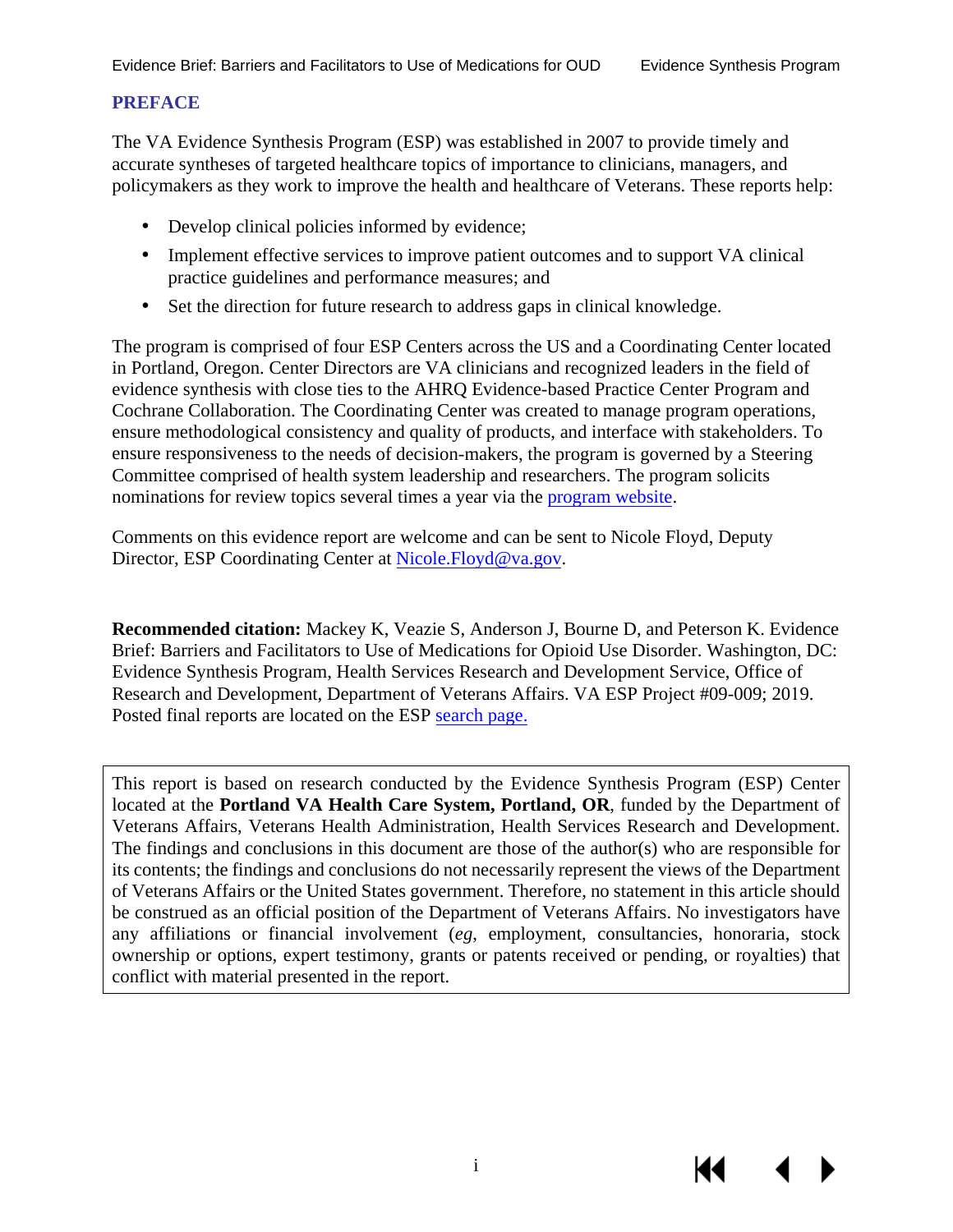$M$ 

 $\blacklozenge$ 

# **TABLE OF CONTENTS**

| Key Question 1: What are the patient, provider, and systems-level barriers and<br>facilitators to use of buprenorphine and extended-release naltrexone for OUD? 12 |  |
|--------------------------------------------------------------------------------------------------------------------------------------------------------------------|--|
|                                                                                                                                                                    |  |
|                                                                                                                                                                    |  |
|                                                                                                                                                                    |  |
|                                                                                                                                                                    |  |
|                                                                                                                                                                    |  |
| Key Question 2: Do these barriers and facilitators vary by patient characteristics,                                                                                |  |
|                                                                                                                                                                    |  |
|                                                                                                                                                                    |  |
|                                                                                                                                                                    |  |
|                                                                                                                                                                    |  |
|                                                                                                                                                                    |  |
|                                                                                                                                                                    |  |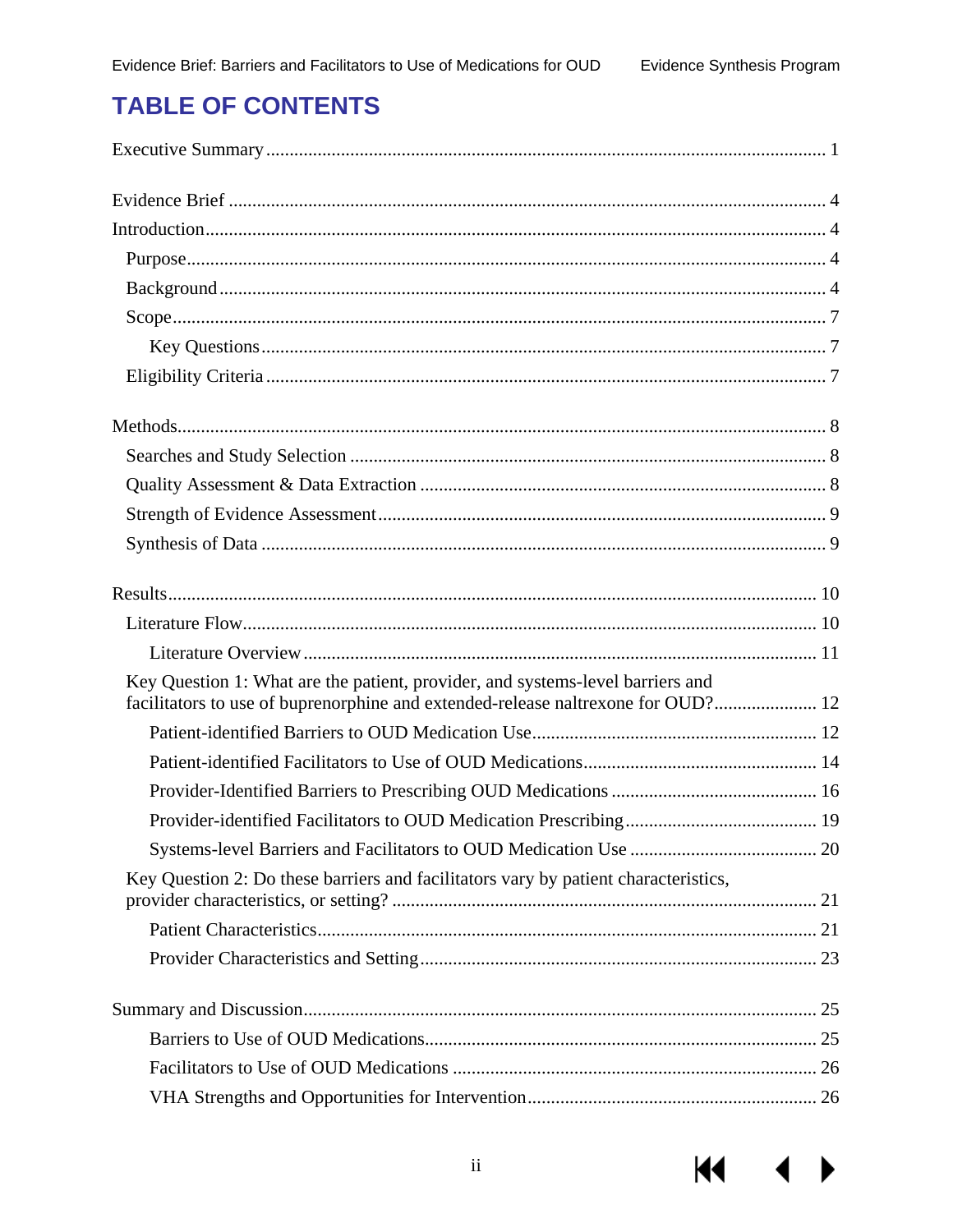| Ongoing VA Interventions and Research on Utilization of OUD Medications  29 |  |
|-----------------------------------------------------------------------------|--|
|                                                                             |  |
|                                                                             |  |
|                                                                             |  |
|                                                                             |  |
|                                                                             |  |

#### **FIGURES AND TABLES**

| Figure 2. Timeline of federal and Veterans Affairs events affecting the availability          |  |
|-----------------------------------------------------------------------------------------------|--|
|                                                                                               |  |
|                                                                                               |  |
|                                                                                               |  |
| Table 2. Categories of patient-identified barriers and facilitators to OUD medication use  15 |  |
|                                                                                               |  |
| Table 4. Categories and subcategories of provider-identified barriers and facilitators        |  |
|                                                                                               |  |
| Table 6. Provider characteristics associated with buprenorphine prescribing and               |  |

К€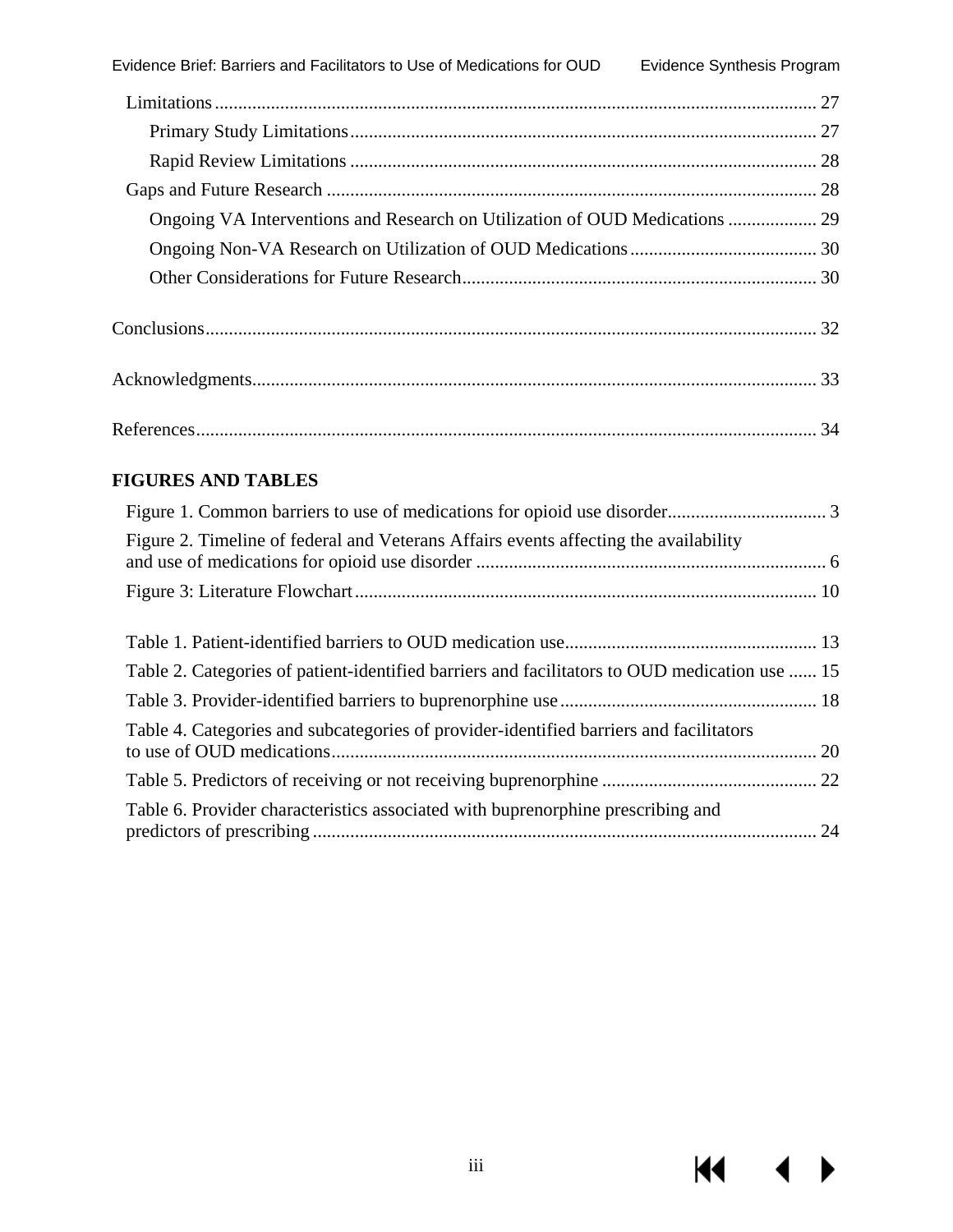# <span id="page-4-0"></span>**EXECUTIVE SUMMARY**

#### **Key Findings**

- We did not identify VHA studies on barriers or facilitators to use of medications for opioid use disorder (OUD) published since 2014. This review focuses on 16 studies that have the most VHA applicability. Most of these studies discussed buprenorphine/naloxone, but not extended-release naltrexone.
- The 4 most commonly cited categories of both patient- $\mathbf{r}^{\prime}$ identified and provider-identified barriers to primarily buprenorphine use were stigma, logistics, treatment experiences and beliefs, and knowledge of OUD medications. Of these, social stigma associated with OUD and high out-ofpocket costs were the most commonly described patientidentified barriers. Among providers, logistical concerns, particularly time constraints, were the most commonly cited barriers.
- Support from peers, family, and treatment providers was the  $\mathbf{r}^{\prime}$ most common facilitator for patients. Among providers, limited information regarding facilitators of OUD prescribing are available and one factor did not stand out as being most important.
- We did not identify studies of systems-level barriers with applicability to VHA settings.
- No studies directly evaluated whether barriers and facilitators vary by patient or provider characteristics or setting.
- Most studies met our minimum quality criteria and findings were consistent across studies.

 Mirroring national trends, the proportion of opioid overdoses among Veterans due to illicit opioids is increasing. Opioid overdose among Veterans increased from 14.5 per 100,000 person-years in 2010 to 21.1

#### *Background*

The ESP Coordinating Center (ESP CC) is responding to a request from VA's Health Services Research and Development Service (HSR&D) for an evidence brief on barriers to and facilitators of use of buprenorphine and extended-release naltrexone for treatment of opioid use disorder (OUD). Findings from this evidence brief will be used to inform prioritization of questions for a September 2019 Stateof-the-Art (SOTA) conference.

#### *Methods*

To identify studies, we searched MEDLINE®, PsycINFO, EMBASE and Cochrane Central Register of Controlled Trials (CCRT). We used prespecified criteria for study selection, data abstraction, and rating internal validity and strength of the evidence. See our PROSPERO protocol for our full methods.

per 100,000 person-years in 2016, mostly due to overdoses from heroin and synthetic opioids such as fentanyl rather than prescription opioids. This finding highlights the need for opioid risk reduction efforts beyond safer opioid prescribing in the healthcare setting. As a component of the Veterans Health Administration's (VHA) overall response to the crisis of opioid-related morbidity and mortality, VHA provides treatment for those with opioid use disorder (OUD), a diagnosis made based on symptoms, such as drug cravings, and behaviors, such as compulsive drug seeking and drug use despite negative consequences. Methadone, buprenorphine, and extended-release naltrexone are approved by the Federal Drug Administration (FDA) for treatment of OUD. However, these medications are underutilized within VHA and the general community despite evidence of their effectiveness and guidelines from the Veterans Affairs/Department of Defense (DoD), Centers for Disease Control & Prevention (CDC), and the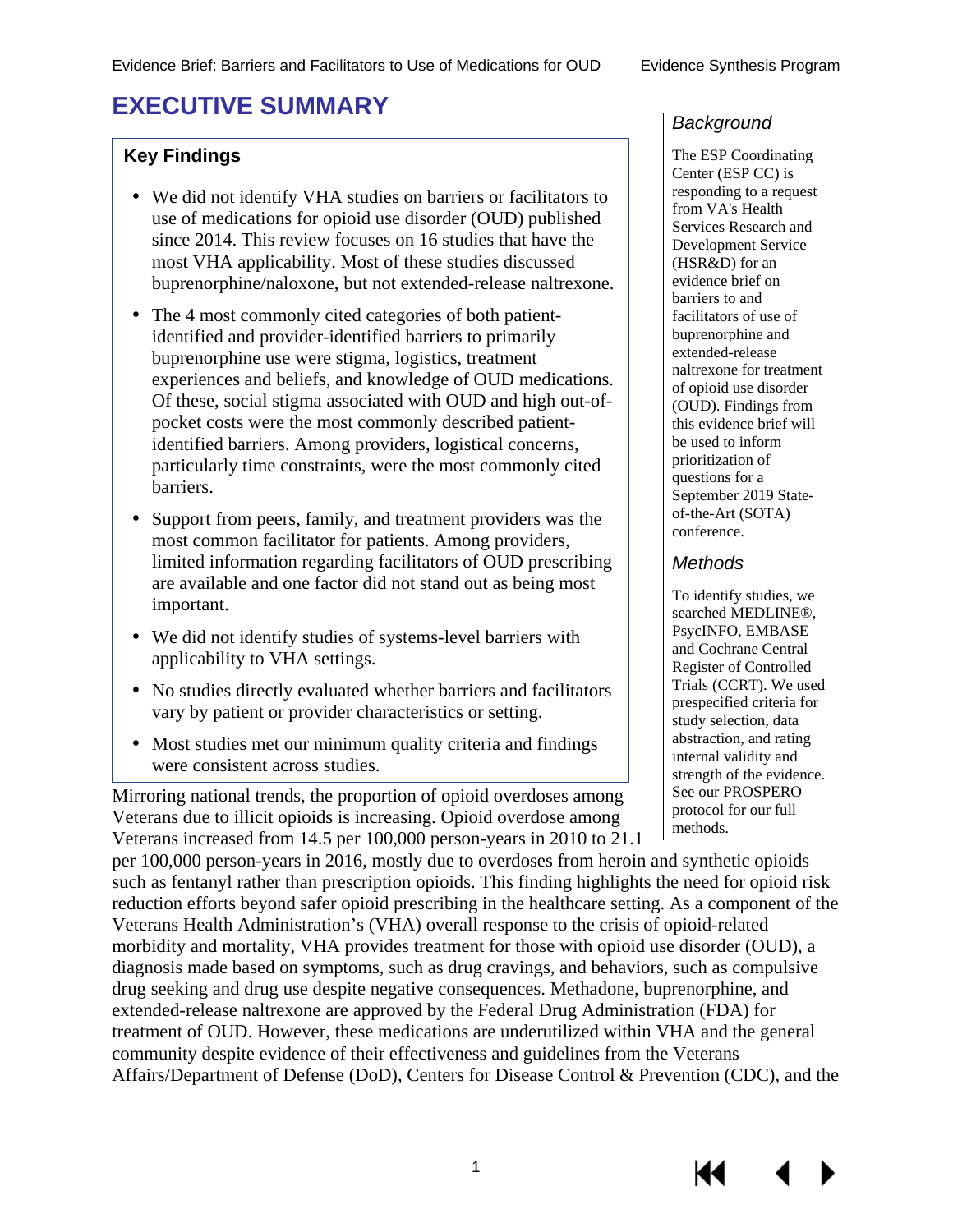American Society of Addiction Medicine recommending them as an option for first-line treatment for OUD.

Reasons for underutilization of OUD medications are likely due to multiple interconnected factors at the patient, provider, and systems levels. The aim of this rapid review was to synthesize the evidence on barriers and facilitators at each of these levels to help inform VHA stakeholders engaged in policy development, program planning, and OUD research. We also aimed to highlight any evidence gaps. Because buprenorphine and extended-release naltrexone can be prescribed in office-based settings (rather than specialized treatment programs) and have the most potential for widespread use, we limited our review to these 2 medications. We also limited our review to studies published since 2014, which allowed us to prioritize evidence in the context of recent VHA and federal policy changes including the addition of extended-release naltrexone to the VHA formulary in 2014, updated VA/DoD substance use disorder guidelines in 2015, and the 2016 CARA Act aimed at expanding OUD medication prescribing. We also focused our discussion on barriers that VHA has the ability to address, rather than federal regulatory barriers outside of VHA's control.

We did not identify VHA studies on barriers or facilitators to use of medications for OUD published since 2014. We included 26 studies in non-VA settings and among those prioritized evidence synthesis of 16 studies with the most relevance to VHA. Most studies evaluated buprenorphine use, and not extended-release naltrexone. Studies were based on patient and provider surveys (9 studies), interviews (5 studies), and chart review (2 studies).

Using content analysis methods, we categorized patient- and provider-identified barriers to buprenorphine into 4 main types – 1) stigma, 2) logistical barriers, 3) treatment experiences (past and present) and beliefs, and 4) knowledge gaps. These barrier types are likely overlapping and mutually reinforcing. Of these, stigma and logistical challenges related to buprenorphine were the most commonly cited barriers. Stigma manifests similarly for patients and providers as not wanting to be associated with OUD treatment, beliefs that patients on OUD medications are still addicted, and negative views of people with OUD. In terms of logistics, the most common barriers among patients were concerns about high out-of-pocket costs and access to a provider. The most common logistics barriers among providers were related to time constraints and regulatory and insurance barriers.

Support from peers, family, and treatment providers was the most common facilitator for patients. Among providers, limited information regarding facilitators of OUD prescribing are available and one factor did not stand out as being most important. Provider-identified facilitators include increased patient demand for OUD medication, mentoring and linkages to addiction medication specialists, receipt of OUD and buprenorphine training, ability to refer patients to psychosocial support services, and institutional support.

Due to study heterogeneity and lack of subgroup analyses, we were not able to draw conclusions about how patient-identified barriers and facilitators may vary among different patient groups. Indirect evidence from 3 retrospective studies that evaluated the likelihood of patients receiving buprenorphine consistently found that adults in the age range 30-50, white patients, and those who self-pay or are employed are more likely to be prescribed buprenorphine that those who are on the extremes of age and non-white. Similarly, we were not able to draw conclusions regarding how provider-identified barriers and facilitators may vary among groups, but indirect evidence

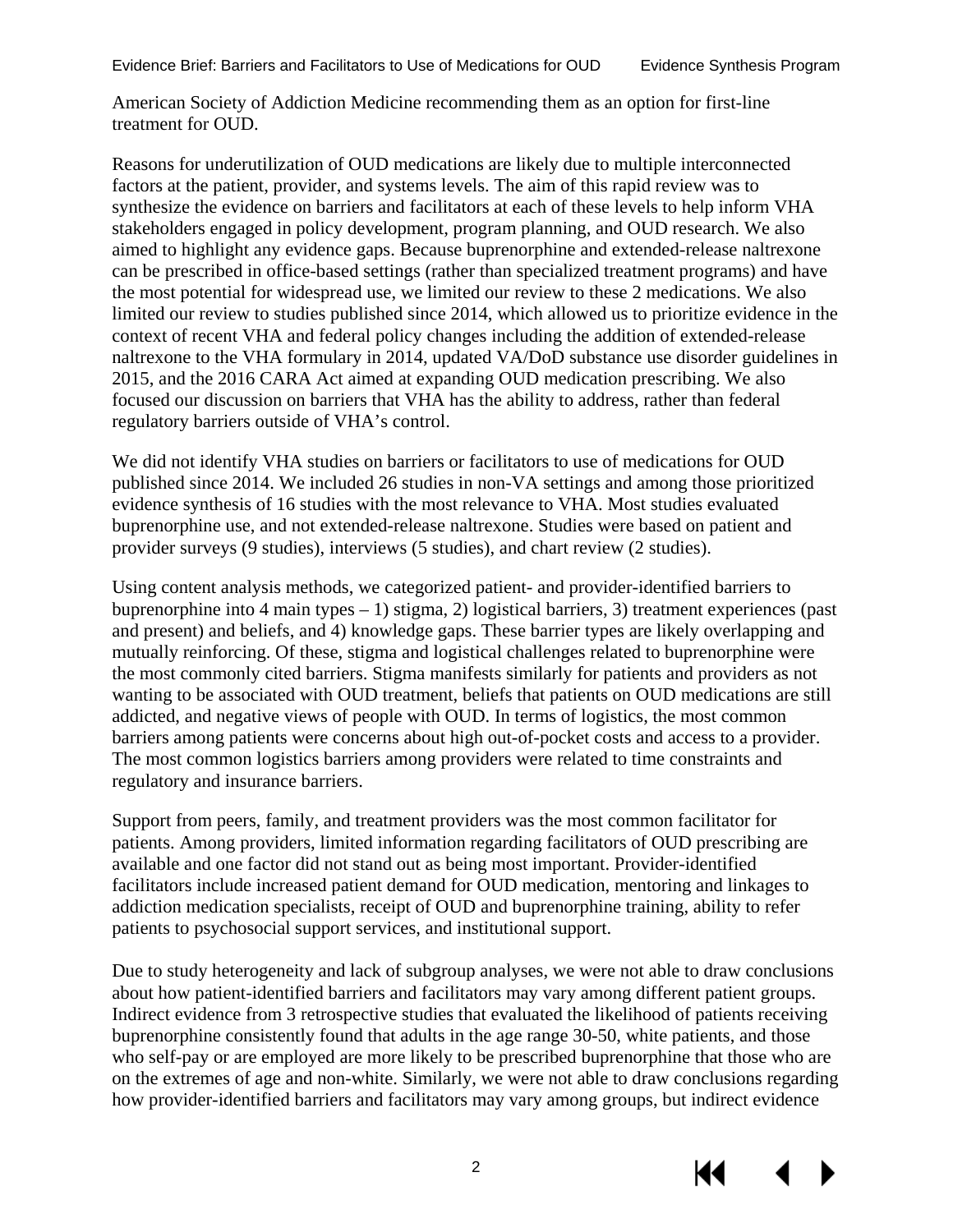from a survey study and 2 studies based on chart review suggest that prescribing behavior reflects barriers and/or facilitators (*ie* lack of institutional support to offer buprenorphine is associated with a lower likelihood that providers will prescribe it), that barriers and facilitators may vary by region, and that when providers engage in OUD training and/or are using other OUD best practices (such as co-prescribing naloxone) they are more likely to prescribe buprenorphine.

Eleven prioritized studies met all of our minimum quality criteria and 5 did not. Common limitations of those studies that did not meet criteria included low response rates (range: 3-46%) for surveys and a lack of detailed information on participants and settings across study types. Our overall confidence in this evidence is low. Although results were generally consistent (most studies discussed similar barriers and facilitators) and precise (studies had appropriate sample sizes based on study design), the studies are indirect (not in the VHA setting) and due to the nature of qualitative methods prohibit conclusions regarding the magnitude of effects for a given barrier or facilitator (do not tell us the size or severity of a barrier or facilitator, just how commonly it was referenced).

While we do not expect that future studies in the VHA setting would uncover additional major barriers and facilitators that do not relate to one of those highlighted in this review, studies in VHA populations would increase certainty regarding which barrier and facilitator types are most significant for VA patients and providers and where in the treatment pathway these barriers and facilitators are most likely to exist. Studies in VHA's equal access health care system, where potential confounding due to variation in insurance coverage is minimized, could also increase certainty on the independent role of patient-level factors in receiving medications for OUD and thereby more broadly inform VA and non-VA interventions to increase their use.

| Patient  | · Social stigma related<br>to addiction<br>· Internalized stigma<br>results in shame<br>· Negative views of<br>OUD medication ("a<br>crutch," not really<br>being sober) | · High out-of-pocket<br>costs<br>· Lack of access to<br>provider or long wait<br>times<br>· Lack of transportation<br>or child care          | • Lack of knowledge<br>about where/how to<br>get treatment                    | · Negative experience<br>with past treatment<br>or providers |
|----------|--------------------------------------------------------------------------------------------------------------------------------------------------------------------------|----------------------------------------------------------------------------------------------------------------------------------------------|-------------------------------------------------------------------------------|--------------------------------------------------------------|
|          | Stigma                                                                                                                                                                   | <b>Logistics</b>                                                                                                                             | Knowledge                                                                     | <b>Treatment</b><br>experiences and<br><b>beliefs</b>        |
| Provider | · Negative views of<br>patients with OUD<br>· Negative views of<br><b>OUD</b> medications<br>("replacing one<br>addiction with<br>another")                              | • Time and space<br>constraints<br>· Regulatory and<br>insurance barriers<br>· Few linkages to<br>psychosocial<br>supports or<br>specialists | · Insufficient training<br>. Lack of confidence<br>regarding OUD<br>treatment | • Perception of low<br>patient interest or<br>need           |
|          | <b>Most common</b>                                                                                                                                                       |                                                                                                                                              |                                                                               | Least common                                                 |

#### <span id="page-6-0"></span>**Figure 1. Common barriers to use of medications for opioid use disorder**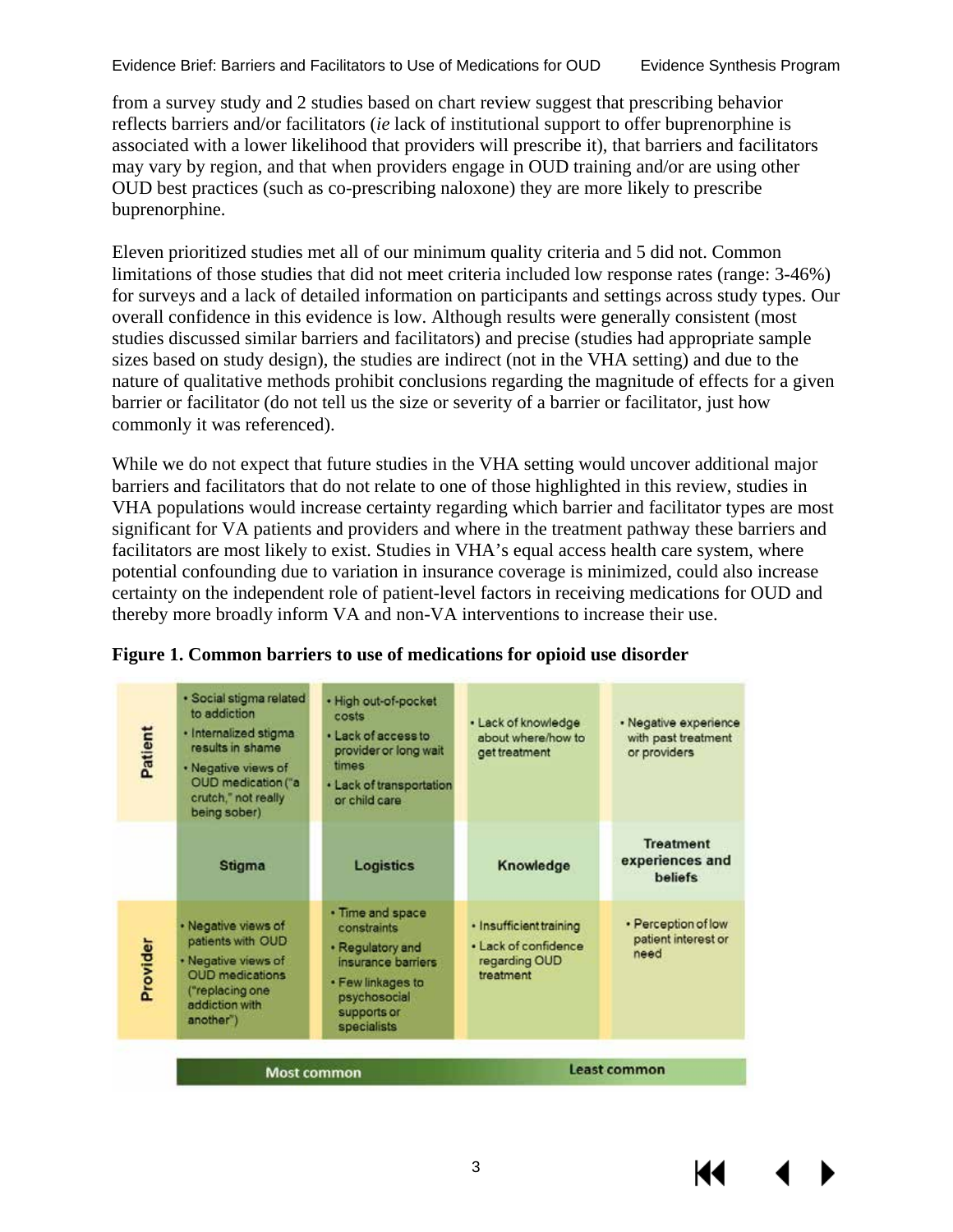# <span id="page-7-0"></span>**EVIDENCE BRIEF**

# <span id="page-7-1"></span>**INTRODUCTION**

# <span id="page-7-2"></span>**PURPOSE**

The ESP Coordinating Center (ESP CC) is responding to a request from VA's Health Services Research and Development Service (HSR&D) for an evidence brief on barriers to and facilitators of use of buprenorphine and extended-release naltrexone for treatment of opioid use disorder (OUD). This review synthesizes evidence on the barriers and facilitators at the patient, provider, and health care system levels. Findings from this review will be used to inform prioritization of questions for a September 2019 State-of-the-Art (SOTA) conference.

### <span id="page-7-3"></span>**BACKGROUND**

Mirroring national trends, the proportion of opioid overdoses among Veterans due to illicit opioids is increasing. Opioid overdose among Veterans increased from 14.5 per 100,000 personyears in 2010 to 21.1 per 100,000 person-years in 2016, mostly due to overdoses from heroin and synthetic opioids such as fentanyl rather than prescription opioids. [1](#page-37-1) This finding highlights the need for opioid risk reduction efforts beyond those aimed at increasing opioid safety in the in the healthcare setting. As a component of the Veterans Health Administration's (VHA) overall response to the crisis of opioid-related morbidity and mortality, VHA provides treatment for those with opioid use disorder (OUD), a diagnosis made based on symptoms, such as drug cravings, and behaviors, such as compulsive drug seeking and drug use despite negative consequences.[2](#page-37-2) Methadone, buprenorphine, and extended-release naltrexone are medications approved by the Federal Drug Administration (FDA) for treatment of OUD. Of note, the term medication-assisted treatment (MAT) has been commonly used to describe these medications but is no longer favored given that medication is considered an option for first-line treatment for OUD (rather than an adjunctive treatment). [3](#page-37-3) Guidelines from the Veteran's Administration/Department of Defense (VA/DoD) recommend offering patients with OUD treatment with medication. These guidelines state that while patients receiving methadone should be offered individual counseling and/or contingency management (rewards to reinforce positive behaviors), there is insufficient evidence to recommend for or against any specific psychosocial intervention in addition to office-based medical management with buprenorphine. [4](#page-37-4)

Methadone and buprenorphine treat OUD by reducing opioid cravings and preventing withdrawal, which are both potent drivers of ongoing opioid use. Methadone is a "full opioid agonist," meaning that it activates opioid receptors in the brain and body in the same way as other prescription opioids and illicit opioids such as heroin. Buprenorphine is referred to as a "partial opioid agonist" because it does not act on opioid receptors in the same way as full agonists like methadone. Specifically, it binds tightly to the mu opioid receptor (which is responsible for analgesic and euphoria effects but also harmful effects such as respiratory depression) but does not activate this receptor as much as full agonists like methadone. It also has a ceiling effect, meaning that the receptor is not more activated with more exposure to the drug, and it is therefore thought to have a lower risk of overdose.<sup>[5](#page-37-5)</sup>



К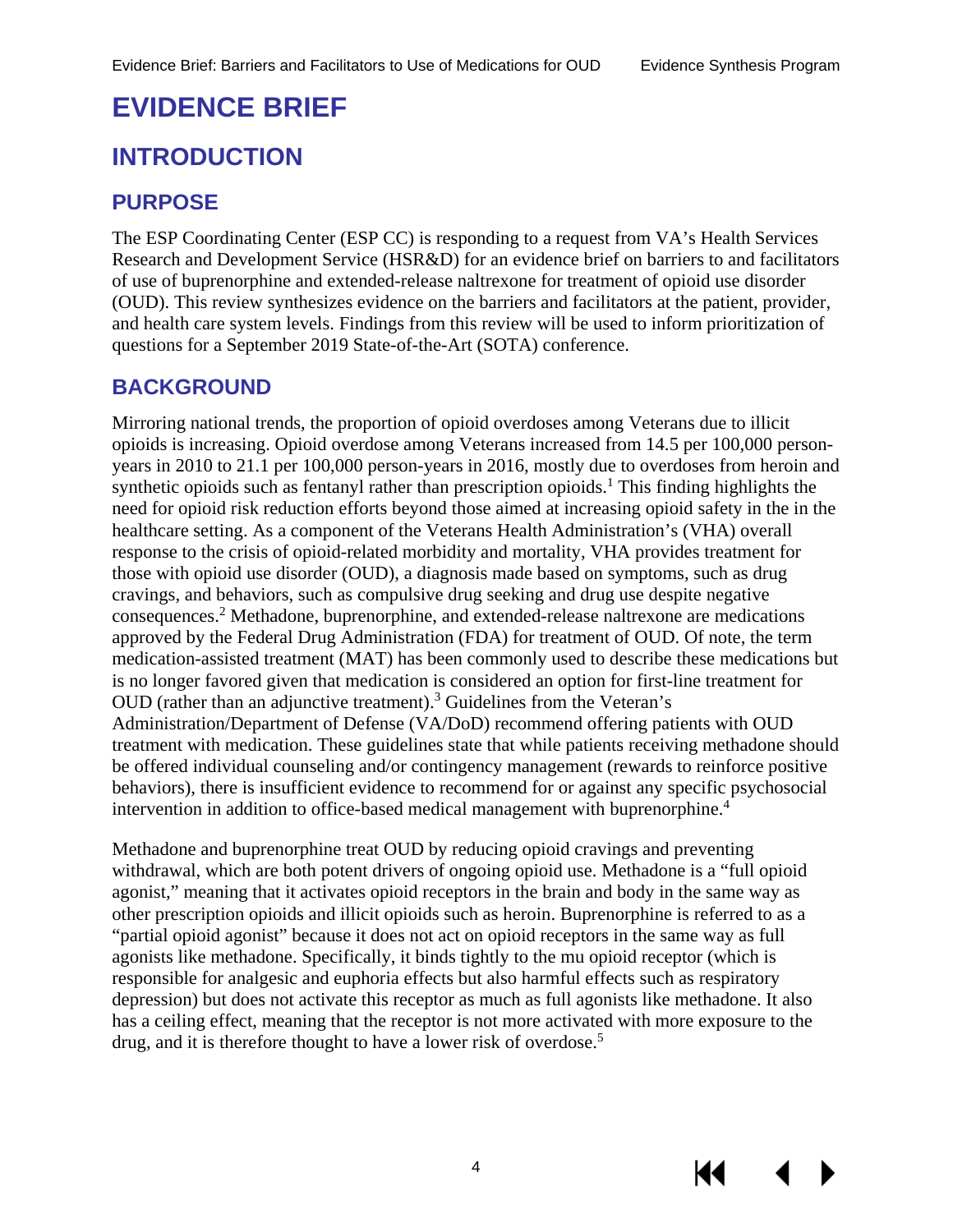Buprenorphine used for OUD treatment is a higher dose than buprenorphine formulations approved to treat chronic pain and is typically co-formulated with naloxone, which helps deter misuse by causing opioid withdrawal if the medication is crushed and injected or snorted instead of being used under the tongue as prescribed. Buprenorphine is also available as an implantable medication and an extended-release injection form, although currently neither of these options are widely used or available on VA formularies.<sup>[6](#page-37-6)</sup>

Naltrexone is an "opioid antagonist," meaning that it blocks opioid receptor activity. Naltrexone is available in an injectable form and oral form, although treatment retention and adherence may be lower with the oral form and it is not as commonly used.<sup>[4,](#page-37-4)[7](#page-37-7)</sup> Extended-release naltrexone is the preferred option for patients who would like to avoid taking any form of opioid or for whom methadone and buprenorphine are contraindicated (such as with severe alcohol use). Naltrexone works differently than methadone and buprenorphine to treat OUD – by blocking the effects of opioids, it has been shown to reduce cravings over time and increase opioid abstinence.<sup>[2,](#page-37-2)[8](#page-37-8)</sup>

Several factors determine which type of medication may be recommended for an individual patient, including his or her treatment preferences, unique history of opioid use and other substance use, co-morbidities, living situation and social history, and risk of relapse and other adverse outcomes. Similar to other chronic medical conditions, patients with OUD may need a higher or lower level of care when they are first diagnosed, and this need may fluctuate at different times during their disease course. The highest level of care for OUD is delivered in "Opioid Treatment Programs" (OTPs), which is a specific term used to denote a treatment program certified by the Substance Abuse and Mental Health Services Administration (SAMHSA). [9](#page-37-9) OTPs can exist in multiple settings including intensive outpatient programs, residential programs, and hospital settings. OTPs are highly regulated, with requirements that patients receive psychosocial supports, complete frequent urine drug tests, and receive a limited number of take-home medications (thereby requiring frequent visits).<sup>4</sup> As of 2018, VHA operated 32 OTPs nationwide, but also contracts with an unknown number of OTPs in the community[.6](#page-37-6)

In addition to OTPs, OUD care is delivered in "office-based" settings, a term that refers to outpatient settings other than OTPs, including primary care and general mental health clinics.<sup>10</sup> In some health systems, these levels of care are linked. For example, in the "hub and spoke" model developed in Vermont, OTPs are connected with office-based care settings and patients are triaged to the level of care that best meets their needs.<sup>[11](#page-37-11)</sup> Intensity of care delivered in office-based settings varies by practice structure and the scope of available psychosocial services.<sup>[11](#page-37-11)</sup> Office-based care may be viewed as more patient-centered and accessible and preferred by some patients compared to OTPs.<sup>[12](#page-37-12)</sup> Incorporating OUD treatment into routine chronic disease management, similar to conditions commonly treated in primary care such as asthma, diabetes, and hypertension, may help reduce the stigma associated with opioid use and addiction.<sup>[13](#page-37-13)</sup> Stigma may be defined as "the general public identifying and labeling differences between themselves and a specific group [and] conferring these differences with negative attributes."[14](#page-37-14)

While methadone can *only* be used in the OTP setting due to federal regulations, federal legislation over the past 20 years or so has made it possible for buprenorphine to be prescribed in the office-based setting. VHA guidelines and program changes have also helped promote buprenorphine and naltrexone use. See Figure 1 for a timeline of federal legislation and VHA changes related to OUD medication prescribing, including the addition of extended-release

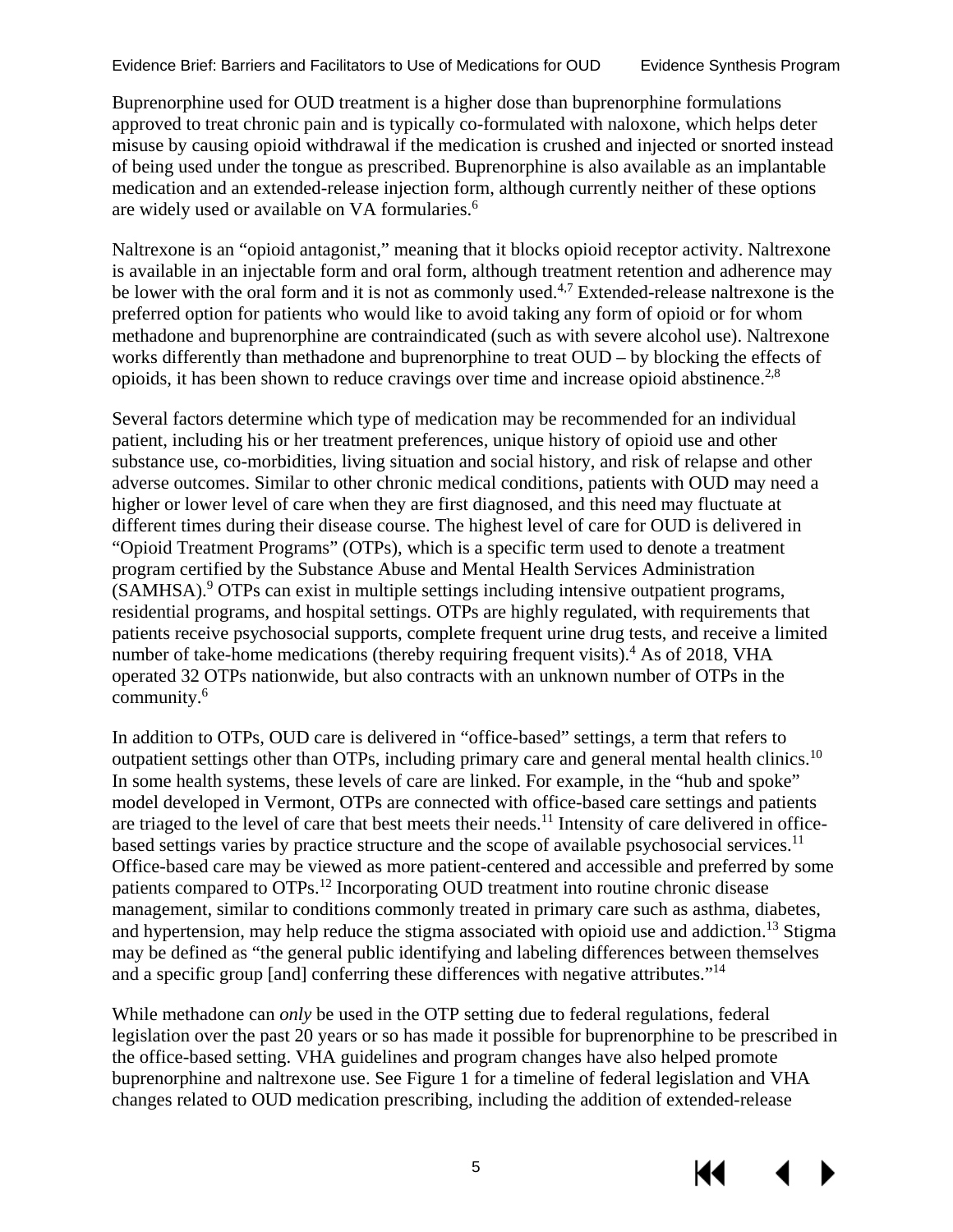naltrexone to VA formularies. The first legislative milestone to expand access to OUD medication was the Drug Addiction Treatment Act of 2000 (DATA 2000), which allowed providers to prescribe buprenorphine in the office-based setting after completing an 8-hour training, obtaining a SAMHSA waiver, and obtaining a specially designated Drug Enforcement Agency (DEA) registration number. Initially, DATA 2000 set a cap on prescriptions of 30 patients per physician, with the option to increase to 100 patients after a year. However, the 2016 Comprehensive Addiction and Recovery (CARA) Act increased the cap for experienced providers to 275 patients and expanded the waiver option to nurse practitioners (NPs) and physician assistants (PAs), although many states do not allow NPs and PAs to prescribe buprenorphine without oversight by a physician who also has a waiver.<sup>15</sup> Because naltrexone is not an opioid and has no abuse potential, it is not subject to additional federal regulations and may be prescribed in any setting just as other non-controlled medications.

<span id="page-9-0"></span>



Despite evidence of the effectiveness of medications as first-line treatment for OUD, even without psychosocial interventions, and guidelines from the Veterans Affairs/Department of Defense (DoD), Centers for Disease Control & Prevention (CDC), and the American Society of Addiction Medicine recommending their use, these medications are underutilized within VHA populations and the general community.<sup>4,[16,](#page-37-16)17</sup> Within VHA, the percentage of Veterans with diagnosed OUD on medication was approximately 39% at the end of the second quarter of 2019.<sup>6</sup> While improved compared to treatment rates of approximately 34% in 2016, this rate of OUD medication use is still far short of what is needed given the scope of the opioid crisis.

Reasons why OUD medications are still underutilized even several years into the opioid crisis are not fully understood, but are likely due to multiple interconnected factors at the patient, provider, and systems levels. Patients and providers can both experience barriers at several places along the pathway towards starting OUD medication. Patients must first recognize and accept a diagnosis of OUD (either self-recognition or recognizing and accepting a diagnosis made by a provider), decide to seek treatment, identify a provider with prescribing capacity who

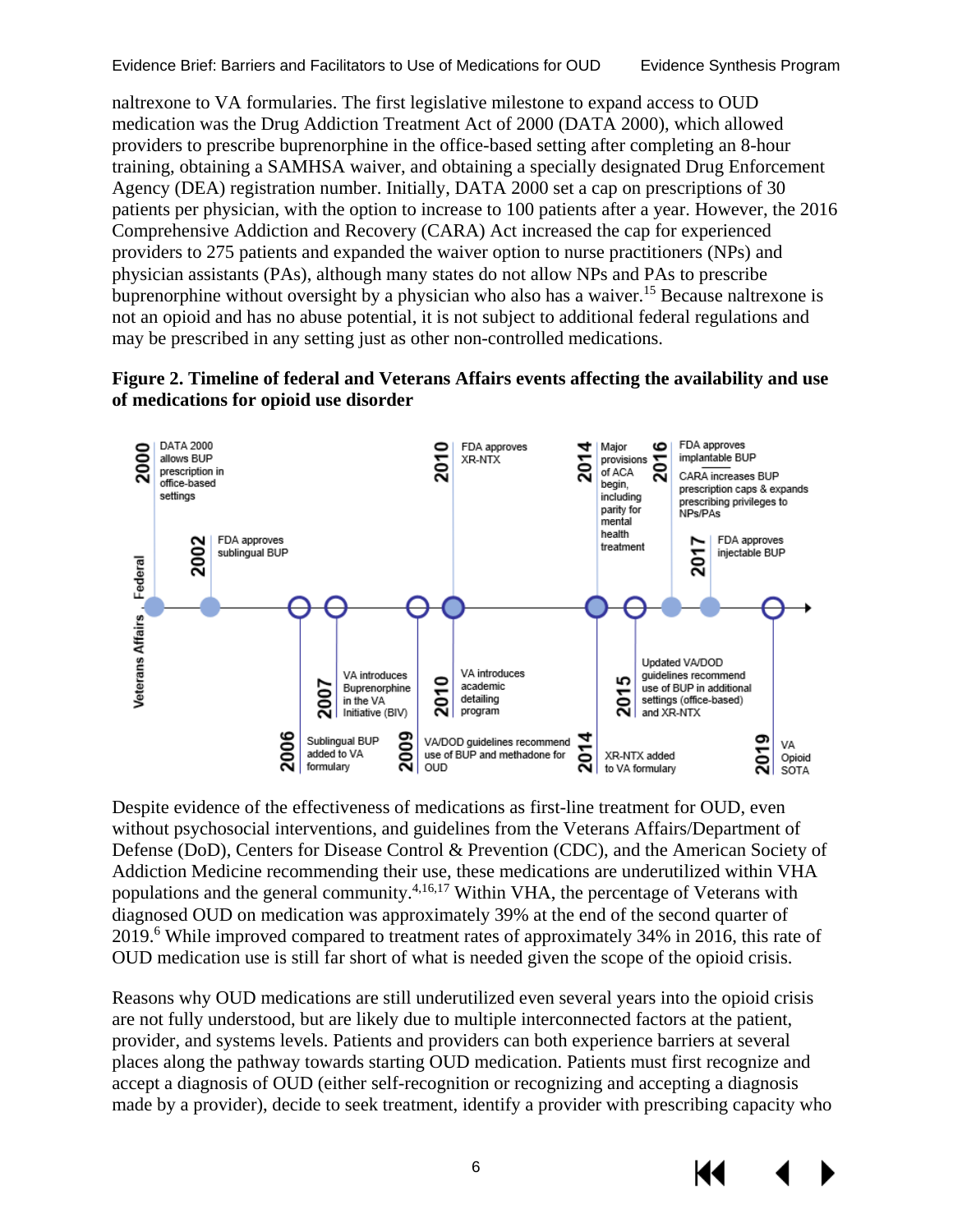accepts the patient's insurance and/or has affordable out-of-pocket fees (in non-VA settings), navigate transportation or child care needs, and start treatment, which involves ceasing illicit opioid use. From the provider perspective, use of buprenorphine presents several potential barriers. Providers must be interested and willing to prescribe buprenorphine, work in a practice setting that supports buprenorphine prescribing, complete training and obtain a SAMHSA waiver and updated DEA registration, possibly update their hospital/clinic credentials, educate staff regarding buprenorphine inductions (process for starting the medication), ensure adequate clinic space, and navigate insurance prior authorization requirements (in non-VA settings) before writing a prescription. Low reimbursement for OUD treatment (in non-VA settings) may also be a barrier.

A qualitative study based on interviews with a national sample of administrative and clinical staff at VHA sites in 2006-2007 found that provider barriers to prescribing buprenorphine included lack of education regarding buprenorphine treatment, negative perceptions of patients with OUD, perceived lack of resources, and the thought that OUD care was best delivered outside the VA.[18](#page-38-0) While it is possible that many of these same barriers still exist, the opioid crisis itself has changed since 2006-2007, with a higher prevalence of heroin and synthetic opioid use.<sup>19</sup> Societal attitudes towards opioids and people with OUD may have also shifted in the past decade with greater public awareness of the problem. Understanding current barriers and facilitators to OUD medication use, and which barrier and facilitator types are most relevant to the VHA patients and providers, is necessary to design and evaluate interventions to increase prescribing capacity and patient uptake. The aim of this review is to synthesize the evidence on provider, patient, and system-level barriers and facilitators to use of OUD medications to help inform VHA stakeholders engaged in policy development, program planning, and OUD research. Because buprenorphine and extended-release naltrexone can be prescribed in office-based settings and have the most potential for widespread use, this review is limited to those 2 medications rather than methadone. We also focus our discussion on barriers that VHA can address, rather than federal regulatory barriers outside of VHA's control.

# <span id="page-10-0"></span>**SCOPE**

This rapid evidence review addresses the following key questions and eligibility criteria:

#### <span id="page-10-1"></span>**Key Questions**

Key Question 1: What are the patient, provider, and systems-level barriers and facilitators to use of buprenorphine and extended-release naltrexone for OUD?

Key Question 2: Do these barriers and facilitators vary by patient characteristics, provider characteristics, or setting?

# <span id="page-10-2"></span>**ELIGIBILITY CRITERIA**

We included studies of all types (quantitative and qualitative) of adults eligible for OUD treatment (excluding pregnant women) in the US. We included studies of initial OUD medication use (not treatment retention). Included studies had to have a specific aim of identifying barriers and facilitators or factors associated with OUD medication use or prescribing (such as patient demographics or provider characteristics). Full inclusion and exclusion criteria are available in Appendix A.

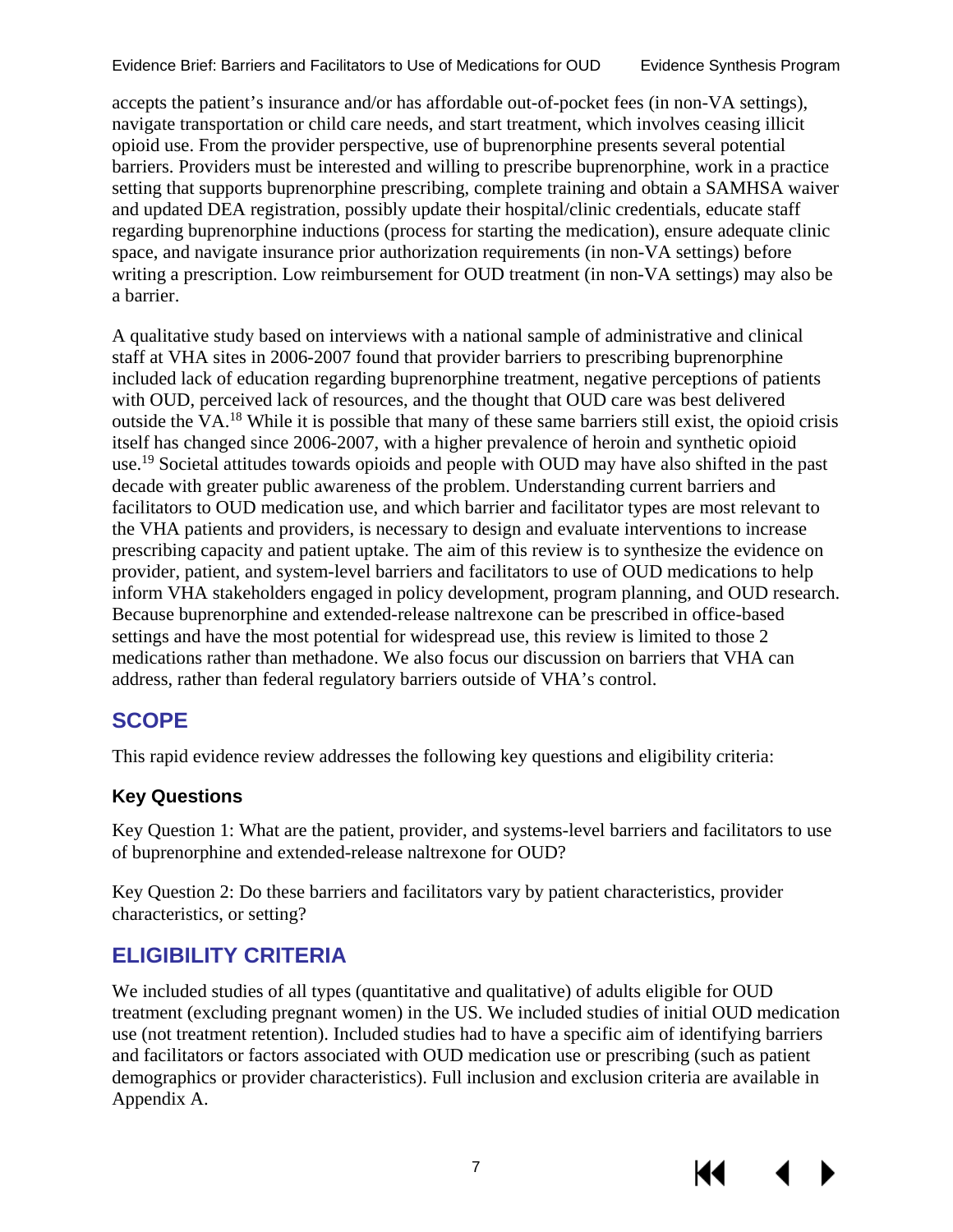# <span id="page-11-0"></span>**METHODS**

### <span id="page-11-1"></span>**SEARCHES AND STUDY SELECTION**

To identify articles relevant to the key questions, our research librarian searched MEDLINE, PsycINFO, CENTRAL, Cochrane Database of Systematic Reviews, and EMBASE from database inception to March 2019 using terms for *opioid use disorder*, *buprenorphine*, *naltrexone*, *barriers*, and *facilitators* (see Supplemental Materials Appendix B for complete search strategies). Additional citations were identified from hand-searching reference lists and consultation with content experts. We limited the search to published and indexed articles involving human subjects available in the English language. Study selection was based on the eligibility criteria described above. Due to the large volume of studies we identified in our search, the need to accommodate a compressed rapid review timeline, and the goal of providing VHA clinicians, researchers, and policy-makers with the most current and relevant synthesis of evidence on OUD medication barriers and facilitators, we limited selection of studies to those published since 2014. Limiting our study selection in this way allowed us to prioritize evidence in the context of recent VHA and federal policy changes including the addition of extendedrelease naltrexone to the VHA formulary in 2014, updated VHA substance use disorder guidelines in 2015, and the 2016 CARA Act aimed at expanding OUD medication prescribing. Titles and abstracts and full-text articles were reviewed by one investigator and checked by another. All disagreements were resolved by consensus or review from a third investigator.

### <span id="page-11-2"></span>**QUALITY ASSESSMENT & DATA EXTRACTION**

We took a categorical approach to assessing study quality. This approach involved evaluating whether each study met minimum methodological quality standards to distinguish the subset of studies that adequately performed the most critical methods from those that did not. Using predefined criteria from existing tools,  $20,21$  $20,21$  we focused on assessing adequacy of the following features that are common across study types (qualitative and quantitative) and most critical for interpreting findings: 1) sampling methods, 2) adequacy of survey or interview questions in capturing the desired information, 3) population descriptions, 4) setting descriptions, and 5) barrier/facilitator detection methods. For quantitative studies, we also assessed 6) whether appropriate statistical analyses were conducted, and for qualitative studies we assessed 7) whether the study used a formal process for recording, transcribing, and coding themes from interviews or open-ended responses. We then categorized studies as either "met minimum criteria" or "did not meet minimum criteria." Additionally, we informally commented on the status of additional study features that can help in identifying the highest-quality studies, including whether survey studies compared responders to non-responders, or whether qualitative studies had independent analysis of data by more than one researcher or examined the potential effect of the author's background, education, or perspective on the results.

We abstracted data from all studies, including study characteristics, setting, population, type of medication discussed, and barriers/facilitators identified. All data abstraction and quality assessment was first completed by one reviewer and then checked by another. All disagreements were resolved by consensus. Full data abstraction and quality assessment tables are available in Appendix D.

КI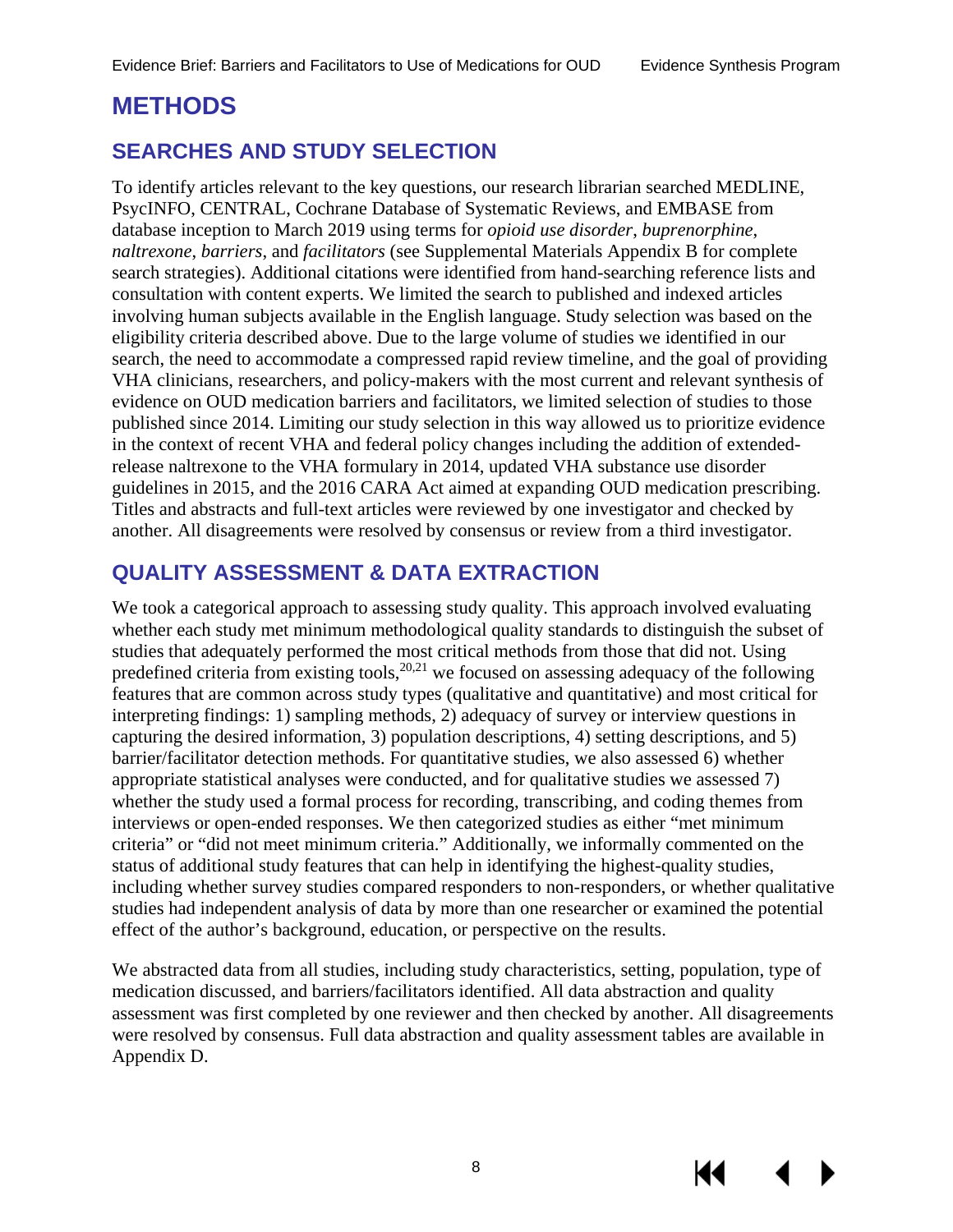### <span id="page-12-0"></span>**STRENGTH OF EVIDENCE ASSESSMENT**

We informally graded the strength of the evidence as a whole based on the AHRQ Methods Guide for Comparative Effectiveness Reviews.<sup>[22](#page-38-4)</sup> This approach incorporates 4 key domains: risk of bias (includes study design and aggregate quality), consistency, directness, and precision of the evidence. It also considers other optional domains that may be relevant for some scenarios, such as strength of association (magnitude of effect), and publication bias. While AHRQ's strength of evidence tool is designed to evaluate intervention studies, we felt the principles could be applied to this evidence base of non-intervention studies. Strength of evidence ratings generally range from high to insufficient, reflecting our confidence that the evidence reflects the true effect. For this review, we applied the following general algorithm: evidence comprised of qualitative studies and uncontrolled observational studies with consistent and precise findings received a rating of "low"; whereas the same type of evidence with few studies and/or indirectness and inconsistency would be downgraded to "insufficient."

### <span id="page-12-1"></span>**SYNTHESIS OF DATA**

We synthesized the evidence qualitatively but, due to heterogeneity, did not perform a quantitative synthesis. We prioritized synthesis of studies of Veterans populations and/or those conducted in VHA settings. When VHA studies were not available, we focused on studies with the most applicability to VHA by prioritizing 1) studies of patients with OUD (reasoning that Veteran and non-Veteran patient populations with OUD have much in common) and 2) studies of providers in primary care and other office-based settings (given the VHA's aim to expand OUD medication use widely and not just in OTPs). As much of the data was qualitative (openended surveys and interviews), we conducted content analysis of barriers and facilitators in prioritized studies using coding based on an iterative process without pre-defined categories. We considered a barrier/facilitator to be any factor endorsed by at least 1 participant in the study that either inhibited or helped them adopt medication treatment or that theoretically would inhibit or help them adopt medication treatment (as opposed to assigning a cut-off point for the percentage of participants that would need to endorse it for it to be considered a barrier). As we reviewed studies, we grouped content into existing categories or created a new category. We later identified sub-categories within each of the major categories. All codes were first conducted by one reviewer and checked by a second.

A draft version of this report was reviewed by peer reviewers as well as clinical leadership (see supplemental materials for disposition of peer review comments). The complete description of our methods can be found on the PROSPERO international prospective register of systematic reviews [\(http://www.crd.york.ac.uk/PROSPERO/;](http://www.crd.york.ac.uk/PROSPERO/) registration number CRD42019133394).

KK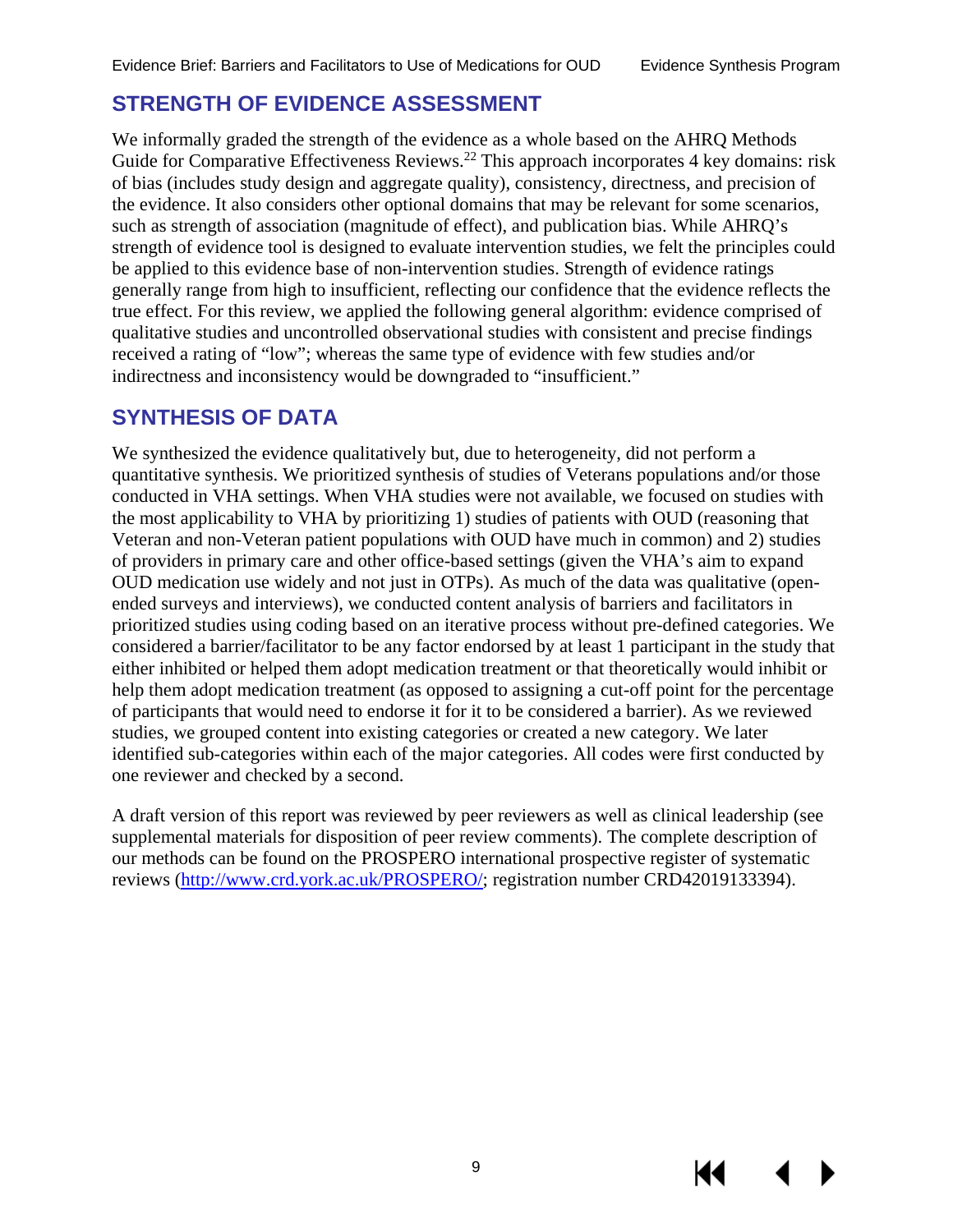# <span id="page-13-0"></span>**RESULTS**

# <span id="page-13-1"></span>**LITERATURE FLOW**

The literature flow diagram (Figure 2) summarizes the results of the search and study selection processes. Among 2,753 potentially relevant citations, we included 26 studies published since 2014.<sup>7[,23-46](#page-38-5)</sup> Of these, we prioritized evidence synthesis of 16 studies with the most applicability to VHA, as discussed in more detail below.<sup>[7,](#page-37-7)[28,](#page-38-6)[32,](#page-38-7)[34-47](#page-38-8)</sup> See supplemental materials for list of excluded studies and full data tables.

#### <span id="page-13-2"></span>**Figure 3: Literature Flowchart**

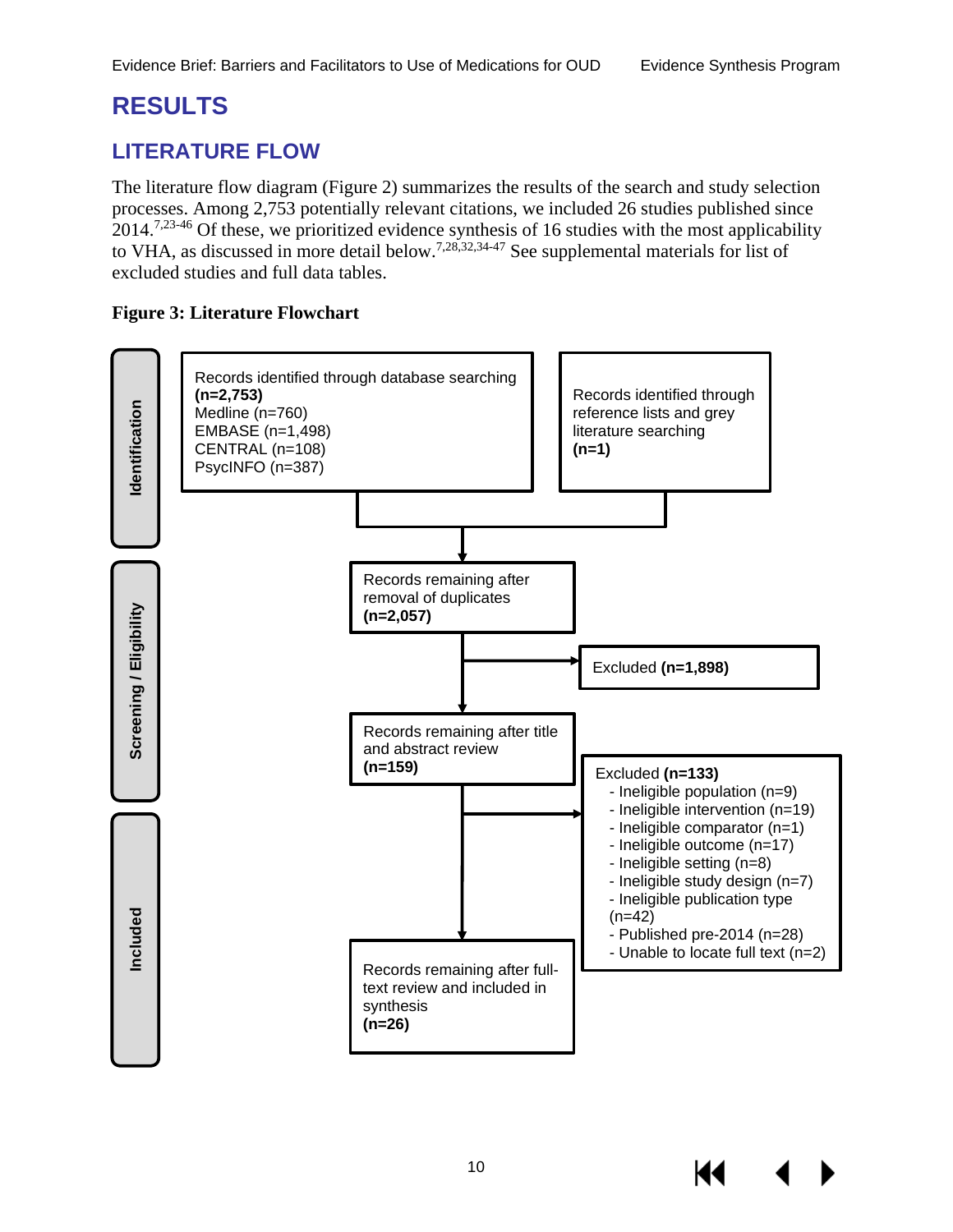#### <span id="page-14-0"></span>**Literature Overview**

We did not identify studies published since 2014 that were conducted in VHA settings. If we had identified VHA studies, they would have been the focus of our evidence synthesis. We therefore focused on a subset of studies with the most relevance and applicability to VHA, which we refer to as prioritized studies. This subset included all 8 studies of patient-identified barriers and facilitators to medication use for OUD (reasoning that Veteran and non-Veteran patient populations with OUD have much in common) and 8 provider studies conducted in primary care and mental health settings (given the VHA's aim to expand OUD medication use widely and not just in OTPs) or from national samples. We abstracted information from but do not discuss in detail the remaining 10 studies with lower applicability to VHA, which include systems-level studies examining the impact of Medicaid or private insurance coverage of OUD medications,<sup>[23-](#page-38-5)</sup>  $29$  surveys of substance use program administrators or counselors (who do not directly prescribe OUD medications and work in specialized care settings),<sup>[30](#page-38-9)[,31](#page-38-10)</sup> and a survey of correctional facility staff given that barriers and facilitators may be unique in correctional facility setting and results would not directly inform VHA actions.<sup>33</sup>

Five of the prioritized studies used open- and closed-ended surveys and interviews to examine patient experiences and attitudes towards OUD medications, specifically buprenorphine.[32](#page-38-7)[,36](#page-39-0)[,38,](#page-39-1)43,47 Another 3 studies (1 survey, 2 chart or database review) examined patient factors associated with receiving buprenorphine.<sup>44,[45,](#page-39-3)[48](#page-39-4)</sup> No studies examined patientidentified barriers or facilitators to naltrexone use. For the provider perspective, 7 prioritized studies (6 on buprenorphine<sup>[34,](#page-38-8)[37,](#page-39-5)[39-42](#page-39-6)</sup> and 1 on buprenorphine and naltrexone<sup>[7](#page-37-7)</sup>) used surveys and/or interviews to examine provider experiences and attitudes towards OUD medications. One survey study examined regional differences experiences and attitudes among providers.<sup>[35](#page-39-7)</sup> While we did not include any studies of system-level barriers or facilitators in our prioritized evidence synthesis (given that studies we found had low VHA applicability), several systems-level factors underlie patient and provider barriers and facilitators to OUD medication use, and we discuss these accordingly.

Five of the prioritized studies (3 of patients, 2 of providers) used qualitative methods for data collection and used various models for data analysis[.7,](#page-37-7)[32,](#page-38-7)[36,4](#page-39-0)[0,47](#page-39-8) See Tables 1 and 2 for methodological details of each study.

Eleven prioritized studies met all of our minimum quality criteria [28,](#page-38-6)[32,](#page-38-7)[34-35,40-45,47](#page-38-8) and 5 did not.<sup>[7,](#page-37-7)[36-39](#page-38-7)</sup> Common limitations of those studies that did not meet criteria included low response rates (range: 3-46%) for surveys and a lack of detailed information on participants and settings across study types. Our overall confidence in this evidence is low. Although results were generally consistent (most studies discussed similar barriers and facilitators) and precise (studies had appropriate sample sizes based on study design), the studies are indirect (not in the VHA setting) and due to the nature of qualitative methods prohibit conclusions regarding the magnitude of effects for a given barrier or facilitator (do not tell us the size or severity of a barrier or facilitator, just how commonly it was referenced).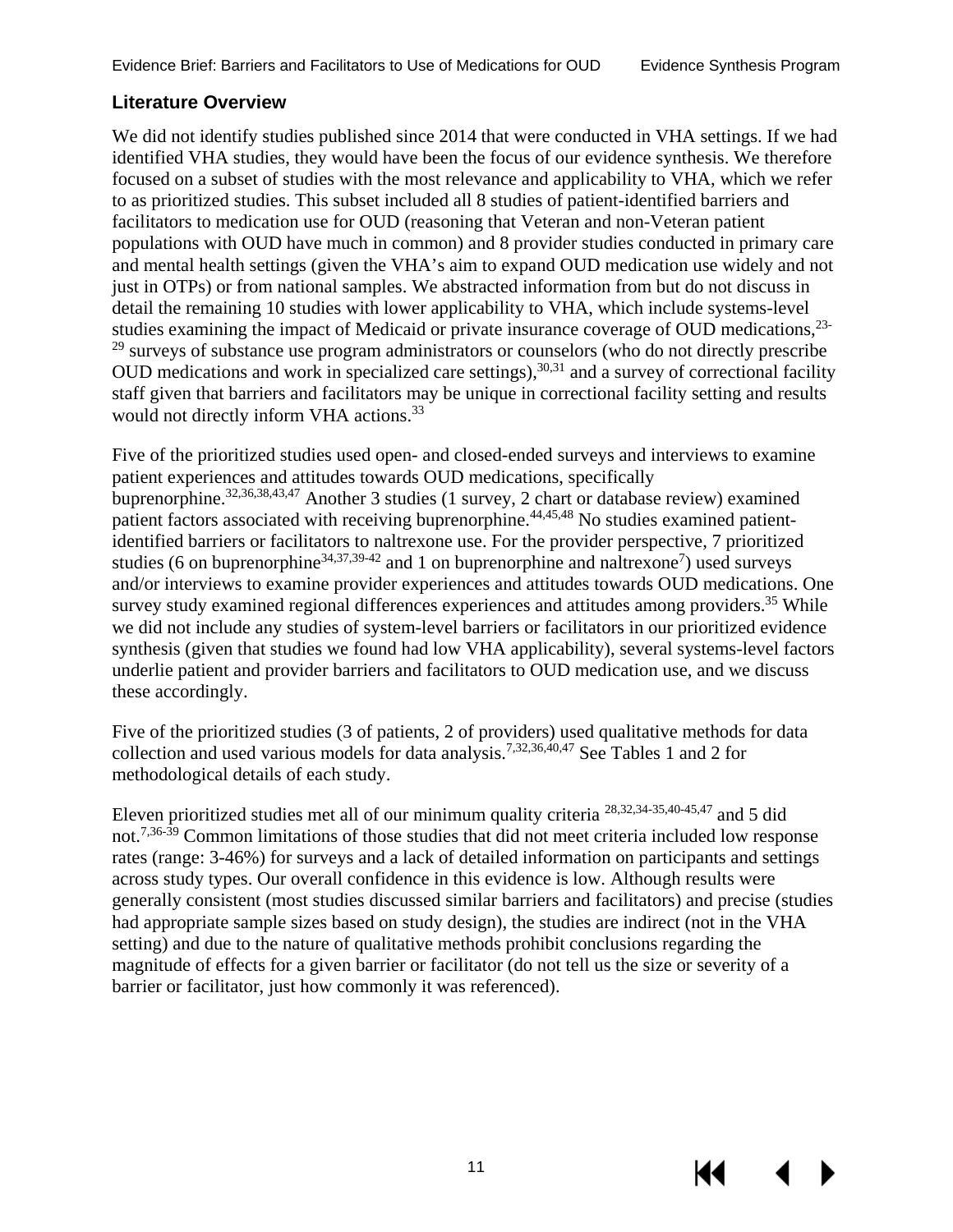### <span id="page-15-0"></span>**KEY QUESTION 1: What are the patient, provider, and systems-level barriers and facilitators to use of buprenorphine and extended-release naltrexone for OUD?**

#### <span id="page-15-1"></span>**Patient-identified Barriers to OUD Medication Use**

Patient-identified barriers to buprenorphine use (none examined naltrexone use) may be categorized into 4 main categories – stigma, logistics, treatment experiences (current and prior) and beliefs, and knowledge of OUD medications. These barrier types are likely overlapping and mutually reinforcing. Of these, social stigma associated with OUD and high out-of-pocket costs were the most commonly described barriers. See Table 1 for a summary of patient-identified barriers and Table 2 for an overview of barrier categories and subcategories.

#### *Stigma*

Studies discussed several forms of stigma including social stigma, manifesting as not wanting to be seen or associated with OUD treatment, and self or internalized stigma, manifesting as shame related to having an addiction and needing treatment.<sup>[38](#page-39-1)</sup> Another form of stigma is related to treatment specifically. For example, stigma associated with buprenorphine can manifest as the view that using buprenorphine is "a crutch" and that people on buprenorphine are not really sober.<sup>32[,38](#page-39-1)[,47](#page-39-8)</sup> These forms of stigma may affect patients with OUD along the entire care continuum, including their ability to accept an OUD diagnosis and willingness to engage in treatment, and were discussed in all studies of patient-identified barriers to OUD treatment.

#### *Logistics*

Logistical barriers were also common and include high out-of-pocket costs including insurance copays and costs associated with "cash-only" providers who do not accept insurance, finding a buprenorphine provider, provider waiting lists, the need to "first fail" abstinence-based treatment prior to receiving buprenorphine, and having access to transportation and childcare to attend treatment visits. Of these logistical barriers, cost was identified in most (4/5) studies of patientidentified barriers. The exception was a study of former inmates with OUD in New York City, 90% of whom had Medicaid coverage of OUD medication.<sup>47</sup>

#### *Prior treatment experiences, beliefs, and knowledge*

Beliefs about OUD treatment generally and prior experience with buprenorphine/naloxone and/or other OUD treatment were also identified by patients as barriers to use of OUD medication. In a qualitative study based on interviews with previously incarcerated individuals at addiction treatment centers, some participants stated that a reason why they had not sought OUD treatment in the past was a belief that personal characteristics such as willpower and readiness to change are more important to opioid abstinence than medical treatment[.47](#page-39-8) Two studies based on interviews with patients with a history of OUD treatment (one of patients in New York City at a syringe exchange program and the other in Alaska) discussed negative past experiences with treatment, including being treated poorly by treatment center staff, not feeling supported by staff, or not trusting staff.<sup>[32,](#page-38-7)[38](#page-39-1)</sup> Lack of knowledge about where to find treatment was a less commonly cited barrier, discussed in only 1 study in which 50% of patients surveyed at a syringe exchange program did not know where to access buprenorphine.<sup>32</sup> While use of illicit buprenorphine was more often discussed as a facilitator, as described below, some participants in a study based on

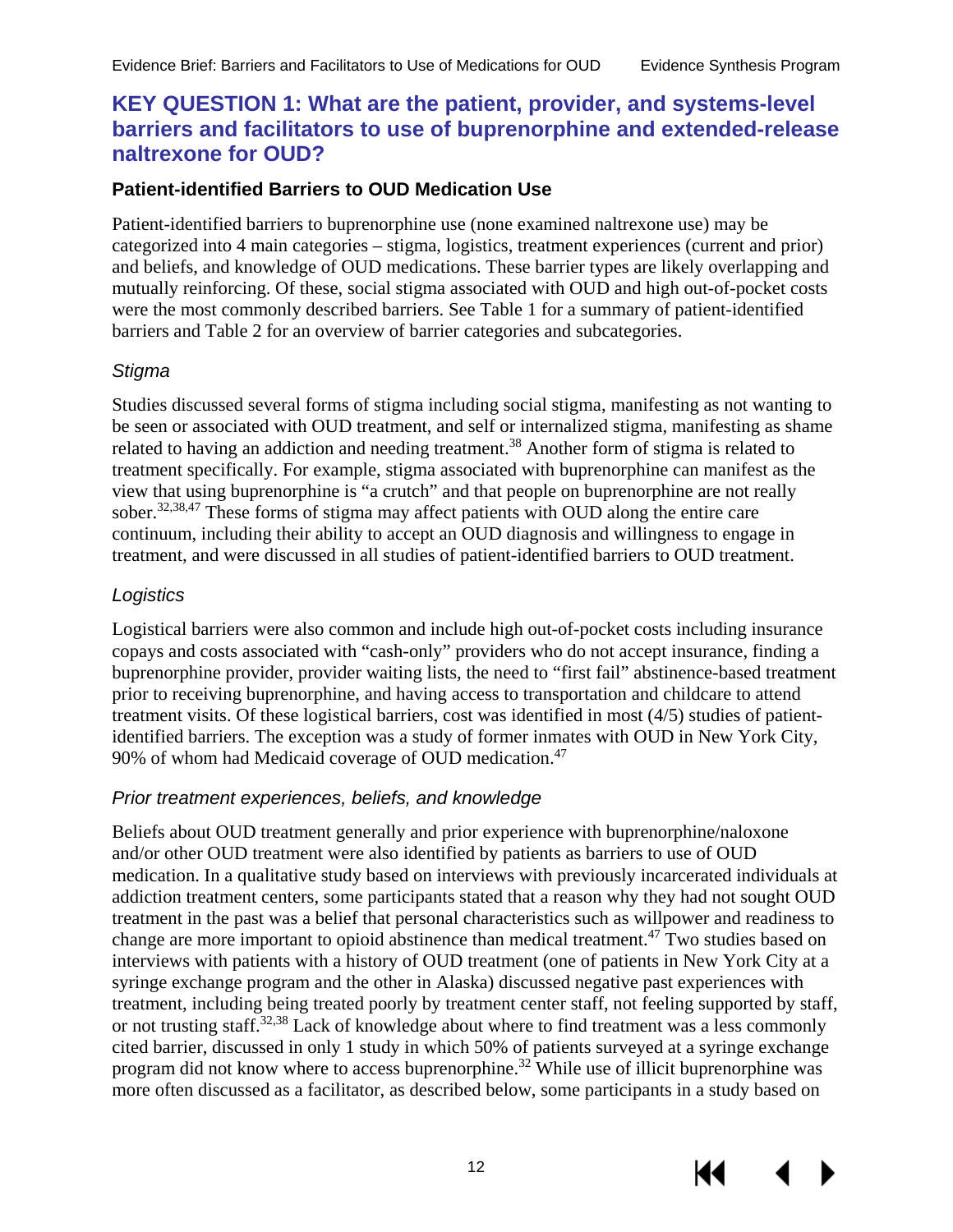interviews with former inmates with OUD described negative experiences with illicit use of buprenorphine, which study authors speculate may have may been due to use of illicit buprenorphine concomitantly with other opioids and therefore precipitated withdrawal, underscoring the need for greater access to prescribed buprenorphine and proper instruction on how to use it. $47$ 

| Author, Year<br><b>Study Design</b><br><b>Study Size</b>                                                            | Population, setting,<br>and history of opioid<br>use (prescription<br>opioids or other)                                                                                   | <b>Population</b><br>characteristics                                                                                                                                        | <b>Stigma</b> | <b>Treatment</b><br>experiences<br>and belief | Knowledge | <b>Logistics</b> |
|---------------------------------------------------------------------------------------------------------------------|---------------------------------------------------------------------------------------------------------------------------------------------------------------------------|-----------------------------------------------------------------------------------------------------------------------------------------------------------------------------|---------------|-----------------------------------------------|-----------|------------------|
| Cicero, 2018 <sup>36</sup><br>Survey with<br>open-ended<br>questions<br>$N = 303$                                   | Adults with substance<br>use disorder (primarily<br>OUD) and variable<br>buprenorphine use at<br>treatment centers<br>(national sample);<br>unclear opioid use<br>history | Male: 45%<br>Age: 72% 25-44 years<br>Race: 90% White<br>Ethnicity: NR<br>Insurance: 30% Private,<br>34% Medicaid/Medicare,<br>3% VA/Military, 9%<br>Dependent, 24% No/other | ü             |                                               |           | ü                |
| Fox, 2015 <sup>47</sup><br>Semi-<br>structured<br>interviews;<br>grounded<br>theory model<br>$N = 21$               | Former inmates with<br><b>OUD</b> recruited from<br>addiction treatment<br>centers in New York<br>City; 100% history of<br>heroin use                                     | Male: 81%<br>Age: median 49 years<br>Race/ethnicity: 62%<br>Hispanic, 38% Non-<br><b>Hispanic Black</b><br>Insurance: 90% Medicaid                                          | ü             | ü                                             |           |                  |
| Fox, 201532<br>Survey with<br>close-ended<br>questions<br>$N = 102$                                                 | Adults in syringe<br>exchange program with<br>variable buprenorphine<br>use at harm reduction<br>agency in New York<br>City; 98% history of<br>heroin use                 | Male: 73%<br>Age: median 47 years<br>Race/ethnicity: NR<br>Insurance: 68% Medicaid                                                                                          | ü             | ü                                             | ü         | ü                |
| Hewell,<br>201738<br>Focus groups<br>and semi-<br>structured<br>interviews;<br>grounded<br>theory model<br>$N = 11$ | Adults with OUD and<br>variable buprenorphine<br>use in Fairbanks,<br>Alaska; unclear opioid<br>use history                                                               | Male: 36%<br>Age: NR<br>Race/ethnicity: NR<br>Insurance: NR                                                                                                                 | ü             | ü                                             | ü         | ü                |
| Monico,<br>201743<br>In-depth semi-<br>structured<br>interviews;<br>ecological<br>systems<br>model $N = 20$         | Adults receiving daily<br>buprenorphine within<br>an OTP in Delaware;<br>75% history of<br>prescription opioid use<br>and 25% heroin use                                  | Male: 65%<br>Age: 55% 30-39 years<br>Race: 65% White<br>Ethnicity: 15% Hispanic<br>Insurance: 65% State-<br>funded, 15% Private, 20%<br>Uninsured                           | ü             |                                               |           | ü                |

#### <span id="page-16-0"></span>**Table 1. Patient-identified barriers to OUD medication use**

KI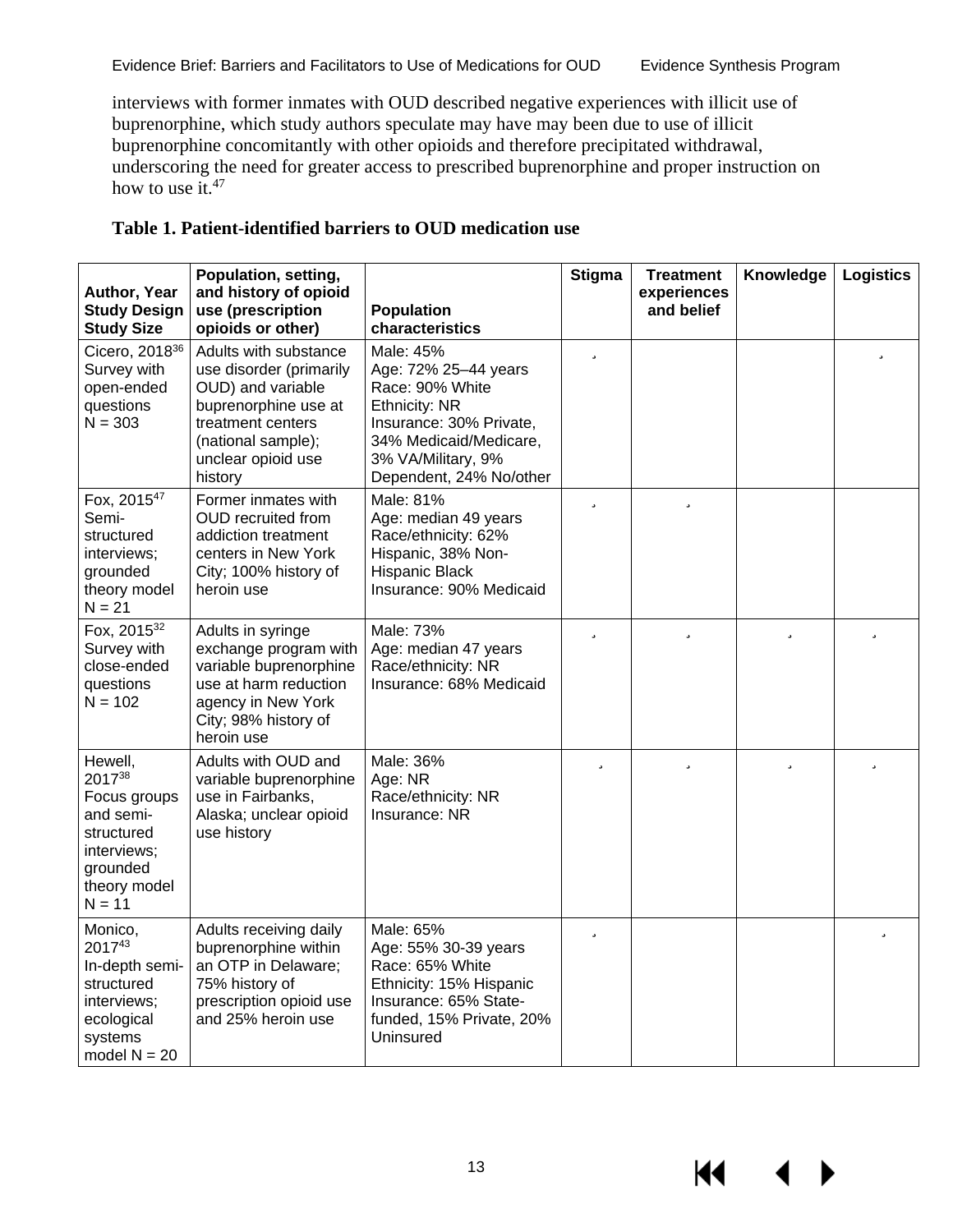#### <span id="page-17-0"></span>**Patient-identified Facilitators to Use of OUD Medications**

The most commonly cited facilitator of receiving buprenorphine was receiving personal support from others, including peers who had used OUD medication, family, and treatment providers. A study based on interviews of patients with OUD in Alaska highlighted participation in a structured program as a facilitator (although participants also noted that restrictive programs structures may also be perceived as a barrier later in the treatment process).<sup>[38](#page-39-1)</sup>

#### *Illicit use of buprenorphine as a treatment facilitator*

Three studies discussed use of illicit buprenorphine as a facilitator to seeking treatment with prescribed buprenorphine.<sup>32[,36](#page-39-0)[,47](#page-39-8)</sup> In a survey of syringe exchange program participants in New York City overall interest in buprenorphine was greater among those with a history of illicit buprenorphine use versus those without (54% vs 36%), although this difference was not statistically significant.[32](#page-38-7) The perceived likelihood of starting prescribed buprenorphine if it was offered as part of harm reduction agency services was also higher among those who had used illicit buprenorphine versus those who had not (82% vs 50%). These findings are consistent with another survey of patients in OUD treatment (N=303) indicating that among those who had used illicit buprenorphine, this use was intended for prevention of withdrawal symptoms (79%) or to maintain abstinence from other drugs  $(67\%)$ .<sup>36</sup>

These findings suggest that providers who cite concerns about buprenorphine diversion (selling or giving away prescribed medication) as a barrier to prescribing it could benefit from knowing how diverted buprenorphine is used, in case they would be more likely to prescribe it in the context of harm reduction. Interest in illicit buprenorphine to manage withdrawal or maintain abstinence is likely due to insufficient access to prescription treatment. It is possible that with increased access to prescribed buprenorphine, illicit use may decrease.<sup>[32](#page-38-7)</sup>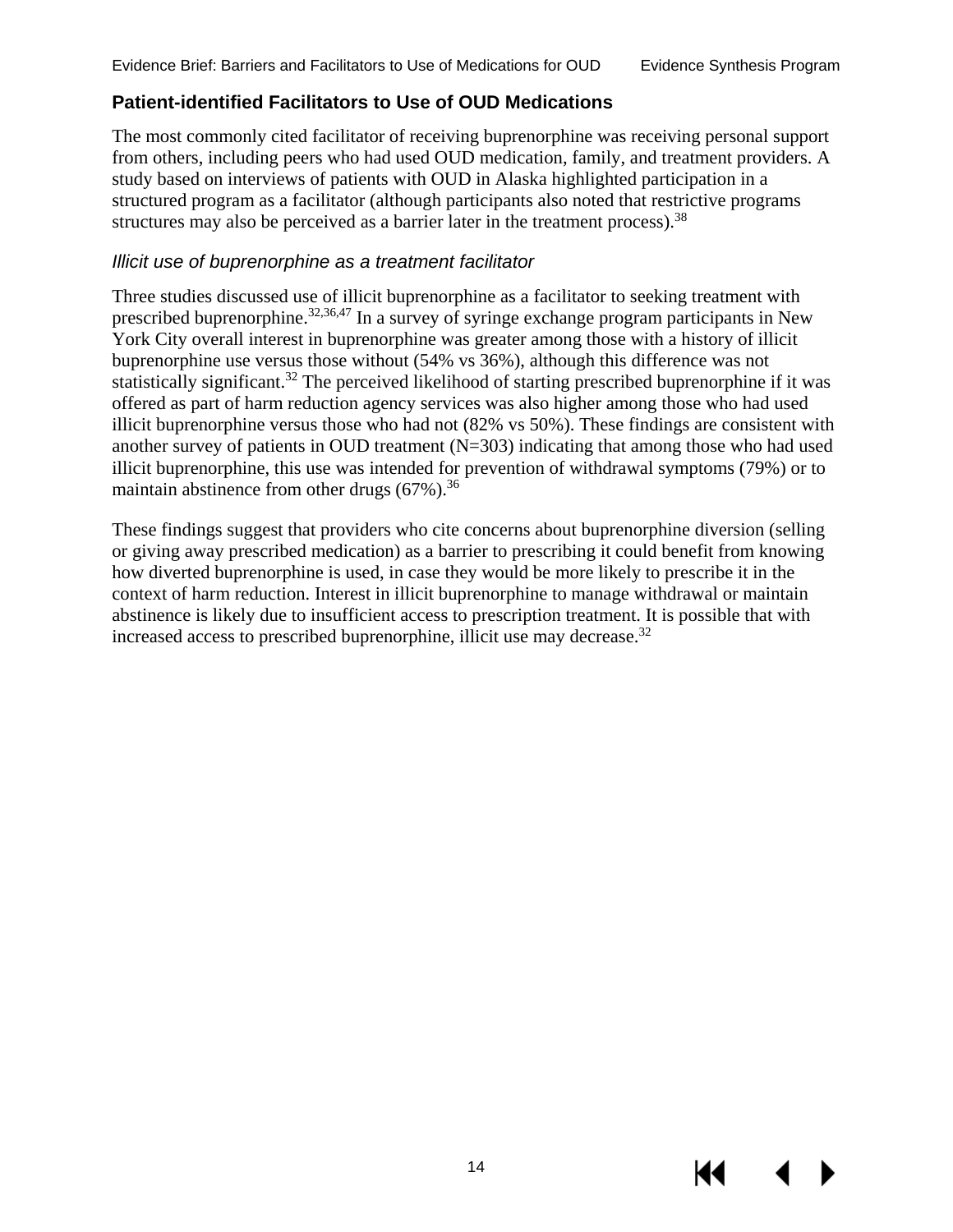$\blacktriangleleft$ 

 $\blacktriangleright$ 

**KK** 

| Category (n)                                  | Barrier sub-categories (n)                                                                                                                                                                                      | <b>Facilitator Sub-categories</b><br>(n)                          |  |
|-----------------------------------------------|-----------------------------------------------------------------------------------------------------------------------------------------------------------------------------------------------------------------|-------------------------------------------------------------------|--|
| <b>Stigma</b><br>$(5)^{\bar{32},36,38,43,47}$ | Social stigma (4)<br>Example - Fear of judgement from others if they knew<br>patient was an addict, not wanting to be seen at<br>treatment center                                                               | Positive social support from<br>peers and family (3)              |  |
|                                               | Self or internalized stigma (1)<br>Example - Patients' feelings about themselves as they<br>try to access treatment, including the experience of<br>shame related to having OUD and needing treatment           |                                                                   |  |
|                                               | Stigma specific to buprenorphine use (3)<br>Example - Buprenorphine as a "crutch" or substituting<br>one addiction for another; belief that people on MAT<br>were still addicts and not in the recovery process |                                                                   |  |
| <b>Treatment</b><br>experiences and           | Use of illicit buprenorphine (negative experience) (1)                                                                                                                                                          | Use of illicit buprenorphine<br>(positive experience) (3)         |  |
| beliefs<br>$(4)^{32,36,38,47}$                | Negative experience with prior treatment or treating<br>providers (1)<br>Example - Patients treated poorly by treatment center<br>staff/provider; lack of trust in physician/ mistrust in<br>patients           | Support from treatment<br>providers (1)                           |  |
|                                               | Rigid treatment structure later in treatment (1)                                                                                                                                                                | Rigid treatment structure at<br>the beginning of treatment<br>(1) |  |
|                                               | Belief that individual traits like willpower and readiness for<br>change are more important than treatment (1)                                                                                                  | Helps prevent re-<br>incarceration (1)                            |  |
| Knowledge<br>$(2)^{32,38}$                    | Lack of knowledge about where to get treatment (1)                                                                                                                                                              | None                                                              |  |
|                                               | Low health literacy (1)                                                                                                                                                                                         |                                                                   |  |
| <b>Logistics</b>                              | Out-of-pocket costs, including "cash-only" providers (4)                                                                                                                                                        | None                                                              |  |
| $(4)^{\bar{3}2,36,38,43}$                     | Finding a provider who accepts insurance and/or accepting<br>new patients, long wait time (3)                                                                                                                   |                                                                   |  |
|                                               | Need to "first fail" abstinence-based treatment (1)                                                                                                                                                             |                                                                   |  |
|                                               | Transportation and childcare barriers (1)                                                                                                                                                                       |                                                                   |  |

<span id="page-18-0"></span>**Table 2. Categories of patient-identified barriers and facilitators to OUD medication use**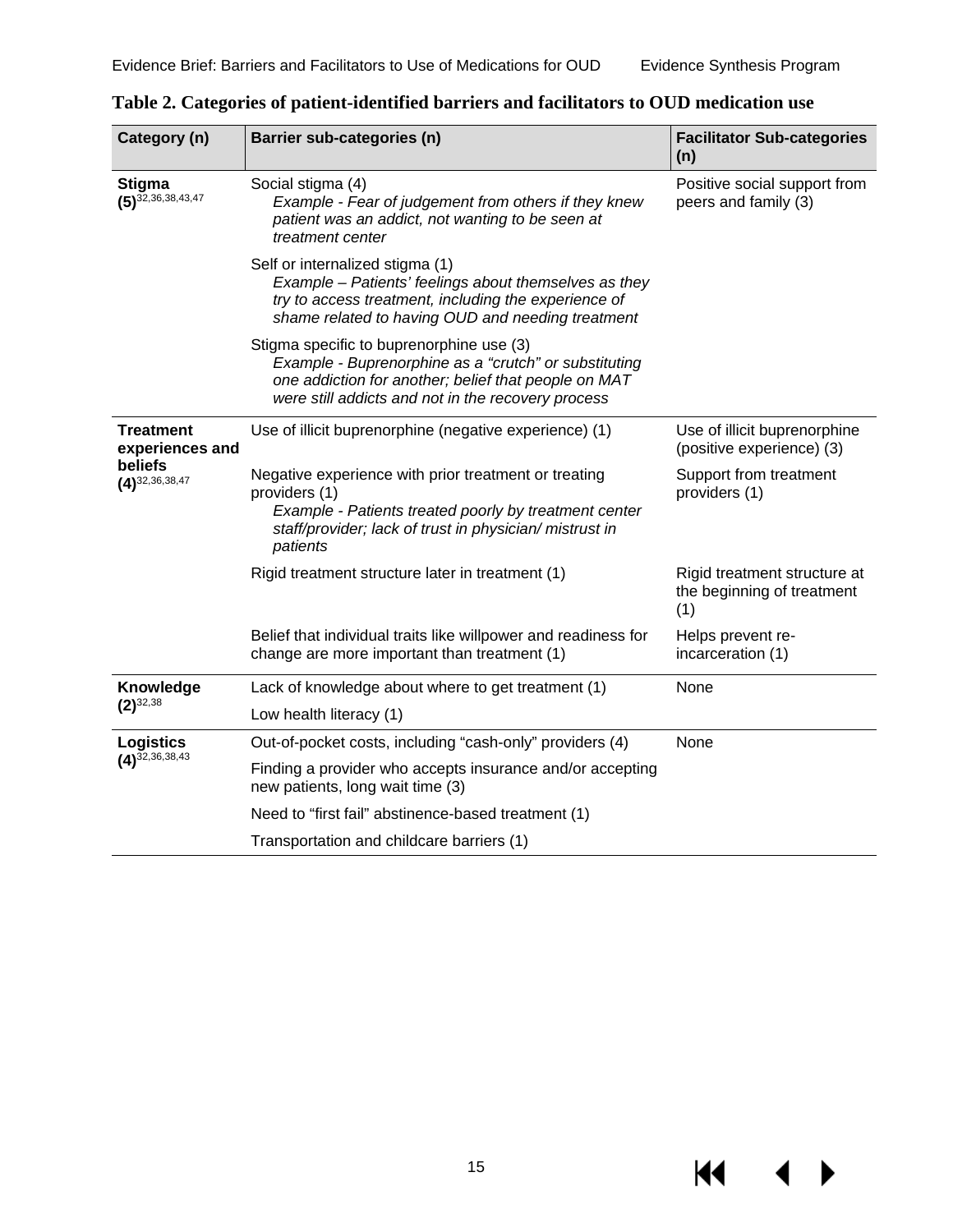#### <span id="page-19-0"></span>**Provider-Identified Barriers to Prescribing OUD Medications**

Similar to patient-identified barriers to using OUD medications, provider-identified barriers to prescribing OUD medications be categorized into 4 main types – stigma related to OUD, logistical barriers, treatment experiences and beliefs, and knowledge gaps. Just as with patientidentified barriers, the barriers affecting providers' willingness and ability to prescribe buprenorphine are likely overlapping and mutually reinforcing. See Table 3 for a summary of provider-identified barriers and Table 4 for an overview of barrier categories and subcategories.

#### *Stigma*

Four studies of providers identified barriers to OUD medication prescribing related to stigma.[6,16,](#page-37-16)[34,](#page-38-8)[37](#page-39-5) Similar to patient-identified barriers related to stigma, providers described social stigma related to OUD manifesting as lack of desire to be known as an OUD treatment provider<sup>[7](#page-37-7)</sup> and concerns about attracting more patients with drug use to their practice.<sup>[34](#page-38-8)</sup> In a study by Huhn et al based on a survey of US physicians through the American Society for Addiction Medicine and American Medical Association Listervs, most providers (87%) had a buprenorphine waiver, but among those who did not have a waiver, 29% cited concerns about being "inundated" with requests for buprenorphine as a reason for not prescribing it.<sup>[39](#page-39-6)</sup> It is possible that stigma related to patients with OUD, which can also manifest as the perception that patients with OUD are "difficult" or not trust-worthy,<sup>7[,37](#page-39-5)</sup> contributes to concerns about requests for treatment from a large number of patients. However, concerns about time may also underlie the fear of being "inundated" with buprenorphine requests. The Huhn et al study does not provide enough detail to know which factors drive a lack of desire to treat high volumes of patients with OUD.

Also similar to patient-identified barriers to OUD medication use, 2 studies of providers identified stigma specific to buprenorphine, specifically the view that it is "substituting one addiction for another"<sup>[7](#page-37-7)[,37](#page-39-5)</sup> and the Huhn et al study discussed above found that reasons why waivered providers were not prescribing at capacity included lack of belief in buprenorphine therapy. Further explanation is not provided, so it is not known whether a lack of belief in buprenorphine is based on experience prescribing it or view that it is "substituting one addiction for another" or another unspecified reason.<sup>39</sup>

#### *Logistics*

Overall, studies of provider-identified barriers to OUD medication prescribing found that logistical barriers are most common. Time was identified as a barrier in 7/7 studies and was the first or second most commonly cited barrier in 5 of these studies. Although no studies were conducted in VHA settings, identification of time as a barrier to OUD medication prescribing is still applicable to VHA settings given that concerns about time and workload are common among frontline providers.<sup>[49](#page-39-10)</sup> As discussed above in the section on stigma, these concerns may be exacerbated by negative views of patients with OUD among some providers. For example, the perception that patients with OUD are "difficult," which was cited in 2 studies<sup>[7](#page-37-7)[,37](#page-39-5)</sup> (one based on physician interviews and the other a survey with open-ended questions), may make providers even more concerned about the time commitment required to take on buprenorphine prescribing for these patients and make them fear being "inundated" with buprenorphine requests.<sup>[39](#page-39-6)</sup>

Other logistical barriers include concerns about insurance coverage, prior authorizations, and reimbursement. While not directly applicable to VHA settings, these barriers apply to VHA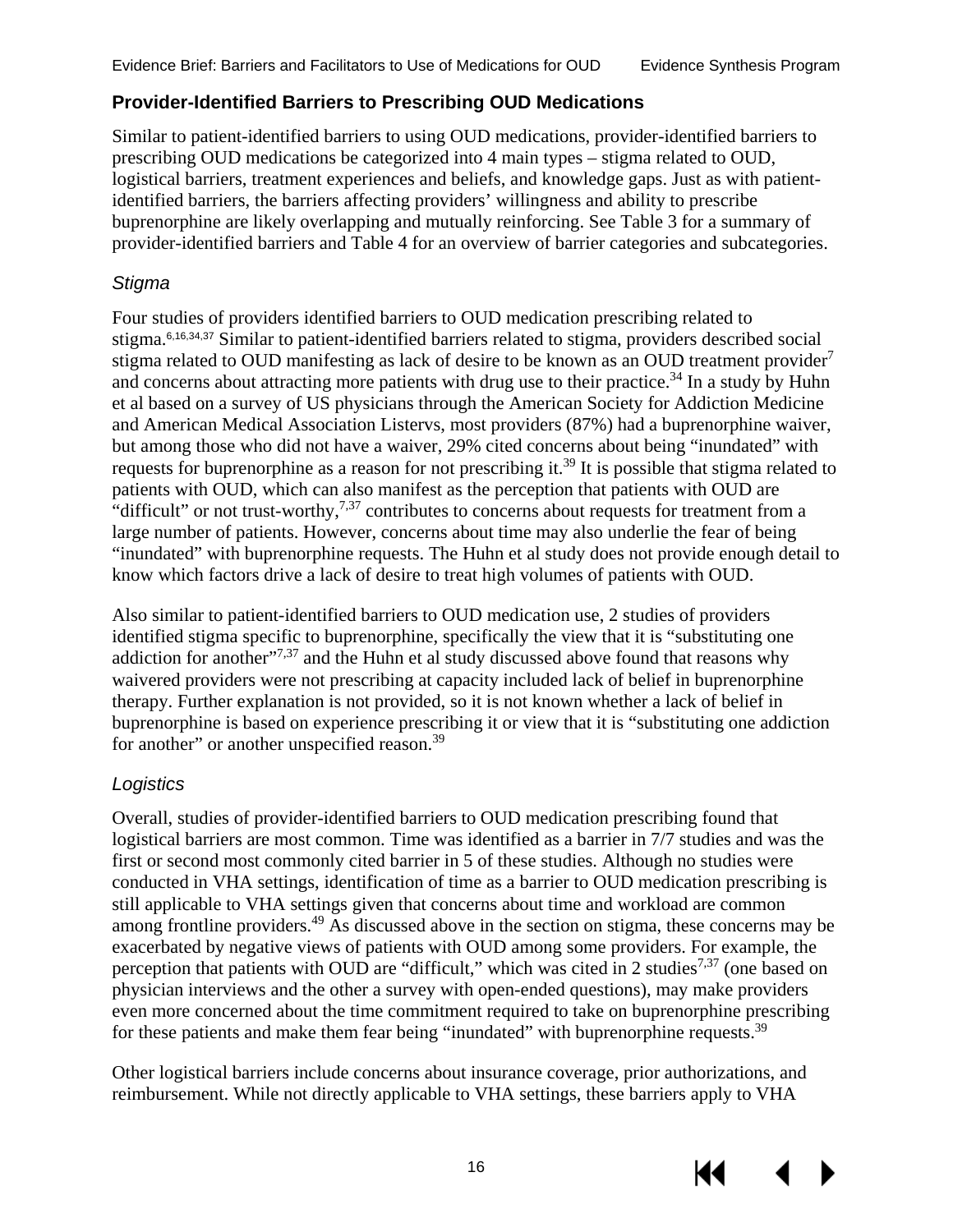contracted care providers, and may impact VHA's ability to find community providers to partner with, particularly in rural areas. A study evaluating how often providers with buprenorphine waivers in Ohio accept insurance payments found that among active prescribers, 52.7% accepted insurance for buprenorphine, 20.8% accepted insurance for non-buprenorphine services but not for buprenorphine, and 26.5% did not accept insurance for any services (*ie*, accepted cash only)[.28](#page-38-6) The findings of this study highlight the potential that access may be much more limited than numbers of waivered providers might suggest, and also help explain why patients without means to pay out-of-pocket for treatment may encounter even steeper barriers to treatment than others.

#### *Knowledge gaps and beliefs about OUD medication*

Knowledge gaps regarding OUD medications and OUD generally were also cited as barriers and are likely to impact VHA providers in the same way as providers in other practice settings. In a qualitative study by Andraka-Christou et al of 20 US-licensed physicians (mostly psychiatrists and primary care providers) in 4 states, 75% of participants cited lack of addiction education in medical school and residency as a barrier.[7](#page-37-7) Lack of knowledge also translates into low confidence in buprenorphine use, cited as a barrier in a large survey of 1,124 rurally located providers with buprenorphine waivers.<sup>34</sup> Lack of training regarding buprenorphine may also manifest as a perception that buprenorphine is not effective or that patients have a low need for it.<sup>7,[37](#page-39-5)</sup> In a survey of clinicians obtaining an initial buprenorphine waiver or an increase in authorized patient limit, lack of patient demand for treatment was cited as the primary barrier to prescribing. It is unclear whether this lack of demand is based on provider perception, which could indicate a knowledge gap, beliefs that patients with OUD do not need (and are therefore not requesting) buprenorphine, or other subjective or objective factors.<sup>41</sup>

The qualitative study by Andraka-Christou et al discussed above was the only one that examined barriers specific to buprenorphine and extended-release naltrexone (and the only study overall to discuss barriers and facilitators to naltrexone)[.7](#page-37-7) In this study, 20 US-licensed physicians identified 3 main barriers to buprenorphine prescribing – regulatory requirements, fear of liability, and restrictions imposed by the criminal justice system (such as not allowing or discouraging buprenorphine use). Barriers related to extended-release naltrexone were more specific to its pharmacologic properties. Because naltrexone is an opioid antagonist, patients must completely cease opioid use before starting it (to avoid precipitating acute opioids withdrawal) and physicians in this study expressed concerns about patient willingness to take this step without access to medically-supervised detoxification programs. Another barrier specific to naltrexone in this study was lack of awareness of its use in OUD treatment.

#### *Concerns about buprenorphine diversion*

In 5 of 7 studies, providers described buprenorphine misuse and diversion as barriers. It is unclear whether these concerns are primarily driven by negative views of patients with OUD, concerns about patient safety and the potential for overdose and other adverse outcomes, or concerns about liability and DEA intrusion (cited as barriers in 2 studies<sup>7,34</sup>).

#### *Barriers to prescribing at capacity*

Three studies found that providers with buprenorphine waivers were not prescribing at capacity.[39](#page-39-6)[,41,](#page-39-11)[42](#page-39-12) Only one of these studies, the Huhn et al study based on a survey of providers on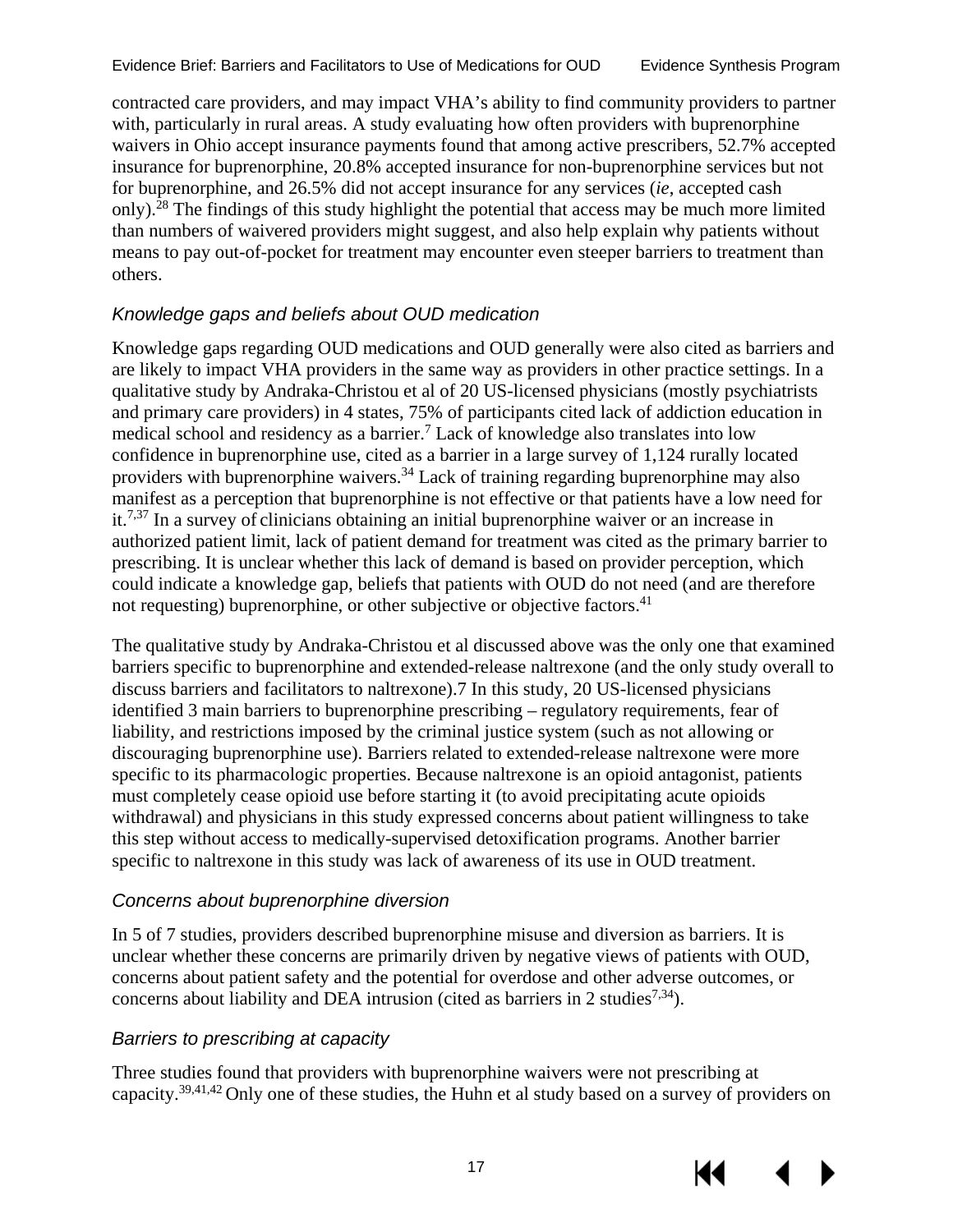the American Society for Addiction Medicine and American Medical Association Listervs, examined barriers specific to waivered providers who were not prescribing at capacity. In this study, 56.2% of waivered providers ( $N = 272$ ) reported not prescribing to capacity (providers with patient caps of 30 and 100) and the most commonly cited reason was not having time for more patients.<sup>[39](#page-39-6)</sup> More than half (54.8%) of survey respondents with a buprenorphine waiver who were not prescribing to capacity indicated that nothing would increase their willingness to prescribe at that level. Reasons for this lack of willingness based on statistical analysis by study authors included lack of belief in agonist treatment (also discussed above in the section on stigma), lack of time for additional patients, and beliefs that reimbursement rates were insufficient.

| Author, Year<br><b>Study Design</b><br><b>Study Size</b>                                                                               | <b>Population and setting</b>                                                                                                                             | <b>Stigma</b> | <b>Treatment</b><br>experiences<br>and beliefs | Knowledge | <b>Logistics</b> |
|----------------------------------------------------------------------------------------------------------------------------------------|-----------------------------------------------------------------------------------------------------------------------------------------------------------|---------------|------------------------------------------------|-----------|------------------|
| Andrilla, 2017 <sup>34</sup><br>Survey with closed<br>and open-ended<br>questions<br>$N = 1,124$                                       | Rurally located US physicians<br>on the DEA list                                                                                                          | ü             |                                                | ü         | ü                |
| Andraka-Christou,<br>20187<br>Individual semi-<br>structured and in-<br>depth interviews;<br>thematic analysis<br>approach<br>$N = 20$ | 20 US-licensed physicians<br>(10/20 psychiatrists, 4/20<br>primary care, 6/20 other<br>specialties) in 4 states (IN, FL,<br>IL, WI)                       | ü             | ü                                              | ü         | ü                |
| DeFlavio, 2015 <sup>37</sup><br>Survey with open-<br>ended questions<br>$N = 108$                                                      | Family physicians in VT or<br>NH, 10% buprenorphine<br>prescribers                                                                                        | ü             | ü                                              | ü         | ü                |
| Hutchinson, 201440<br>Semi-structured<br>interviews using<br>10-minute<br>questionnaire<br>$N = 92$                                    | Physicians trained to prescribe<br>buprenorphine in Washington                                                                                            |               |                                                | ü         | ü                |
| Huhn, 2017 <sup>39</sup><br>Survey with closed<br>and open-ended<br>questions<br>$N = 558$                                             | US physicians (87% with<br>buprenorphine waiver) on the<br>American Society for Addiction<br>Medicine and American<br><b>Medical Association Listervs</b> | ü             | ü                                              | ü         | ü                |
| Jones, 2019 <sup>41</sup><br>Survey with close-<br>ended questions<br>$N = 4,225$                                                      | US clinicians obtaining an<br>initial buprenorphine<br>waiver or an increase in<br>authorized patient limit                                               |               |                                                |           | ü                |
| Kermack, 2017 <sup>42</sup><br>Survey with close-<br>ended questions<br>$N = 72$                                                       | New York City public sector<br>buprenorphine prescribers<br>serving Medicaid and<br>uninsured patient populations                                         |               |                                                |           | ü                |

#### <span id="page-21-0"></span>**Table 3. Provider-identified barriers to buprenorphine use**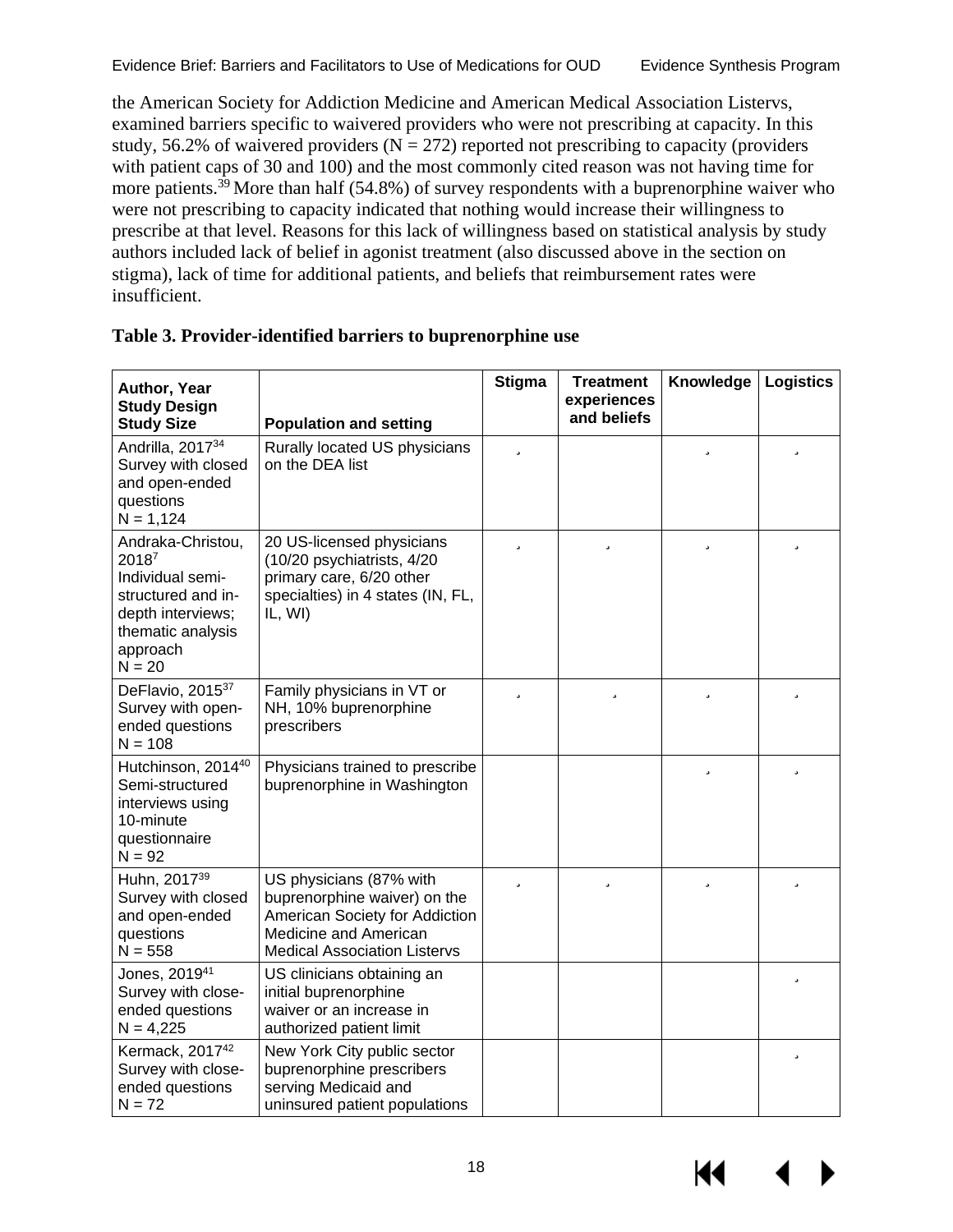#### <span id="page-22-0"></span>**Provider-identified Facilitators to OUD Medication Prescribing**

Two studies described provider-identified facilitators to prescribing buprenorphine, including a survey by Jones et al of more than 4,200 providers obtaining an initial buprenorphine waiver or applying for an increased prescribing limit. In this survey, the most commonly cited facilitator was increased patient demand for buprenorphine (22%), followed by institutional support (12.5%), increased reimbursement (12.2%), having an integrated system with specialty linkages (9.3%) and an easy referral process (8.3%), and having an addiction medicine mentor (7.7%). In this same study, lack of patient demand was identified as the primary barrier to buprenorphine prescribing. How these 2 findings – lack of demand is a barrier and increased demand is a facilitator – relate to each other and manifest in clinical practice is unclear. For example, it is not known whether providers perceive increased patient demand for buprenorphine because patients are directly asking for it, or whether providers become more aware of population-level OUD treatment needs and therefore perceive that patient demand is higher.

Although it was the least commonly cited facilitator in the study by Jones et al, the concept of having a mentor was similar to findings of another provider survey identifying "being paired with an experienced provider" as a facilitator.<sup>39</sup>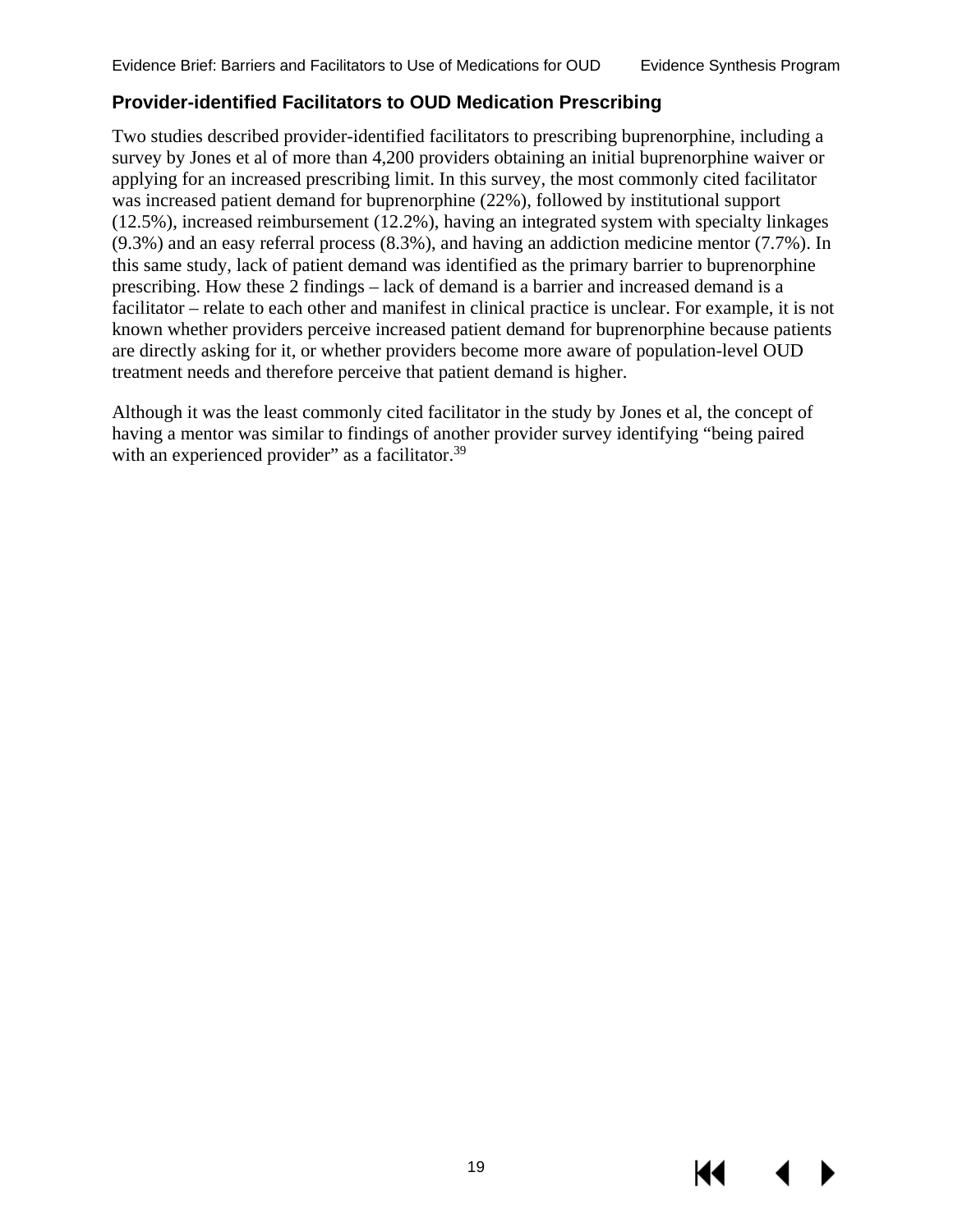| Category (n)                        | <b>Barriers Subcategory (n)</b>                                                                                                                           | <b>Facilitators Subcategory (n)</b>                         |
|-------------------------------------|-----------------------------------------------------------------------------------------------------------------------------------------------------------|-------------------------------------------------------------|
| Stigma (4)7,34,37,39                | Social stigma (4)<br>Example - Fear of becoming<br>community addiction/buprenorphine<br>provider, "not wanting to attract drug<br>users to your practice" | None                                                        |
|                                     | Perception of patients with OUD (2)<br>Example - Patients with addiction are<br>"difficult"; mistrust of patients                                         |                                                             |
|                                     | Stigma specific to buprenorphine use (3)<br>Example - Buprenorphine is<br>substituting one addiction for another                                          |                                                             |
| <b>Treatment</b><br>experiences and | Perception of lack of patient need or<br>demand for buprenorphine(2)                                                                                      | Recognizing patient need/demand<br>for buprenorphine (2)    |
| beliefs $(3)^{7,37,39}$             | Lack of interest in prescribing (1)                                                                                                                       |                                                             |
| Knowledge<br>$(5)^{7,34,37,39,40}$  | Lack of training on OUD or OUD<br>medications or lack of confidence in ability<br>to treat OUD (3)                                                        | Mentoring (2)                                               |
|                                     | Perception that OUD medications are not<br>effective (2)                                                                                                  | Access to education and training (1)                        |
|                                     | Perception that patients do not need OUD<br>medications(1)                                                                                                |                                                             |
|                                     | Not knowing how to obtain waiver (1)                                                                                                                      |                                                             |
| <b>Logistics</b>                    | Time constraints (7)                                                                                                                                      |                                                             |
| $(7)^{7,34,37,39-42}$               | Low insurance reimbursement or need for<br>prior authorizations (6)                                                                                       |                                                             |
|                                     | Inability to refer to psychosocial supports,<br>lack of referral/collaboration with addiction<br>specialist (5)                                           | Information about/ability to refer to<br>specialty care (2) |
|                                     | Concerns about diversion (5)                                                                                                                              |                                                             |
|                                     | Lack of practice partner and/or institutional<br>support (3)                                                                                              | Presence of peer and institutional<br>support (2)           |
|                                     | Lack of staff resources or space (3)                                                                                                                      |                                                             |
|                                     | Cumbersome regulatory requirements (3)                                                                                                                    |                                                             |

#### <span id="page-23-1"></span>**Table 4. Categories and subcategories of provider-identified barriers and facilitators to use of OUD medications**

#### <span id="page-23-0"></span>**Systems-level Barriers and Facilitators to OUD Medication Use**

We did not identify studies of systems-level barriers with applicability to VHA settings. However, many of the logistics barriers and facilitators identified by patients and providers have direct linkages to regulatory requirements, insurance coverage (patient out-of-pocket costs and provider reimbursement), and factors affecting access such as prescribing limits and provider time and space constraints.

К€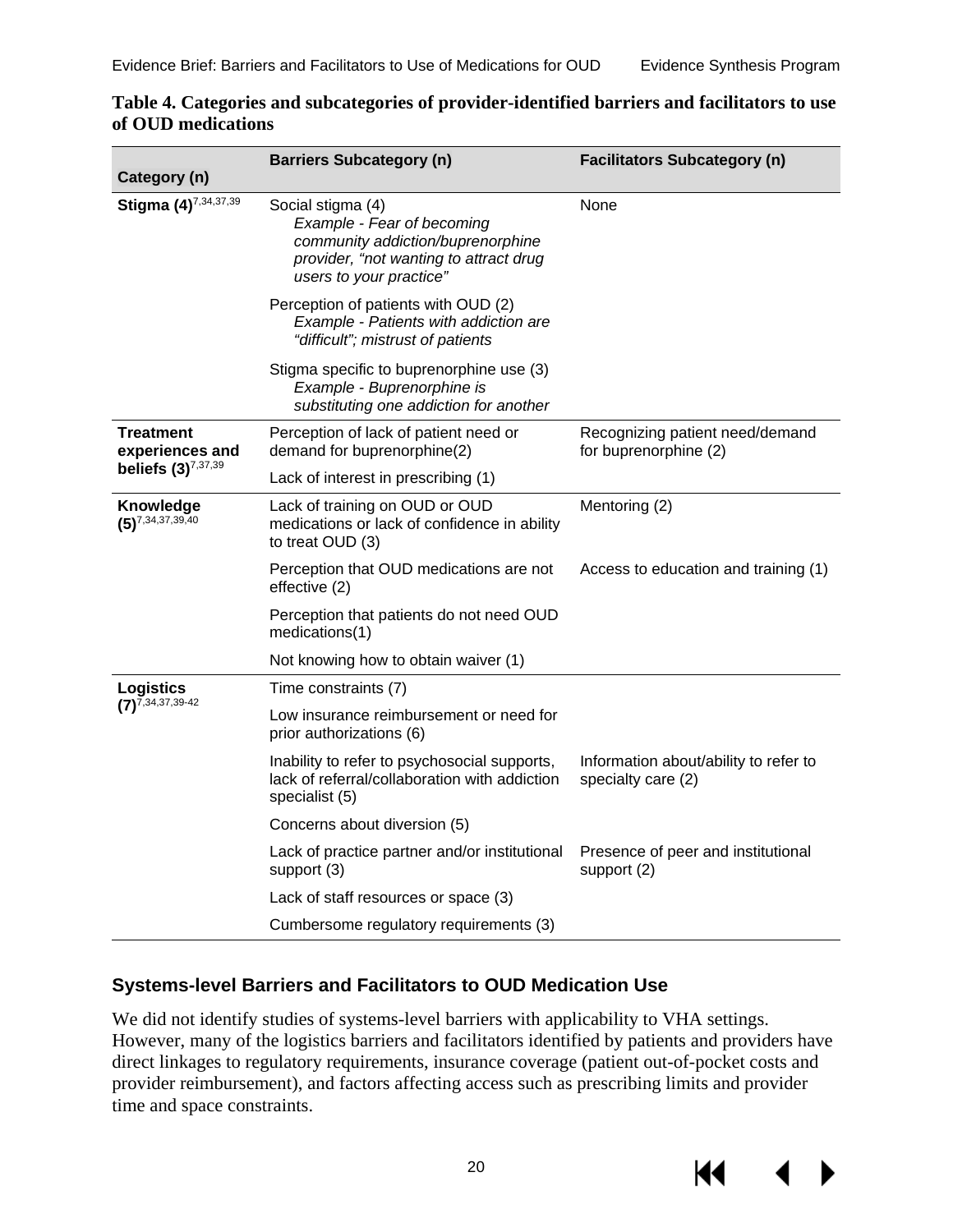#### <span id="page-24-0"></span>**KEY QUESTION 2: Do these barriers and facilitators vary by patient characteristics, provider characteristics, or setting?**

#### <span id="page-24-1"></span>**Patient Characteristics**

The 5 patient studies based on surveys and/or interviews did not perform subgroup analysis. Therefore, we are not able to draw conclusions about how patient-identified barriers and facilitators may vary among different patient groups. We identified 3 retrospective studies that evaluated the likelihood of patients receiving buprenorphine – one based on data from the National Ambulatory Medical Care Survey and the National Hospital Ambulatory Medical Care Survey (which provide nationally representative estimates of ambulatory care provided in the US by non–federally employed physicians) and 2 based on chart review[.44,](#page-39-2)[45,](#page-39-3)[48](#page-39-4) These studies of the predictors of buprenorphine use provide indirect evidence on how barriers and facilitators to OUD medication use may vary among patient groups. See Table 5 for study characteristics and findings.

Studies consistently found that adults in the age range 30-50, white patients, and those who selfpay or are employed are more likely to be prescribed buprenorphine that those who are on the extremes of age and non-white. In addition to these factors, predictors of receiving buprenorphine included living in an area with an increase in buprenorphine prescribers,<sup>[44](#page-39-2)</sup> living in a metropolitan area, [44](#page-39-2) having a point-of-service insurance plan allowing a choice of providers,<sup>[44](#page-39-2)</sup> having chronic pain,<sup>44</sup> and history of incarceration.<sup>45</sup>

In a retrospective chart review of patients in a large non-profit integrated health system serving a substantial portion of the population in Washington and Northern Idaho (Group Health), older age and co-occurring alcohol and non-opioid drug dependency were associated with a higher likelihood of not receiving buprenorphine.<sup>44</sup> This finding may reflect a clinical practice of not using buprenorphine in more complex patients, although the study does not describe enough detail regarding treatment settings (non-specialized outpatient settings vs OTPs) to know whether patients were more likely to receive buprenorphine treatment if they were referred to higher levels of care (OTPs) or whether some patients were offered treatment but did not start it. Another retrospective study of patients receiving care at a primary care clinic in Washington found that recent polysubstance use and prior experience with OUD medications were predictors of not receiving buprenorphine.[45](#page-39-3) This study specifically evaluated patients during the time between being offered buprenorphine treatment and starting treatment and suggests that more complex patients (indicated by polysubstance use) with a longer history of OUD (indicated by prior buprenorphine use) may face unique barriers to starting buprenorphine.

Our confidence in these findings is low given the small number of studies, observational study designs with potential for unmeasured confounders including the influence of provider attitudes towards buprenorphine treatment, and indirect measures of barriers (characteristics associated with receiving buprenorphine rather than direct measurement of a barrier). Additional studies are needed before concluding that the patient characteristic associated with receiving buprenorphine are representative of similar patterns in VHA settings. Nonetheless, these studies provide insight into patient characteristics that may make certain populations more or less likely to receive OUD medications that would be difficult to evaluate by asking patients directly, and the consistency of the findings suggests an area to focus future research.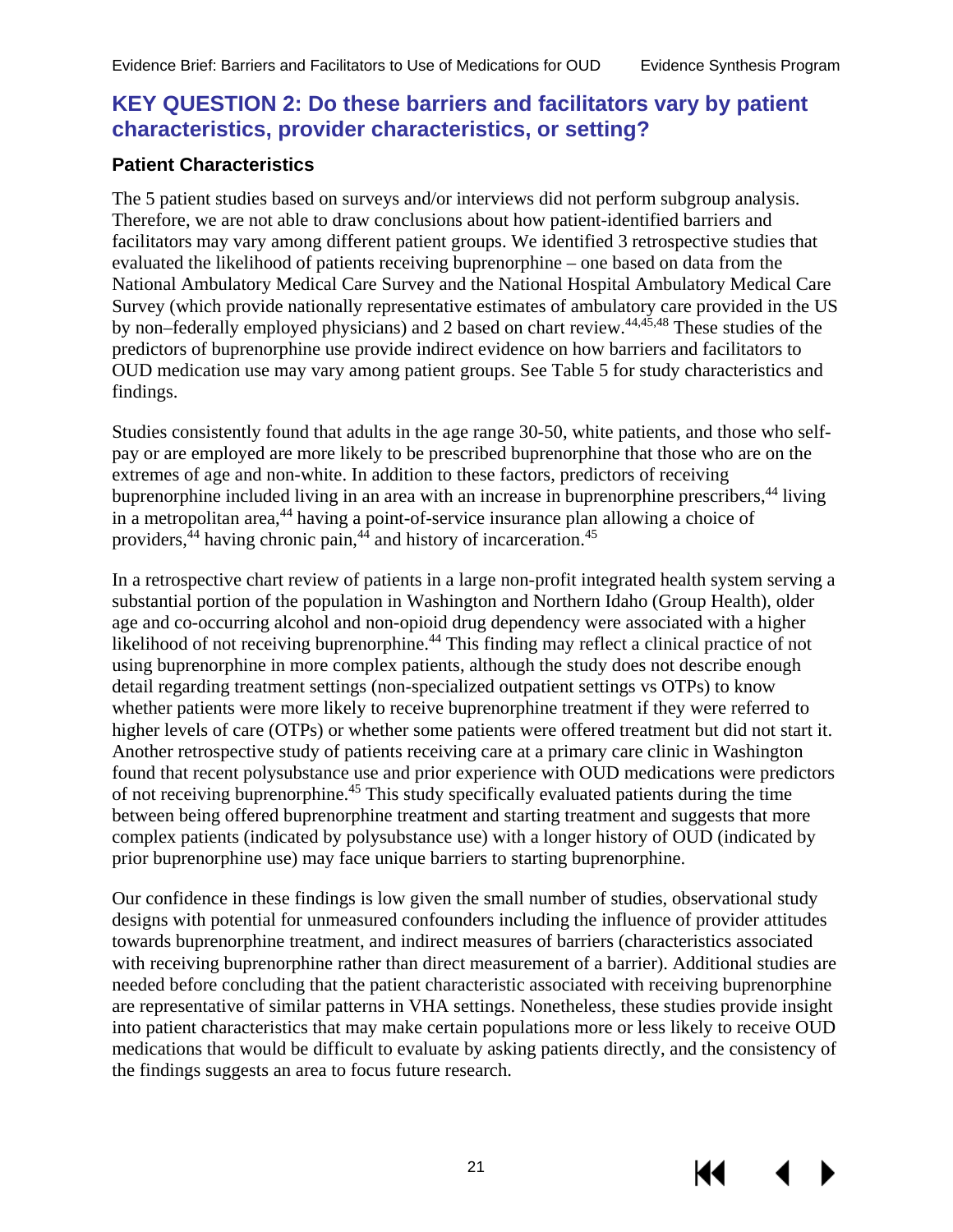$\blacktriangleleft$ 

 $\blacktriangleright$ 

**KK** 

| Author, Year<br><b>Study Design</b><br><b>Study Size</b>                 | <b>Population</b><br>and setting                                                                                                                               | <b>Population</b><br>characteristics                                                                                                                                                                                                           | <b>Predictors of not</b><br>receiving<br>buprenorphine (OR,<br>95% CI):                                                                                                                                            | <b>Predictors of receiving</b><br>buprenorphine (OR or aOR,<br>95% CI):                                                                                                                                                                                                                                                             |
|--------------------------------------------------------------------------|----------------------------------------------------------------------------------------------------------------------------------------------------------------|------------------------------------------------------------------------------------------------------------------------------------------------------------------------------------------------------------------------------------------------|--------------------------------------------------------------------------------------------------------------------------------------------------------------------------------------------------------------------|-------------------------------------------------------------------------------------------------------------------------------------------------------------------------------------------------------------------------------------------------------------------------------------------------------------------------------------|
| Lagisetty<br>201948<br>Survey<br>$N=1,369$                               | Adults<br>receiving<br>buprenorphine<br>in outpatient-<br>based settings<br>(not limited to<br>patients with<br>OUD)                                           | Not reported                                                                                                                                                                                                                                   | - Black compared to<br>white: (0.23, 0.13-<br>0.44)                                                                                                                                                                | $\cdot$ Age 30-50 compared to <30<br>$(1.68, 1.33 - 2.12)$<br>· Self-pay compared to<br>private insurance (12.27,<br>$6.86 - 21.91$                                                                                                                                                                                                 |
| Murphy,<br>201444<br>Retrospective<br><b>Cohort Study</b><br>$N = 4,030$ | Adults with<br><b>OUD</b> enrolled<br>at Group<br>Health in<br>Washington                                                                                      | Patient sample on<br>buprenorphine:<br>Male: 58%<br>Age: mean 32 years<br>Race/ethnicity: NR<br>Insurance: 60.7%<br>Commercial, 29.2%<br>Point-of-Service,<br>6.3% Basic Health,<br>1.3% Medicaid, 0.3%<br>Medicare, 1.4%<br>Individual/family | $\cdot$ Older age (0.98,<br>$0.97 - 0.99$<br>Co-occurring alcohol<br>(0.48, 0.38-0.60) or<br>non-opioid drug<br>dependency (0.02,<br>$0.01 - 0.03$                                                                 | · Increase in local providers<br>with waiver (1.15, 1.00-<br>1.32)<br>· Living in metropolitan area<br>$(1.62, 1.17 - 2.24)$<br>· Point-of-service insurance<br>plan allowing choice of<br>providers (2.63, 1.17-5.93)<br>· Co-morbid drug-induced<br>mental disorder (3.21, 2.61-<br>3.95)<br>- Chronic pain (1.82, 1.37-<br>2.40) |
| Simon, 201745<br>Database<br>(EMR) Review<br>$N = 100$                   | Adults with<br><b>OUD</b> starting<br>buprenorphine<br>treatment at an<br>adult primary<br>care clinic<br>Harborview<br><b>Medical Center</b><br>in Washington | Male: 71%<br>Age: mean 39 years<br>Race/ethnicity: 81%<br>non-Hispanic White<br>Insurance: NR                                                                                                                                                  | · Current<br>polysubstance use<br>$(0.15, 0.04 - 0.53)$<br>· Prior substance use<br>treatment with<br>methadone (0.05,<br>$0.01 - 0.36$ ,<br>buprenorphine (0.06,<br>0.01-0.47), or other<br>$(0.19, 0.04 - 0.98)$ | Age older than 35 years<br>$(1.93, 0.60 - 6.20)^*$<br>· Non-Hispanic White (1.82,<br>$0.44 - 7.57$ <sup>*</sup><br>- Employed (2.58, 0.76-<br>$8.74$ <sup>*</sup><br>History of incarceration<br>$(1.40, 0.38 - 5.21)^*$                                                                                                            |

<span id="page-25-0"></span>**Table 5. Predictors of receiving or not receiving buprenorphine**

\*Non-significant finding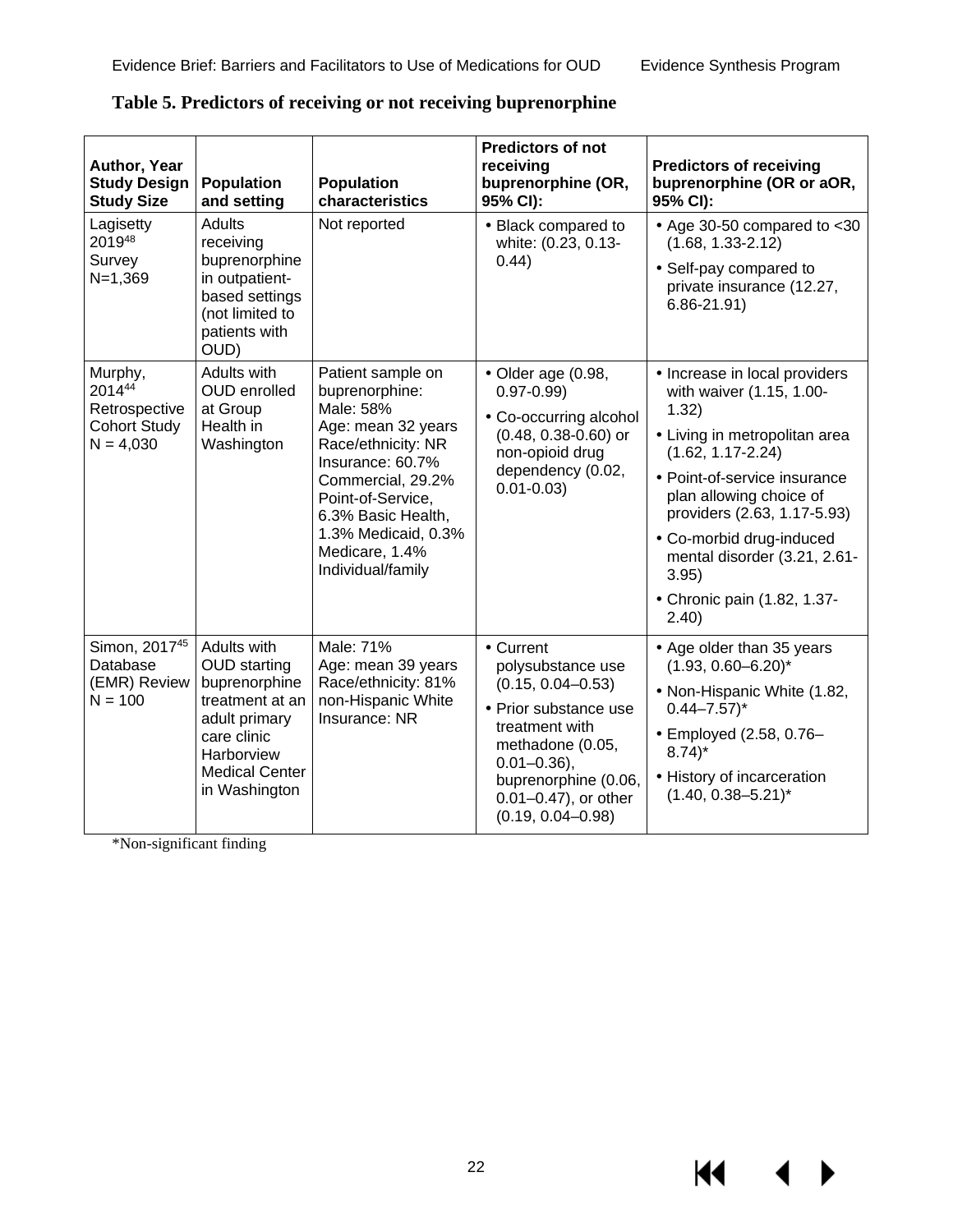#### <span id="page-26-0"></span>**Provider Characteristics and Setting**

Similar to studies of patients, studies of providers did not perform subgroup analyses so we are not able to draw conclusions about how provider-identified barriers and facilitators may vary among different groups. However, findings from 3 studies of provider characteristics associated with buprenorphine prescribing provide indirect evidence on how barriers and facilitators to OUD medication use may vary among providers.

Three general findings emerge from these studies (Table 6). The first is that prescribing behavior is associated with provider-identified barriers and facilitators. For example, 1 large survey of providers found that those reporting resistance from practice partners or staff or lack of institutional support were less likely to prescribe buprenorphine ( $aOR = 0.14$ , 95% CI = 0.10–  $0.21$ ).<sup>[41](#page-39-11)</sup>

The second finding is that buprenorphine prescribing and presumed underlying barriers and facilitators may vary by region. For example, one survey of providers applying for a buprenorphine waiver or requesting an increase in patient caps found that practicing in the Midwest compared to the South ( $aOR = 1.35$ , 95% CI 1.03–1.78) predicted buprenorphine prescribing[.41](#page-39-11) Regional differences were also highlighted in a survey of rurally located physicians on the DEA list, which identified a greater lack of confidence among physicians in the Pacific Census Division versus other regions (22.0% vs 7.7%) and higher rates of concern about attracting drug users to their practice among physicians in the East and West South Census Divisions versus other regions (42.7% vs 27.8%). These regionally specific barriers may inform local intervention efforts.

The third finding, based on a study by Jones et al of providers applying for a buprenorphine wavier or requesting an increase in patient caps, suggests that providers who engaged in buprenorphine training and/or using other best practices in OUD treatment (such as coprescribing naloxone) are more likely to prescribe buprenorphine.<sup>41</sup> These findings suggest that as providers learn about and implement OUD treatment best practices, rates of buprenorphine may increase.

Notably, all of these surveys were of physicians and no studies evaluated practice patterns among NPs or PAs, who represent an important component of the workforce able to treat patients with OUD.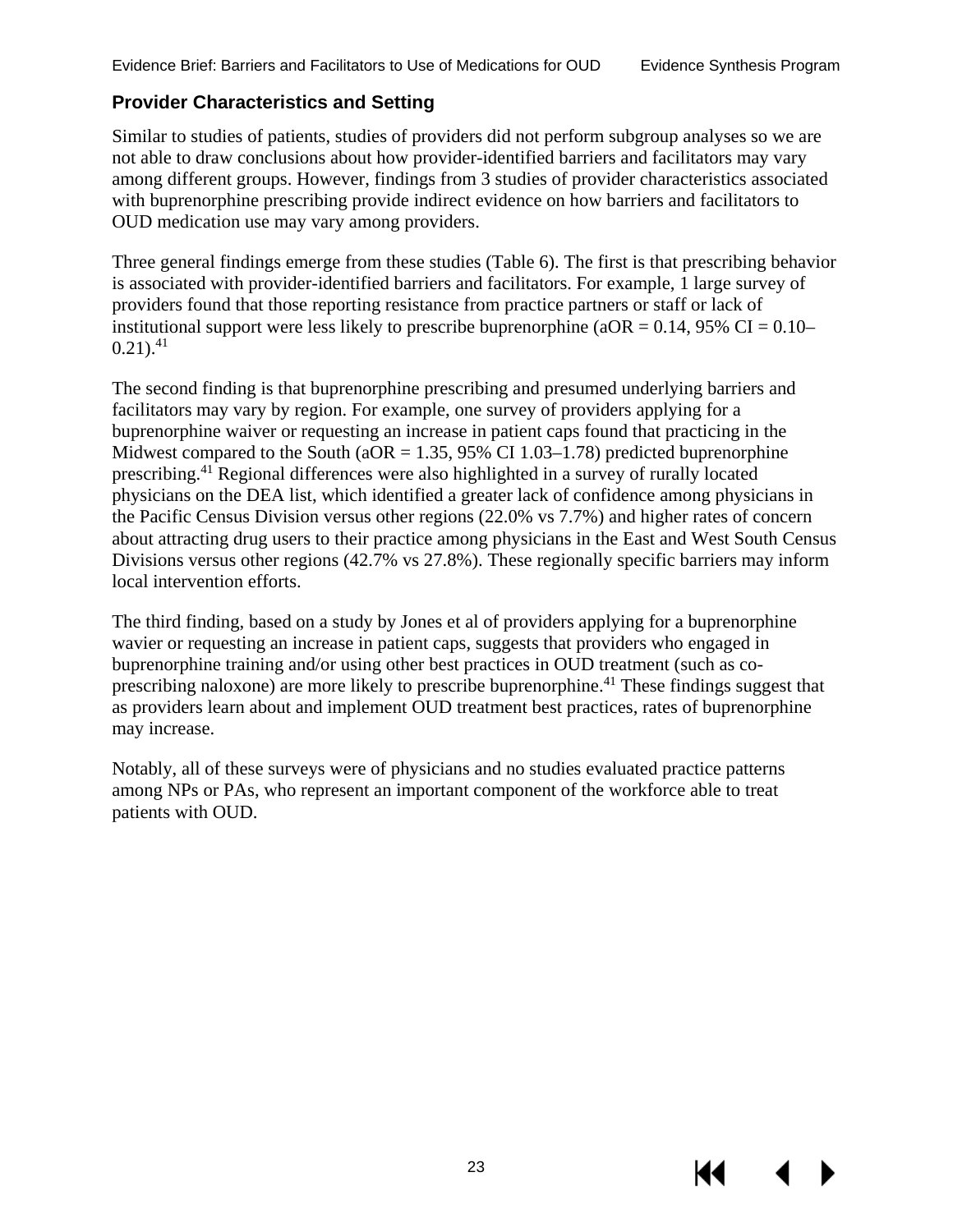| Author, Year<br><b>Study Design</b><br><b>Study Size</b>                                                       | <b>Population and</b><br>setting                                                                                               | <b>Provider characteristics associated</b><br>with not prescribing buprenorphine<br>or predictors of not prescribing                                                                                                                                                                                                                                                                                                                                                                                                                                                                                                                                                                                                    | <b>Provider characteristics</b><br>associated with prescribing<br>buprenorpine or predictors of<br>prescribing                                                                                                                                                                                                                                                                                                                                                                                                                                                                                                                                                        |
|----------------------------------------------------------------------------------------------------------------|--------------------------------------------------------------------------------------------------------------------------------|-------------------------------------------------------------------------------------------------------------------------------------------------------------------------------------------------------------------------------------------------------------------------------------------------------------------------------------------------------------------------------------------------------------------------------------------------------------------------------------------------------------------------------------------------------------------------------------------------------------------------------------------------------------------------------------------------------------------------|-----------------------------------------------------------------------------------------------------------------------------------------------------------------------------------------------------------------------------------------------------------------------------------------------------------------------------------------------------------------------------------------------------------------------------------------------------------------------------------------------------------------------------------------------------------------------------------------------------------------------------------------------------------------------|
| Andrilla,<br>201835<br>Survey with<br>closed and<br>open-ended<br>questions<br>$N = 1,221$                     | <b>Rurally located</b><br>US physicians on<br>the DEA list                                                                     | · Greater lack of confidence among<br>physicians in the Pacific Census<br>Division vs other regions (22.0% vs<br>7.7%<br>Higher rates of concern about<br>attracting drug users to their practice<br>among physicians in the East and<br>West South Census Divisions vs other<br>regions (42.7% vs 27.8%)                                                                                                                                                                                                                                                                                                                                                                                                               |                                                                                                                                                                                                                                                                                                                                                                                                                                                                                                                                                                                                                                                                       |
| Hutchinson,<br>201440<br>Semi-<br>structured<br>interviews<br>using 10-<br>minute<br>questionnaire<br>$N = 92$ | Physicians<br>trained to<br>prescribe<br>buprenorphine in<br>Washington                                                        |                                                                                                                                                                                                                                                                                                                                                                                                                                                                                                                                                                                                                                                                                                                         | · Family medicine training<br>(compared to other specialty)<br>- Having a partner with a<br>buprenorphine waiver                                                                                                                                                                                                                                                                                                                                                                                                                                                                                                                                                      |
| Jones, 201941*<br>Survey with<br>close-ended<br>questions<br>$N = 4,225$                                       | <b>US</b> clinicians<br>obtaining an<br>initial<br>buprenorphine<br>waiver or an<br>increase in<br>authorized<br>patient limit | Lack of access to psychological<br>services or behavioral health<br>providers (aOR = $0.34$ , 95% CI =<br>$0.22 - 0.51$<br>Lack of access to addiction specialists<br>for consultation ( $aOR = 0.18$ , 95% CI<br>$= 0.10 - 0.33$<br>Lack of confidence in managing<br>patients with OUD ( $aOR = 0.17$ ,<br>$95\%$ Cl= 0.10-0.28)<br>$\cdot$ Lack of patient demand (aOR = 0.46,<br>$95\%$ CI = 0.33-0.66)<br>Preferring non-buprenorphine<br>treatment ( $aOR = 0.26$ , 95% CI =<br>$0.14 - 0.49$<br>· Resistance from practice partners or<br>staff or lack of institutional support<br>$(aOR = 0.14, 95\% CI = 0.10 - 0.21)$<br>$\cdot$ Concerns over DEA intrusion (aOR =<br>$0.51, 95\% \text{ Cl} = 0.27 - 0.96$ | · Practicing in the Midwest<br>compared to the South ( $aOR =$<br>1.35, 95% CI 1.03-1.78)<br>· Interacting with PCSS-MAT*<br>$(aOR = 1.32, 95\% \text{ CI} 1.10-$<br>1.59)<br>- Being listed on the SAMHSA<br>Provider Locator (aOR = 2.13,<br>$95\%$ CI = 1.79-2.54)<br>· Prescribing or administering<br>extended-release naltrexone<br>$(aOR = 1.71, 95\% CI = 1.40-$<br>2.08)<br>. Co-prescribing or encouraging<br>patients to obtain naloxone<br>$(aOR = 1.56, 95\% CI = 1.28-$<br>1.90)<br>Citing no barriers compared to<br>insurance reimbursement, prior<br>authorization or other<br>insurance requirements (aOR<br>$= 5.35, 95\% \text{ CI} 1.89 - 15.18$ |

#### <span id="page-27-0"></span>**Table 6. Provider characteristics associated with buprenorphine prescribing and predictors of prescribing**

\*Highlighted findings with most applicability to VHA

Abbreviations: PCCSS-MAT= Provider Clinical Support System – MAT

KI.

▶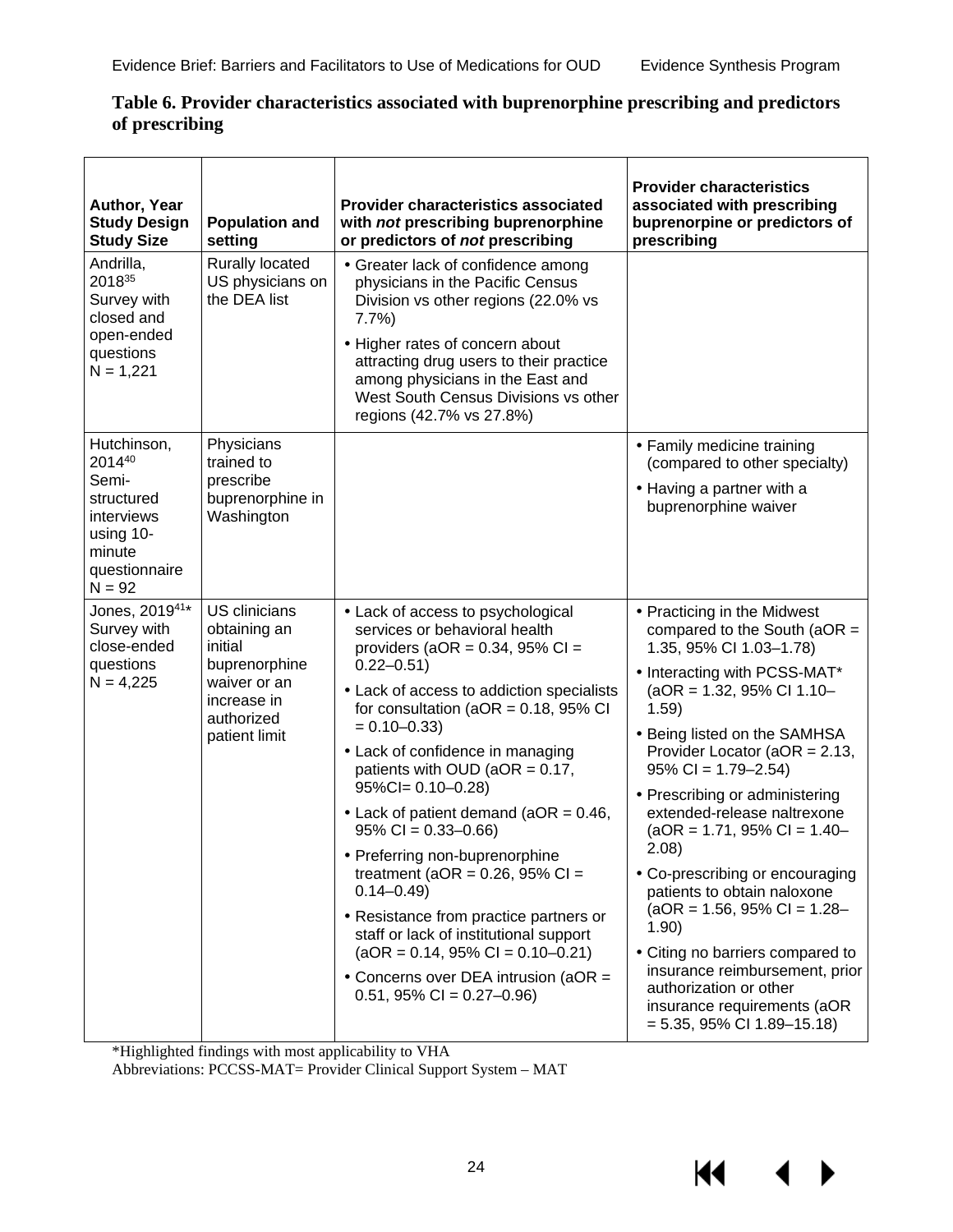# <span id="page-28-0"></span>**SUMMARY AND DISCUSSION**

We synthesized evidence on barriers and facilitators to use of medications to treat OUD among patients and providers. We identified 26 studies published since 2014, of which we prioritized evidence synthesis of 16 studies with the most VHA applicability.

Although most studies met our minimum quality criteria and findings were consistent across studies, we have low confidence in the results and applicability to VHA populations, as there were no studies in VHA settings and some surveys had low response rates (<50%) or did not: 1) provide detailed information on survey responder characteristics versus non-responders, 2) give participants the choice of open-ended responses in case the survey was missing a potential barrier or facilitator, or 3) give participants the option to rank or prioritize which barriers and facilitators they think are most important.

#### <span id="page-28-1"></span>**Barriers to Use of OUD Medications**

Studies using mostly qualitative methods suggest that patients and providers experience 4 main types of barriers related to using or prescribing OUD medication – stigma, logistical barriers, treatment experience and beliefs, and knowledge gaps. Of these, stigma and logistical barriers are most common. Among patients, stigma was described as a barrier in all studies and primarily manifests as not wanting to be associated with OUD treatment, which may lead to reluctance to attend addiction-specific programs and clinics (compared to primary care or general mental health clinics). As Hewell et al point out, stigma may also be internalized so that patients are not comfortable admitting that opioid use is a problem or that they have sought OUD treatment.<sup>38</sup> Among providers, stigma manifests as not wanting to be perceived as having a practice with a high prevalence of patients with OUD and negative beliefs about patients with OUD, including the perception that patients are "difficult" or not trustworthy. Although not captured in our included studies, it is possible that stigma accounts for systems-levels barriers as well as patientand provider-level barriers. For example, the reluctance of a practice to be known as offering treatment for OUD may underlie lack of leadership or institutional support for providers who are interested in prescribing OUD medications.

In addition to stigma, barriers related to logistics were common. Among patient studies, high out-of-pocket costs were discussed 4/5 studies. The exception was a study of former inmates with OUD in New York City, where OUD medications are covered by Medicaid. Challenges with finding a provider who is accepting new patients and does not have a long wait list were other commonly identified barriers. For providers, concerns about time were the most commonly cited logistical barrier and discussed in all 7 studies. The perception that patients with OUD are more challenging to care for and concerns about time are likely mutually reinforcing barriers. Interestingly, these findings are similar to results of a qualitative study based on interviews with a national sample of administrative and clinical staff at VHA sites in 2006-2007 which found that ill perceptions of opioid-dependent patients and perceived lack of resources were common barriers[.18](#page-38-0)

Studies based on physician surveys and chart review suggest that certain patient populations are more or less likely to be prescribed buprenorphine and indirectly suggest that barriers vary by patient groups. Specifically, adults in the age range 30-50, white patients, and those who self-pay or are employed are more likely to be prescribed buprenorphine that those who are on the

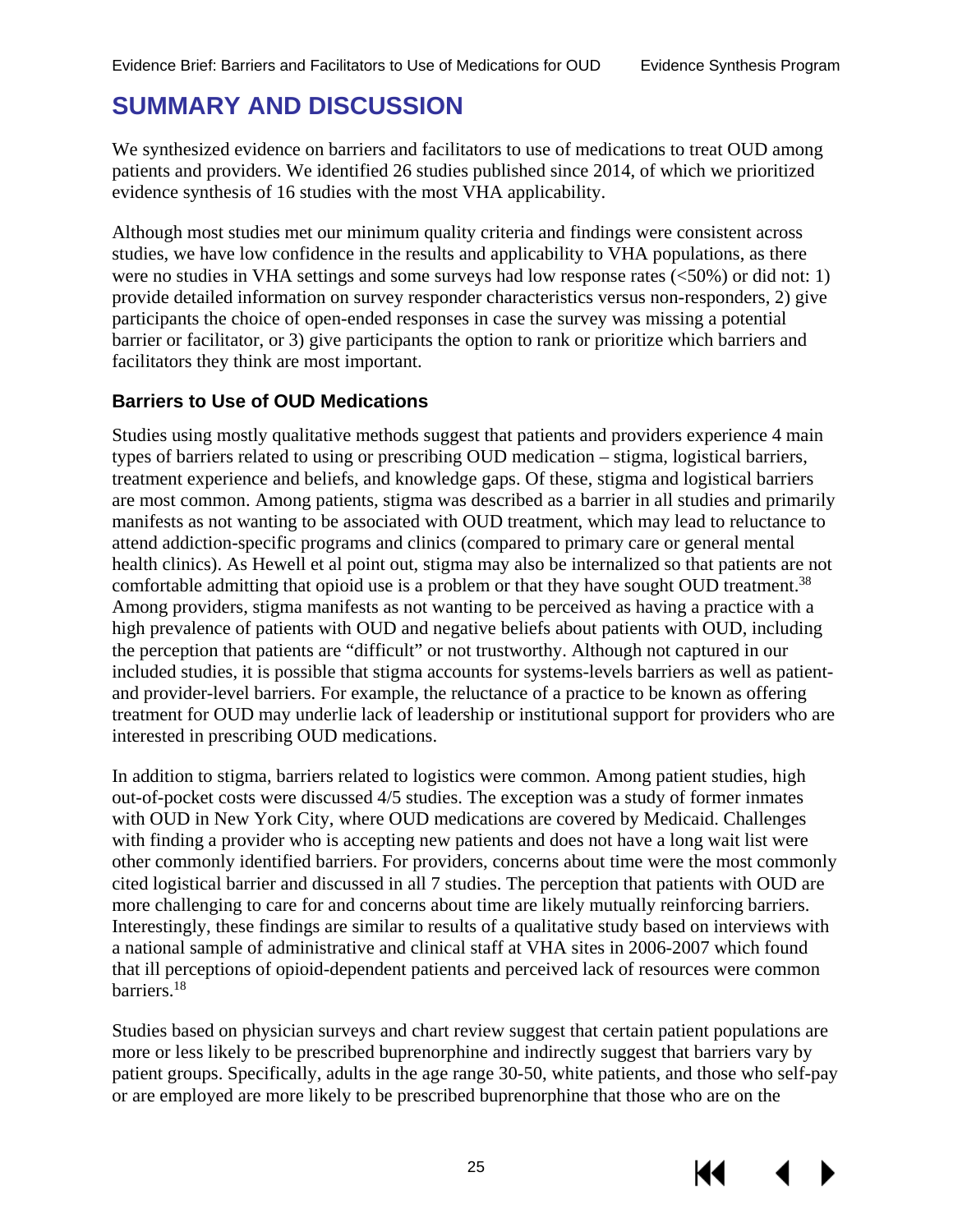extremes of age and non-white. Patients with non-opioid substance use, including alcohol use, were less likely to receive buprenorphine or less likely to start it once it was offered. While some of these differences likely reflect a clinical assessment that use of buprenorphine would be potentially unsafe in patients using other substances, it is also likely that practice trends and norms for who is offered buprenorphine vary by provider, practice setting, and possibly geographic region. As no studies were conducted in VHA populations, additional research is needed to evaluate patient characteristics related to buprenorphine use within VHA.

#### <span id="page-29-0"></span>**Facilitators to Use of OUD Medications**

Support from peers, family, and treatment providers was the most common facilitator for patients. This support may help to reduce the social stigma or internalized stigma associated with OUD and seeking treatment. Among providers, limited information regarding facilitators of OUD prescribing are available and one factor did not stand out as being most important. Provider-identified facilitators include increased patient demand for OUD medication, mentoring and linkages to addiction medication specialists, receipt of OUD and buprenorphine training, ability to refer patients to psychosocial support services, and institutional support.

#### <span id="page-29-1"></span>**VHA Strengths and Opportunities for Intervention**

The barriers discussed above can overlap and mutually reinforce each other, but given that, it is also plausible that efforts to reduce one barrier may lead to improvements in others. For example, addressing a knowledge gap by providing buprenorphine waiver training also addresses a logistical gap. Similarly, reinforcing with providers that office-based treatment with buprenorphine is an option for first-line treatment and does not require psychosocial supports other than those provided in the context of medication management may reduce providers' concerns about lack of access to mental health services. A 2019 consensus report from the National Academies of Sciences, Engineering, and Medicine states, "Lack of availability or utilization of behavioral interventions is not a sufficient justification to withhold medications to treat opioid use disorder."[3](#page-37-3) As another example, if providers are aware that many patients with OUD are using illicit buprenorphine to maintain abstinence from other opioids or treat withdrawal and that prior experience with illicit buprenorphine may increase patients' interest in seeking treatment, providers may have fewer concerns related to diversion from a harmreduction perspective.

VHA may be well-structured to intervene to reduce knowledge gaps, as multiple educational resources are available to VHA providers including team-based trainings, online and video-based training, and support from clinical pharmacy and academic detailing. Likewise, because VHA is an integrated care system, providers working in VHA settings may not experience the same barriers related to lack of access to mental health and addiction medicine specialists as providers working in other healthcare systems or clinic settings. It is possible that connections with those who have more experience with OUD treatment may reduce concerns about time and effort to prescribe OUD medications. A recent perspective piece on "myths" associated with buprenorphine use addressed this idea with a statement about the "reality" of prescribing: "Treating patients with buprenorphine can be uniquely rewarding. In-office inductions and intensive behavioral therapy are not required for effective treatment."[50](#page-39-14)

Regulatory barriers, specifically the requirement for providers to complete buprenorphinespecific training and obtain a SAMHSA waiver to prescribe it, are common to all US providers,

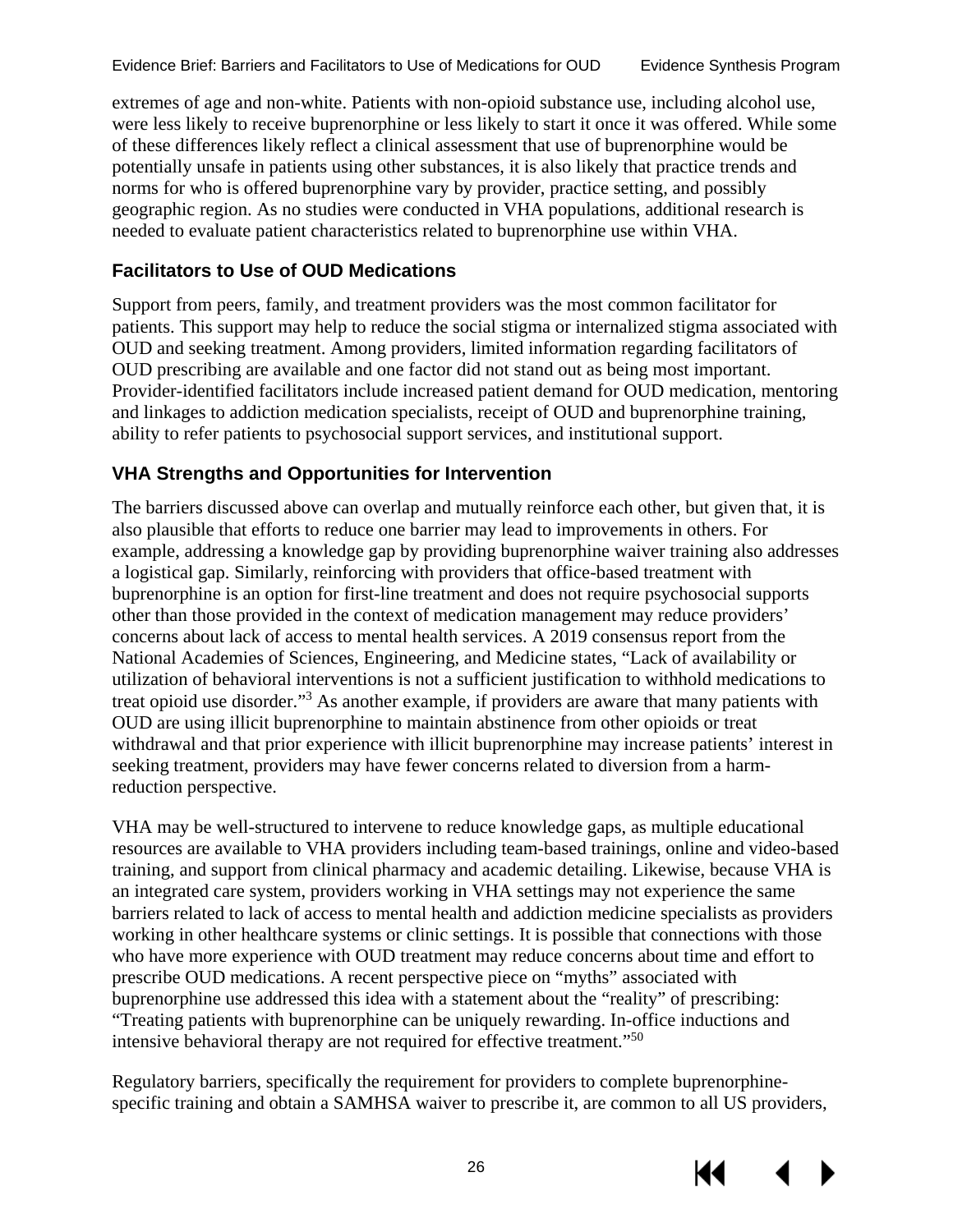and discussing efforts to change federal regulations is beyond the scope of this review. Nonetheless, VHA facilities may be able to reduce internal barriers to obtaining a waiver, such as making training available and free to providers during the workday and reducing VHAspecific administrative barriers such as the need to update hospital and clinic credentials prior to prescribing buprenorphine. While the waiver requirement is a commonly cited barrier, the finding that many providers with waivers are not prescribing at capacity reflects the need to reduce barriers to not just obtaining a buprenorphine waiver, but also to starting to prescribe buprenorphine and take on a higher patient load.

Common facilitators of OUD medication use for both patients and providers include support from peers. This theme highlights the potential for community – peer supports for patients and communities of practice for providers – to overcome some of the perceived barriers to OUD medication use. Notably, in a study of 108 family physicians, only 10% of whom prescribed buprenorphine, nearly three-quarters (73%) reported that they felt a personal responsibility to treat opioid addiction.[37](#page-39-5) Capitalizing on a sense of responsibility to treat OUD among providers on the frontlines of the opioid crisis, paired with peer and institutional supports, has the potential to expand the number of providers who prescribing OUD medications and make it a routine part of their practice.

### <span id="page-30-0"></span>**LIMITATIONS**

#### <span id="page-30-1"></span>**Primary Study Limitations**

There are several important limitations of the primary studies included in this review. Most importantly, although most studies met our quality criteria (*ie*, minimum amount of information to have confidence in the results) these studies were not ideally designed to answer our study questions. An ideal study would have been conducted in the most directly applicable population (*ie*, Veterans seeking care or VA providers or administrators in office-based settings); would have provided clear descriptions of both responders and non-responders (*ie*, age, race, diagnoses for patients or practice areas for providers, *etc*) to ensure that responders were representative; would have given participants the choice of open-ended responses in case the survey was missing a potential barrier or facilitator; and would have given participants the option to rank or prioritize which barriers and facilitators they think are most important.

Of our included studies, none assessed Veterans, VA providers, or VA administrators; therefore, we only have indirect evidence about what are likely barriers/facilitators within VA. Additionally, patient studies included those who had a history or were currently receiving OUD treatment and/or participating in syringe exchange programs. [32,](#page-38-7)[36,](#page-39-0)[38,](#page-39-1)[43](#page-39-9) Barriers and facilitators to use of OUD medications may be different for patients who are not linked into medical care or community services. Most studies were also of patients with a history of injection drug use, rather than prescription drug use, and OUD medication barriers and facilitators may be different in these 2 patient populations.

Several survey studies also had low  $(3-46%)^{37,39,41,42,46}$  $(3-46%)^{37,39,41,42,46}$  $(3-46%)^{37,39,41,42,46}$  $(3-46%)^{37,39,41,42,46}$  $(3-46%)^{37,39,41,42,46}$  $(3-46%)^{37,39,41,42,46}$  or unclear<sup>[32,](#page-38-7)[38](#page-39-1)</sup> response rates. Low response rates in studies that used a survey design may lead to potential nonresponse bias, in which those who respond may differ in meaningful ways from those who do not respond. It is difficult to tell how low response rates could affect our review's conclusions, as we do not know how the experiences may have differed – whether they may have had more, fewer, or different types of barriers. Finally, several studies provided limited information on the patients and

27



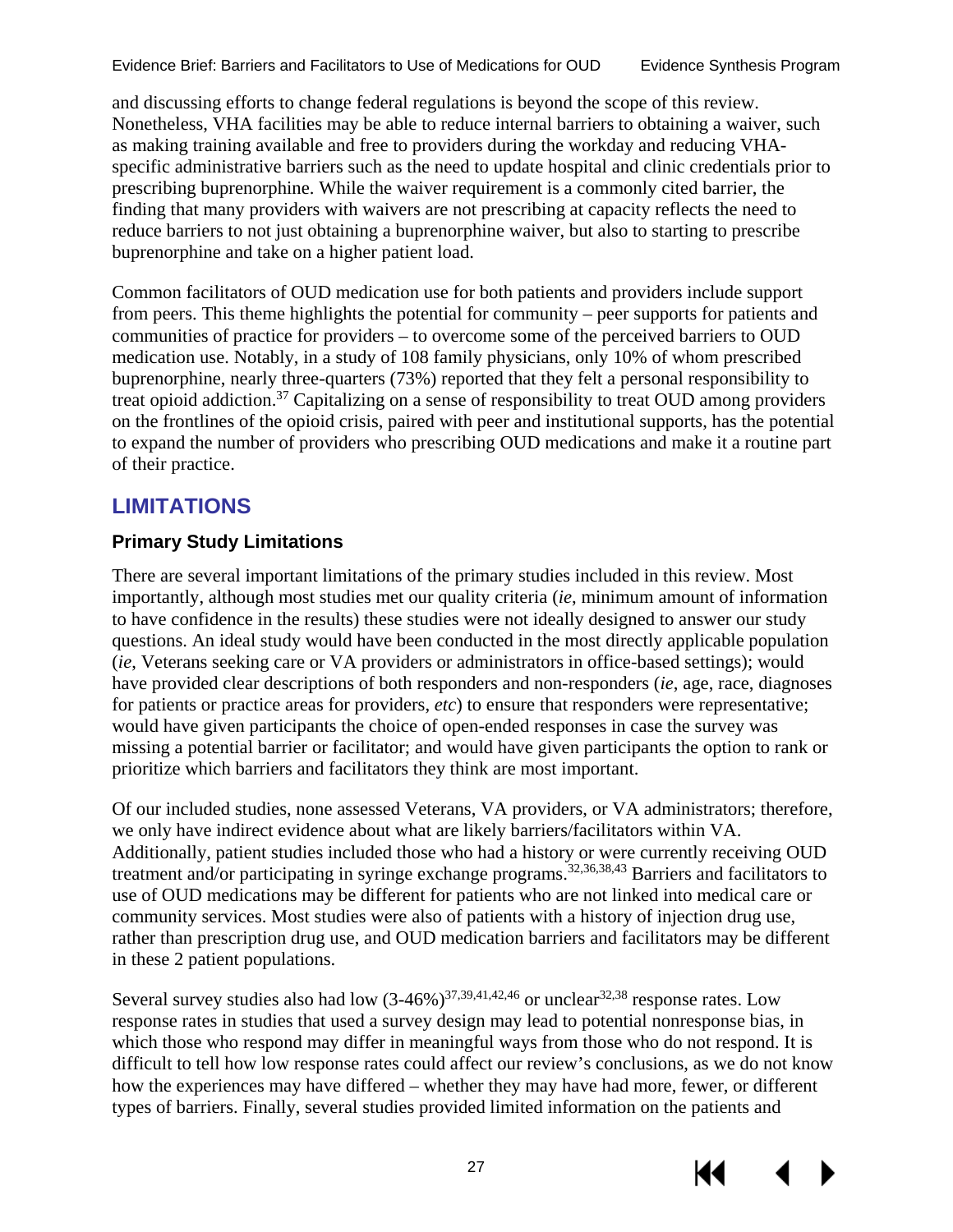settings being assessed, making it difficult to tell how similar they are to VA patients and settings.

#### <span id="page-31-0"></span>**Rapid Review Limitations**

In addition to primary study limitations, there were limitations in our rapid review methodology. First, our use of single reviewer article inclusion, quality assessment, and data abstraction with second reviewer checking instead of dual independent review may have resulted in missing eligible studies or study data. However, given that many of these studies discussed the same barriers/facilitators, we likely captured the major categories. Second, our use of a streamlined approach to assessing study quality means that we could not definitively determine which studies were the highest quality studies. However, given our studies reported similar themes, identifying the highest quality studies would have been unlikely to change our conclusions. Third, limiting our review to studies published in 2014 or later may have missed important studies, although given the amount of recent federal and VA-specific policies and programs addressing OUD medication prescribing barriers (such as increasing the number of OUD medications that providers can prescribe), older literature is likely less relevant. Fourth, because heterogeneity in study populations, settings, and study designs limited our ability to synthesize which barriers and/or facilitators might be the most impactful, we elected to tally how many studies addressed each barriers/facilitator as a measure of how prevalent that issue is. However, other reviewers may take a different approach and come to different conclusions about what the biggest barriers/facilitators are. Fifth, given our limited timeline, we could not address interventions to reduce barriers or retain patients in treatment, which are important research questions. The Agency for Healthcare Research and Quality is currently conducting an evidence review on retention in OUD medication treatment, which will complement ongoing and future studies on OUD medication initiation.<sup>[51](#page-40-0)</sup>

# <span id="page-31-1"></span>**GAPS AND FUTURE RESEARCH**

This review highlights several important gaps in evidence on barriers/facilitators to increase use of OUD medications. Some of these gaps are specific to the VHA setting, and others are general evidence gaps.

While we do not expect that future studies in the VHA setting would uncover additional barriers and facilitators that do not relate to one of the themes highlighted in this report – stigma, logistics, knowledge gaps, and beliefs and attitudes related to OUD – studies in VHA populations would increase certainty regarding which barrier and facilitator subthemes are most significant for VHA populations and relevant to VA systems of care. For example, future VHA research may find that patients with OUD have access to psychosocial treatments but decline medication due to reasons related to stigma, or are not being referred to providers who can prescribe OUD medication due to reasons related to provider access. Another example would be finding that ED and inpatient providers who could start patients on OUD medications are not doing so due to lack of available outpatient providers to continue treatment. Comparing practices at VA facilities with high rates of OUD medication use to those with low rates of use could also help VHA replicate successful models.

Also, we did not identify studies published since 2014 that have examined how OUD medication utilization varies by patient co-morbidities. A recent VA study based on chart review found that Veterans engaged in post-traumatic stress disorder (PTSD) treatment had higher retention in

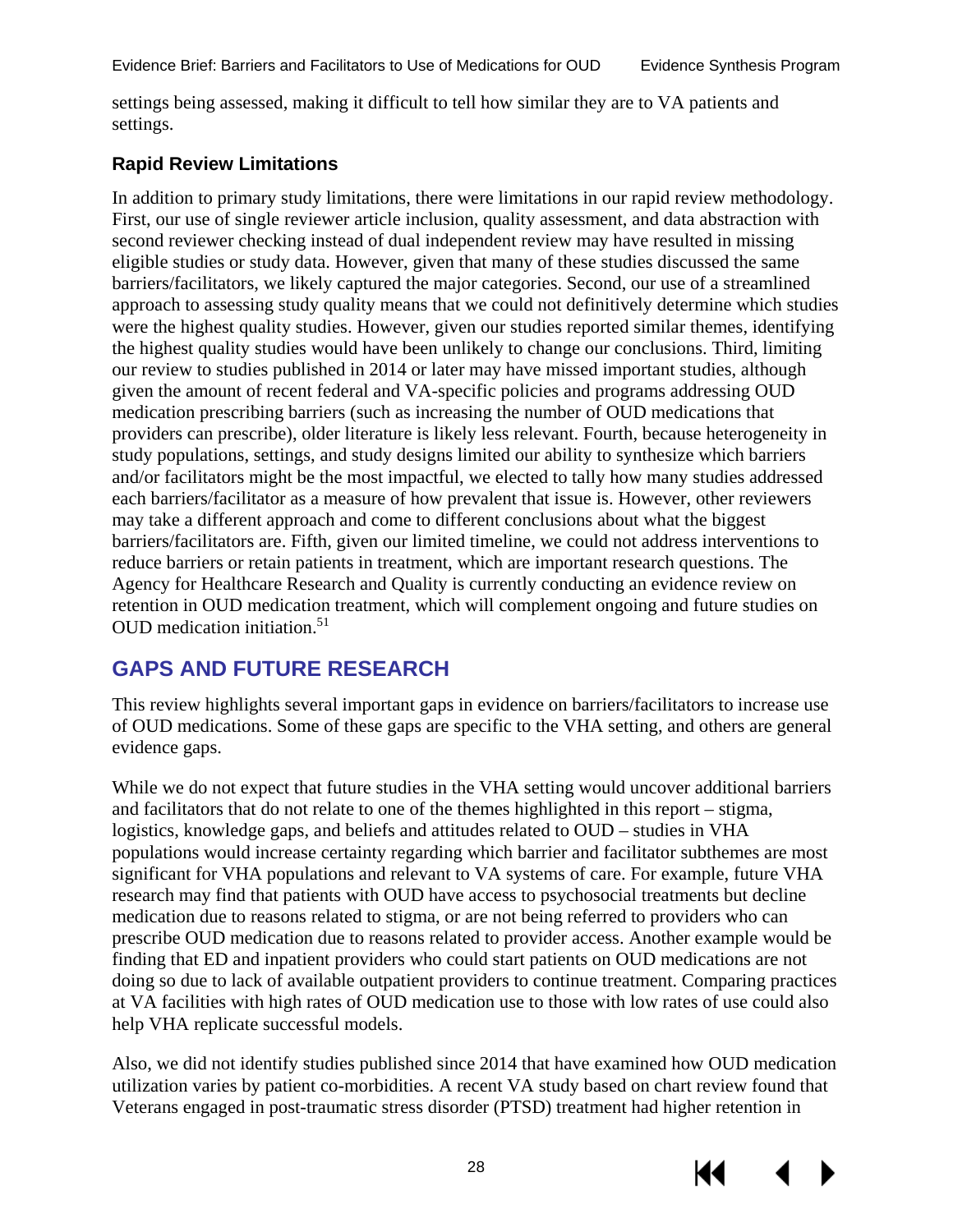buprenorphine treatment[.52](#page-40-1) Understanding how co-morbidities that are prevalent among Veterans, such as such as PTSD, are barriers and facilitators to starting OUD medications would also fill an important evidence gap and help direct future VHA interventions to increase OUD medication use.

Because VHA is not subject to barriers imposed by private health insurance and patients receiving VA care have low or no copays, VHA is also an ideal setting for further research into population-level disparities in OUD medication utilization, including those related to age and race/ethnicity. Whether or not those same disparities exist in VHA populations could impact the direction of future research and interventions within VA and non-VA settings. Additionally, comparisons of OUD medication use among different VHA facilities could help VA clinical leadership refine criteria for offering OUD medications. For example, finding that Veterans in one VA facility or region are receiving buprenorphine despite perceived barriers such as older age or homelessness could help broaden the population of patients who are offered buprenorphine in other facilitates or regions. VHA also has case management resources and capacity for telehealth visits. Studies of OUD medication uptake in the VHA setting if transportation barriers are reduced or removed would also be informative.

To summarize, findings of this review highlight evidence gaps specific to VHA settings in the following areas:

- $\mathbf{r}^{\left(1\right)}$ Specific rates of OUD medication use among VHA populations and how utilization varies by region, age, race/ethnicity, unstable housing or current homelessness, rural versus urban location, and co-morbidities including PTSD
- $\mathbb{R}^{\mathbb{Z}}$ Barriers and facilitators specific to VHA systems of care, including transitions of care between the ED and inpatient settings and outpatient settings
- VA practice settings in which OUD medication use is highest and lowest (*eg*, regional differences or provider disciplines/settings such as primary care compared to general mental health compared to outpatient substance use treatment programs)
- Which commonly cited OUD medication barriers including stigma and logistics (*eg*, provider time) are having the most impact on use in VHA settings, and which facilitators are having the most impact

Additionally, we identified non-VHA-specific gaps in the following areas:

- Barriers and facilitators to use of extended-release naltrexone, which was only discussed ¥. in 1 provider study and no patient studies
- Which barriers and facilitators have the most impact on OUD medication use relative to other barriers and facilitators

#### <span id="page-32-0"></span>**Ongoing VA Interventions and Research on Utilization of OUD Medications**

Nationally, the VA's Partnered Evaluation Initiative has begun implementing the SCOUTT (Stepped Care for Opioid Use Disorder Train the Trainer) initiative to help train interdisciplinary teams to deliver a stepped model of OUD treatment at his/her preferred point of care[.53](#page-40-2) This

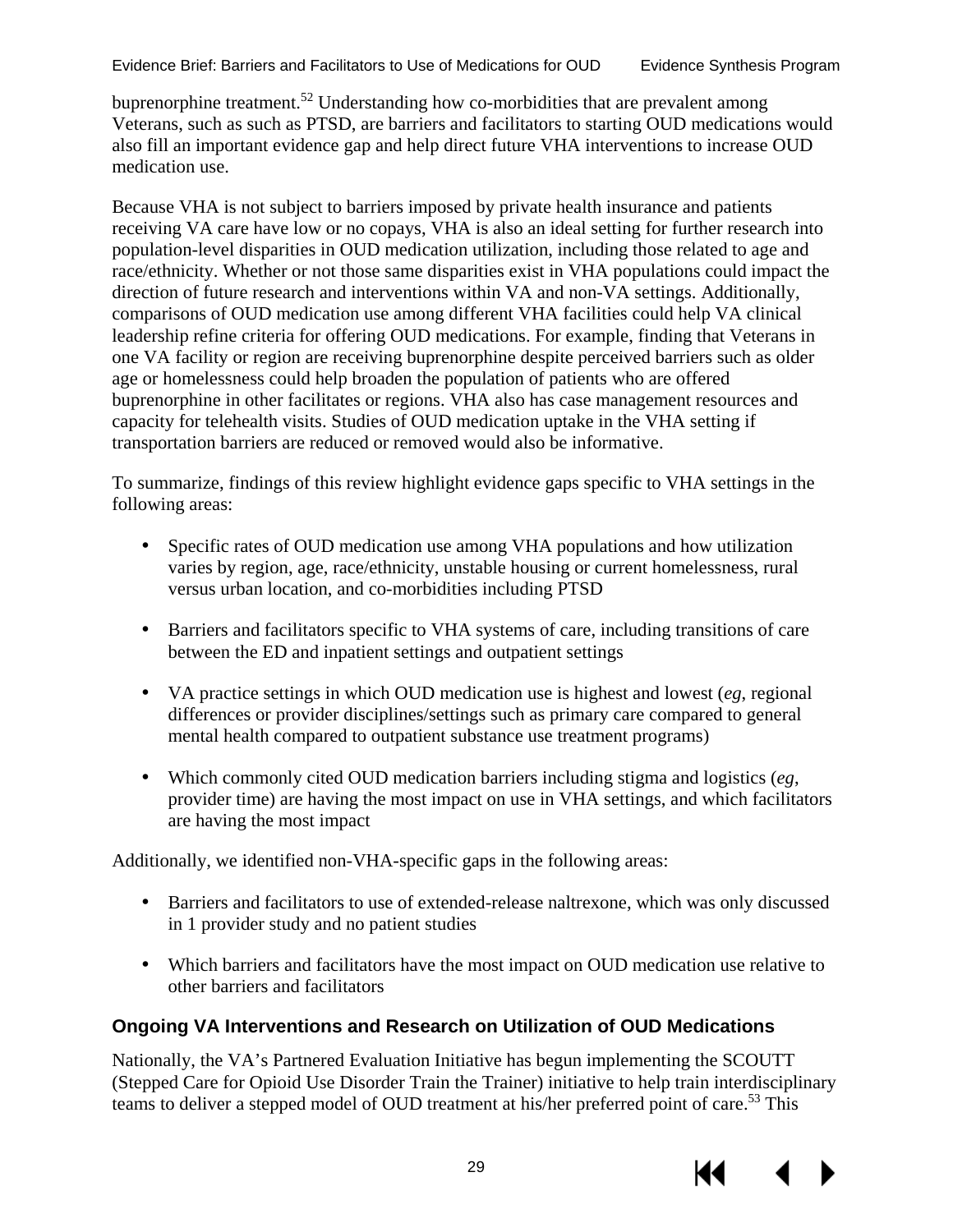stepped care will consist of: 1) Level 0: self-management only through mutual help groups and skills application; 2) Level 1: addiction-focused medical management in primary care, pain clinic, or mental health; 3) Level 2: SUD specialty care including outpatient, intensive outpatient, OTPs, and residential. In addition to implementation of the stepped care model, this initiative will develop strategies and products that can be used across VISNs; provide facilitation, training, and mentorship to pilot team members; and will conduct program evaluation and process improvement to streamline SCOUTT. This intervention may address provider barriers of: lack of confidence treating OUD; lack of education on OUD/addiction; lack of access to specialty care; and time needed to manage OUD patients.

Regionally, the Minneapolis VA Health Care System is currently evaluating the effect of an intensive external facilitation strategy to promote the use of buprenorphine and naltrexone at 8 VA sites with low rates of OUD medication use.<sup>[54](#page-40-3)</sup> This external facilitation consists of 1) a review of site-specific barriers and potential implementation strategies, 2) instruction on the use of available dashboards to track prescription rates, and 3) education on OUD medication including required training to obtain buprenorphine waiver. The VA Connecticut Healthcare System is taking an alternative approach towards increasing use of OUD medications by expanding the use of clinical video teleconferencing. This site plans to deliver OUD care including medications to Veterans served by rural CBOCs and to develop a standard set of materials to assist other VA telemedicine centers in delivering this type of care.<sup>55</sup> These interventions may address provider barriers of: lack of confidence treating OUD; lack of education on OUD/addiction; and concerns about diversion. The telemedicine intervention may additionally address lack of access/wait times to see a provider.

#### <span id="page-33-0"></span>**Ongoing Non-VA Research on Utilization of OUD Medications**

Other approaches towards overcoming barriers to OUD medication treatment are also being explored outside the VA. For example, a single-armed study at Duke University is examining the feasibility of transferring care of OUD patient receiving buprenorphine/naloxone from a physician to a pharmacist after initial induction.[56](#page-40-5) This intervention could address barriers of lack of time/staffing to manage OUD patients, and administrative barriers including lack of office space. Another example is the NIH HEAL Initiative which aims to develop an office-based buprenorphine treatment module for primary care, which includes an assessment of barriers to implementation of buprenorphine treatment within participating clinics as well as methods for overcoming these barriers. [57](#page-40-6) Several other models of systems-based care link primary care providers with addiction medicine specialists for education and consultation or use a "hub-andspoke" model in which patients are started on OUD medications by specialists and then transferred to community providers for ongoing care (currently used in Vermont).<sup>[11](#page-37-11)</sup>

#### <span id="page-33-1"></span>**Other Considerations for Future Research**

Future research aimed at reducing barriers to OUD treatment with medication could also focus on reducing stigma. Evidence on reducing stigma related to HIV care may provide a model for reducing stigma associated with OUD, specifically the findings that multicomponent interventions including role-playing and spending time with people living with HIV helped improve provider knowledge and reduce negative attitudes towards this population.<sup>14</sup>

In addition, because providers commonly indicated that they did not prescribe buprenorphine due to concerns about diversion, educating providers about the reasons patients use illicit

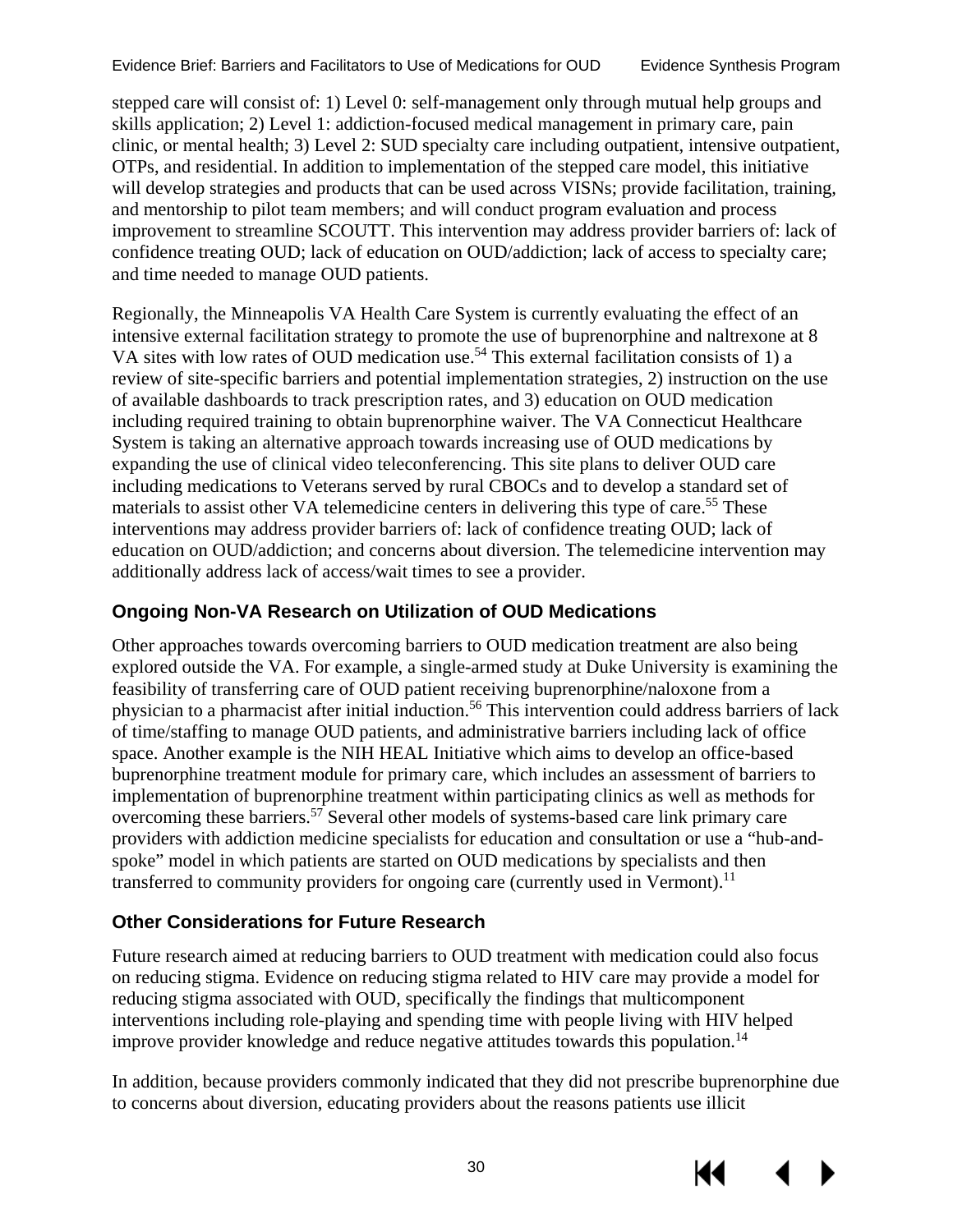buprenorphine (mostly abstinence from other opioids and to prevent withdrawal) may be useful in reducing this barrier. Future research could also examine the hypothesis that an increase access to prescribed buprenorphine would reduce illicit buprenorphine use.

 $\blacktriangleleft$ 

 $\blacktriangleright$ 

**K4**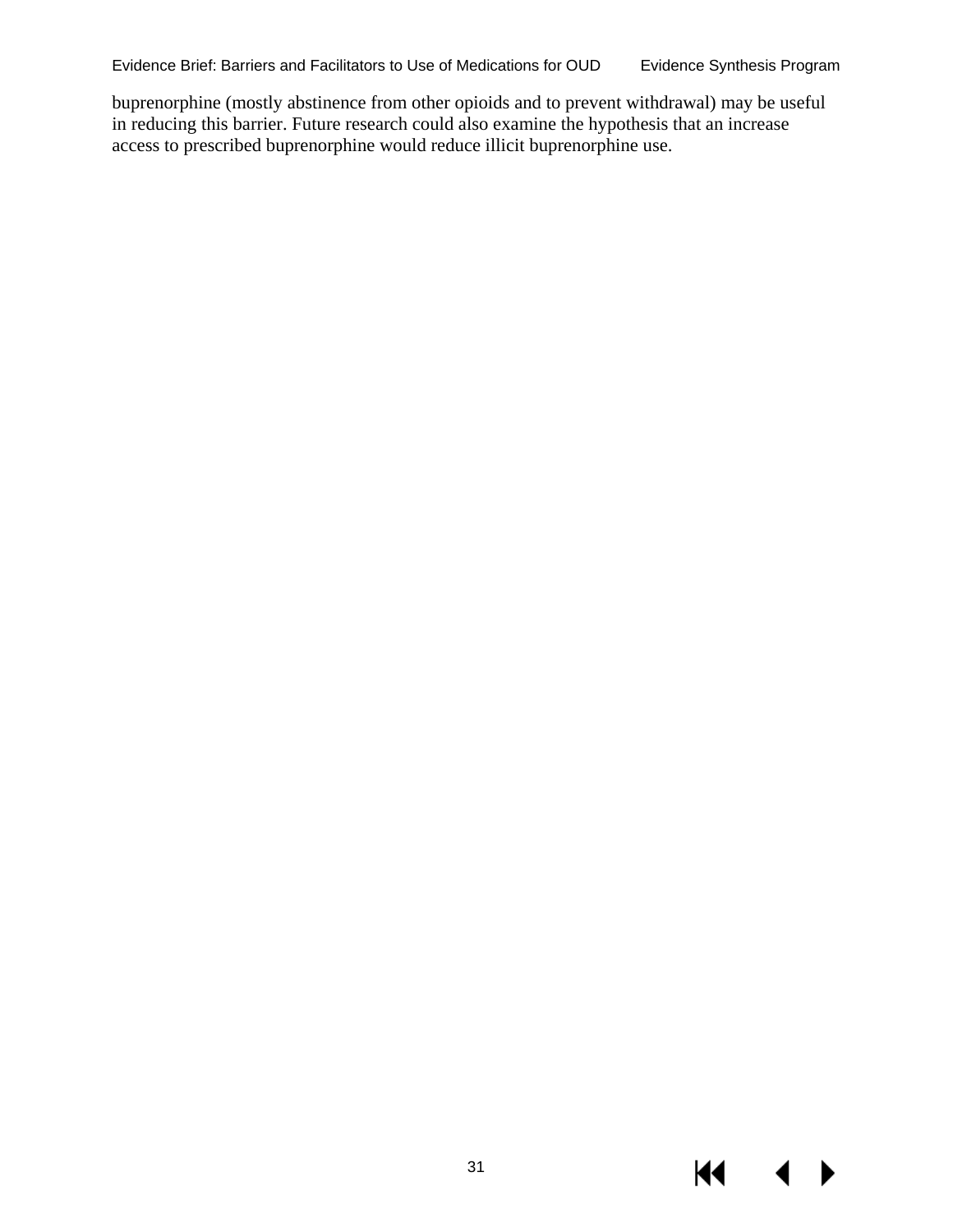# <span id="page-35-0"></span>**CONCLUSIONS**

Our review of 16 non-VHA studies published since 2014 that mostly discussed buprenorphine found that the 4 most commonly cited categories of patient-identified and provider-identified barriers to use of OUD medications were stigma, logistical barriers, treatment experiences and beliefs, and knowledge gaps. Of these, social stigma associated with OUD and high out-ofpocket costs were the most commonly described patient-identified barriers. Among providers, logistical concerns, particularly time, were the most commonly cited barriers. Support from peers, family, and treatment providers was the most common facilitator for patients. Among providers, limited information regarding facilitators of OUD prescribing are available and one factor did not stand out as being most important. Priorities for future research include exploration of systems-level barriers with applicability to VHA settings, evaluation of barriers/facilitations to extended-release naltrexone, determining whether barriers and facilitators vary by patient or provider characteristics or setting, and identification of which barriers and facilitators are most important.

KI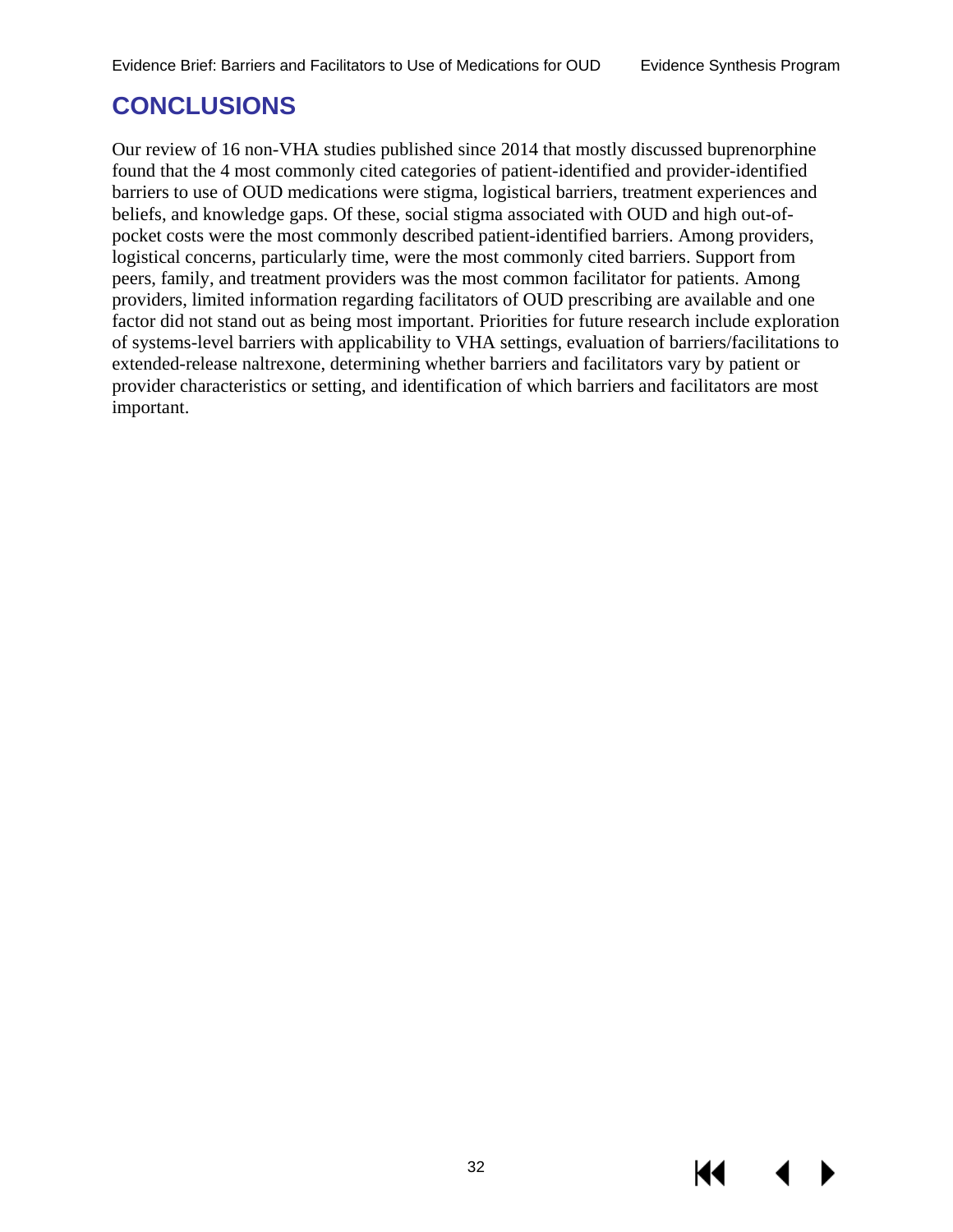# <span id="page-36-0"></span>**ACKNOWLEDGMENTS**

This topic was developed in response to a nomination by request from VA's Health Services Research and Development Service (HSR&D) for the purpose of informing prioritization of questions for a September 2019 State-of-the-Art (SOTA) conference. The scope was further developed with input from the topic nominators (*ie*, Operational Partners), the ESP Coordinating Center, the review team, and the technical expert panel (TEP).

In designing the study questions and methodology at the outset of this report, the ESP consulted several technical and content experts. Broad expertise and perspectives were sought. Divergent and conflicting opinions are common and perceived as healthy scientific discourse that results in a thoughtful, relevant systematic review. Therefore, in the end, study questions, design, methodologic approaches, and/or conclusions do not necessarily represent the views of individual technical and content experts.

The authors gratefully acknowledge Julia Haskin and Nate Parsons for editorial assistance and Kimberly Kauzlarich and Randall Udouj for guidance describing buprenorphine's mechanism of action.

#### **Operational Partners**

Operational partners are system-level stakeholders who have requested the report to inform decision-making. They recommend Technical Expert Panel (TEP) participants; assure VA relevance; help develop and approve final project scope and timeframe for completion; provide feedback on draft report; and provide consultation on strategies for dissemination of the report to field and relevant groups.

#### **Karen Drexler, MD**

*Director*  National Mental Health Program – Substance Use Disorders

#### **Ellen Edens, MD, MPH, MA**

*Director* VA Interprofessional Advanced Fellowship in Addiction Treatment

#### **Peer Reviewers**

The Coordinating Center sought input from external peer reviewers to review the draft report and provide feedback on the objectives, scope, methods used, perception of bias, and omitted evidence. Peer reviewers must disclose any relevant financial or non-financial conflicts of interest. Because of their unique clinical or content expertise, individuals with potential conflicts may be retained. The Coordinating Center and the ESP Center work to balance, manage, or mitigate any potential nonfinancial conflicts of interest identified.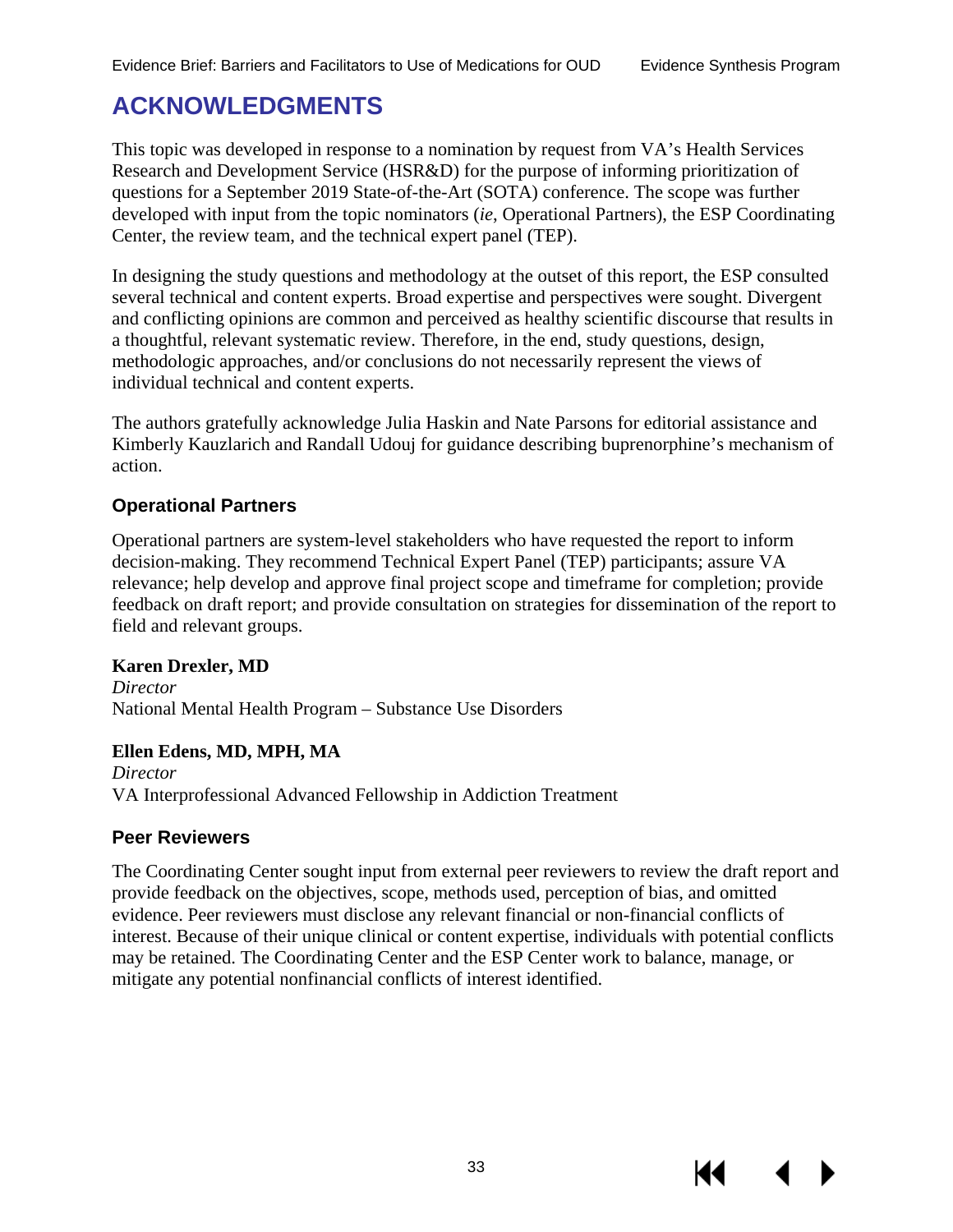# <span id="page-37-0"></span>**REFERENCES**

- <span id="page-37-1"></span>1. Lin HC, Wang Z, Simoni-Wastila L, Boyd C, Buu A. Interstate data sharing of prescription drug monitoring programs and associated opioid prescriptions among patients with non-cancer chronic pain. *Preventive Medicine.* 2019;118:59-65.
- <span id="page-37-2"></span>2. NIDA. *Principles of drug addiction treatment: A research-based guide.* Third Edition 2018.
- <span id="page-37-3"></span>3. National Academies of Sciences E, Medicine. *Medications for opioid use disorder save lives.* National Academies Press; 2019.
- <span id="page-37-4"></span>4. Department of Veterans Affairs. VA clinical practice guideline for opioid therapy for chronic pain. 2017;

[https://www.healthquality.va.gov/guidelines/Pain/cot/VADoDOTCPG022717.pdf.](https://www.healthquality.va.gov/guidelines/Pain/cot/VADoDOTCPG022717.pdf)

- <span id="page-37-5"></span>5. Welsh C, Valadez-Meltzer A. Buprenorphine: A (relatively) new treatment for opioid dependence. *Psychiatry (Edgmont).* 2005;2(12):29.
- <span id="page-37-6"></span>6. Wyse JJ, Gordon AJ, Dobscha SK, et al. Medications for opioid use disorder in the department of veterans affairs (VA) health care system: Historical perspective, lessons learned, and next steps. *Substance abuse.* 2018;39(2):139-144.
- <span id="page-37-7"></span>7. Andraka-Christou B, Capone MJ. A qualitative study comparing physician-reported barriers to treating addiction using buprenorphine and extended-release naltrexone in u.S. Office-based practices. *International Journal of Drug Policy.* 2018;54:9-17.
- <span id="page-37-8"></span>8. Krupitsky E, Nunes EV, Ling W, Illeperuma A, Gastfriend DR, Silverman BL. Injectable extended-release naltrexone for opioid dependence: A double-blind, placebo-controlled, multicentre randomised trial. *The Lancet.* 2011;377(9776):1506-1513.
- <span id="page-37-9"></span>9. Center for Substance Abuse Treatment. Medication-assisted treatment for opioid addiction in opioid treatment programs. 2005.
- <span id="page-37-10"></span>10. American Society of Addiction Medicine. Level of care certification. [https://www.asam.org/resources/level-of-care-certification.](https://www.asam.org/resources/level-of-care-certification) Accessed July, 2019.
- <span id="page-37-11"></span>11. Korthuis PT, McCarty D, Weimer M, et al. Primary care–based models for the treatment of opioid use disorder: A scoping review. *Annals of internal medicine.* 2017;166(4):268- 278.
- <span id="page-37-12"></span>12. Korthuis P, Gregg J, Rogers WE, McCarty D, Nicolaidis C, Boverman J. Patients' reasons for choosing office-based buprenorphine: Preference for patient-centered care. *Journal of Addiction Medicine.* 2010;4(4):204-210.
- <span id="page-37-13"></span>13. Moran G, Noftinger R, Noda J. Implementing medication-assisted treatment for opioid use disorder in rural primary care: Environmental scan, volume 1. *(Prepared by Westsat under Contract Number HHSP 233201500026I, Task Order No HHSP23337003T) In Rockville, MD: Agency for Healthcare Research and Quality.* 2017.
- <span id="page-37-14"></span>14. Mak WW, Mo PK, Ma GY, Lam MY. Meta-analysis and systematic review of studies on the effectiveness of hiv stigma reduction programs. *Social science & medicine.*  2017;188:30-40.
- <span id="page-37-15"></span>15. The Pew Charitable Trusts. Nurse licensing laws block treatment for opioid addiction [press release]. 2017.
- <span id="page-37-16"></span>16. Dowell D, Haegerich TM, Chou R. Cdc guideline for prescribing opioids for chronic pain - united states, 2016. *MMWR Recomm Rep.* 2016;65(1):1-49.
- <span id="page-37-17"></span>17. Kampman K, Jarvis M. American society of addiction medicine (asam) national practice guideline for the use of medications in the treatment of addiction involving opioid use. *Journal of addiction medicine.* 2015;9(5):358-367.

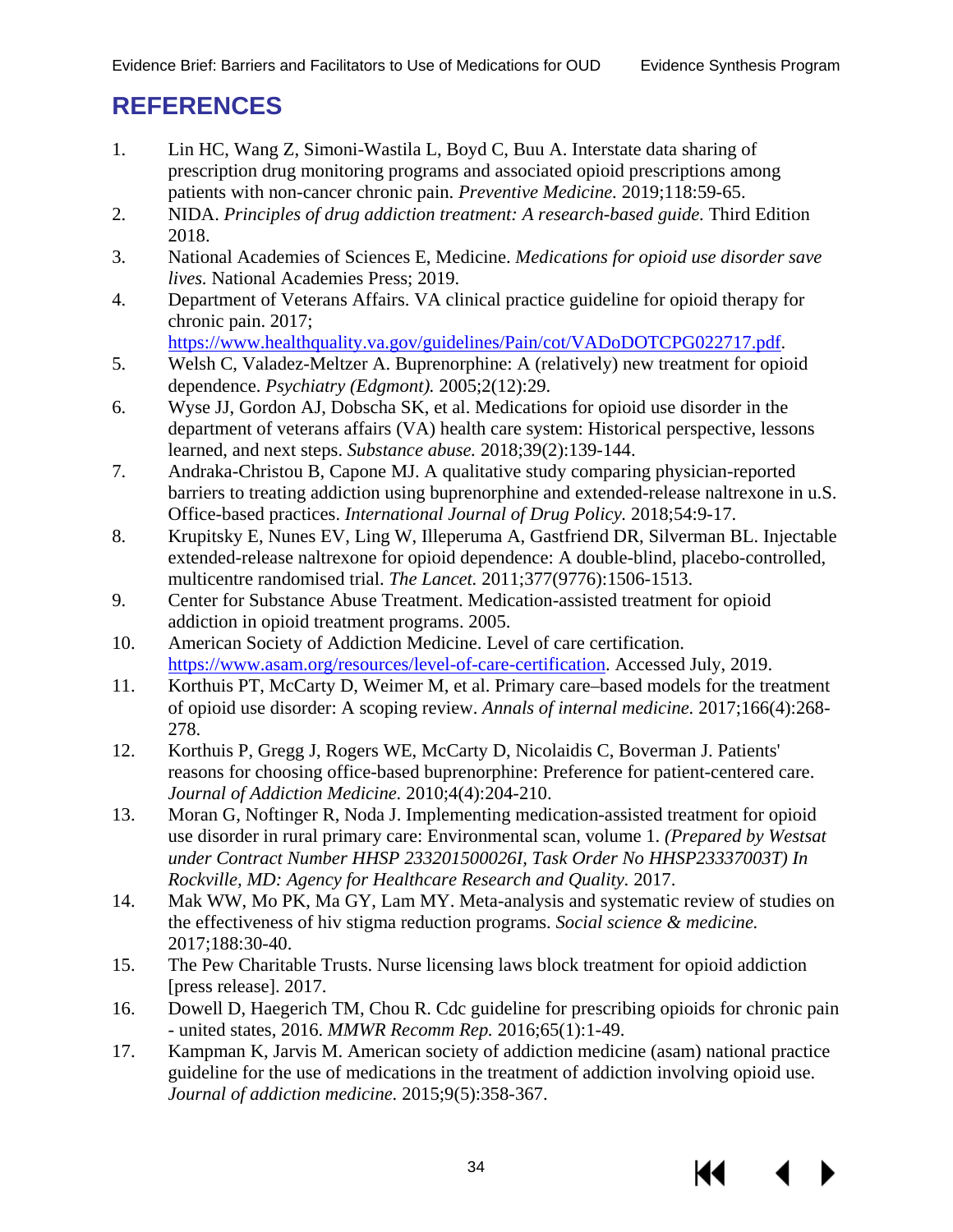- <span id="page-38-0"></span>18. Gordon AJ, Kavanagh G, Krumm M, et al. Facilitators and barriers in implementing buprenorphine in the veterans health administration. *Psychol Addict Behav.*  2011;25(2):215-224.
- <span id="page-38-1"></span>19. Centers for Disease Control and Prevention. Opioid overdose: Understanding the epidemic. [https://www.cdc.gov/drugoverdose/epidemic/index.html.](https://www.cdc.gov/drugoverdose/epidemic/index.html) Accessed July, 2019.
- <span id="page-38-2"></span>20. Hannes K. Supplementary guidance for inclusion of qualitative research in cochrane systematic reviews of interventions. 2011.
- <span id="page-38-3"></span>21. The Joanna Briggs Institute. Critical appraisal tools. 2017; . [https://joannabriggs.org/critical\\_appraisal\\_tools.](https://joannabriggs.org/critical_appraisal_tools) Accessed July, 2019.
- <span id="page-38-4"></span>22. Berkman ND, Lohr KN, Ansari M, et al. *Grading the strength of a body of evidence when assessing health care interventions for the effective health care program of the agency for healthcare research and quality: An update methods guide for effectiveness and comparative effectiveness reviews.* Rockville, MD;2013.
- <span id="page-38-5"></span>23. Burns RM, Pacula RL, Bauhoff S, et al. Policies related to opioid agonist therapy for opioid use disorders: The evolution of state policies from 2004 to 2013. *Substance Abuse.*  2016;37(1):63-69.
- 24. Huskamp HA, Riedel LE, Barry CL, Busch AB. Coverage of medications that treat opioid use disorder and opioids for pain management in marketplace plans, 2017. *Medical Care.* 2018;56(6):505-509.
- 25. Molfenter T, Fitzgerald M, Jacobson N, McCarty D, Quanbeck A, Zehner M. Barriers to buprenorphine expansion in ohio: A time-elapsed qualitative study. *J Psychoactive Drugs.* 2019.
- 26. Molfenter T, Sherbeck C, Zehner M, et al. Implementing buprenorphine in addiction treatment: Payer and provider perspectives in ohio. *Substance Abuse Treatment, Prevention, & Policy.* 2015;10:13.
- 27. Reif S, Creedon TB, Horgan CM, Stewart MT, Garnick DW. Commercial health plan coverage of selected treatments for opioid use disorders from 2003 to 2014. *Journal of Psychoactive Drugs.* 2017;49(2):102-110.
- <span id="page-38-6"></span>28. Parran TV, Muller JZ, Chernyak E, et al. Access to and payment for office-based buprenorphine treatment in oh. *Substance Abuse: Research and Treatment.* 2017;11(no pagination).
- 29. Wen H, Hockenberry JM, Borders TF, Druss BG. Impact of medicaid expansion on medicaid-covered utilization of buprenorphine for opioid use disorder treatment. *Medical Care.* 2017;55(4):336-341.
- <span id="page-38-9"></span>30. Aletraris L, Edmond MB, Paino M, Fields D, Roman PM. Counselor training and attitudes toward pharmacotherapies for opioid use disorder. *Substance Abuse.*  2016;37(1):47-53.
- <span id="page-38-10"></span>31. Knudsen HK, Brown R, Jacobson N, et al. Pharmacotherapy, resource needs, and physician recruitment practices in substance use disorder treatment programs. *Journal of addiction medicine.* 2019;13(1):28-34.
- <span id="page-38-7"></span>32. Fox AD, Chamberlain A, Sohler NL, Frost T, Cunningham CO. Illicit buprenorphine use, interest in and access to buprenorphine treatment among syringe exchange participants. *Journal of Substance Abuse Treatment.* 2015;48(1):112-116.
- <span id="page-38-11"></span>33. Streisel S. Intent to refer: Exploring bias toward specific medication-assisted treatments by community corrections employees. *Substance Use & Misuse.* 2018;53(14):2421-2430.
- <span id="page-38-8"></span>34. Andrilla CHA, Coulthard C, Larson EH. Barriers rural physicians face prescribing buprenorphine for opioid use disorder. *Annals of Family Medicine.* 2017;15(4):359-362.

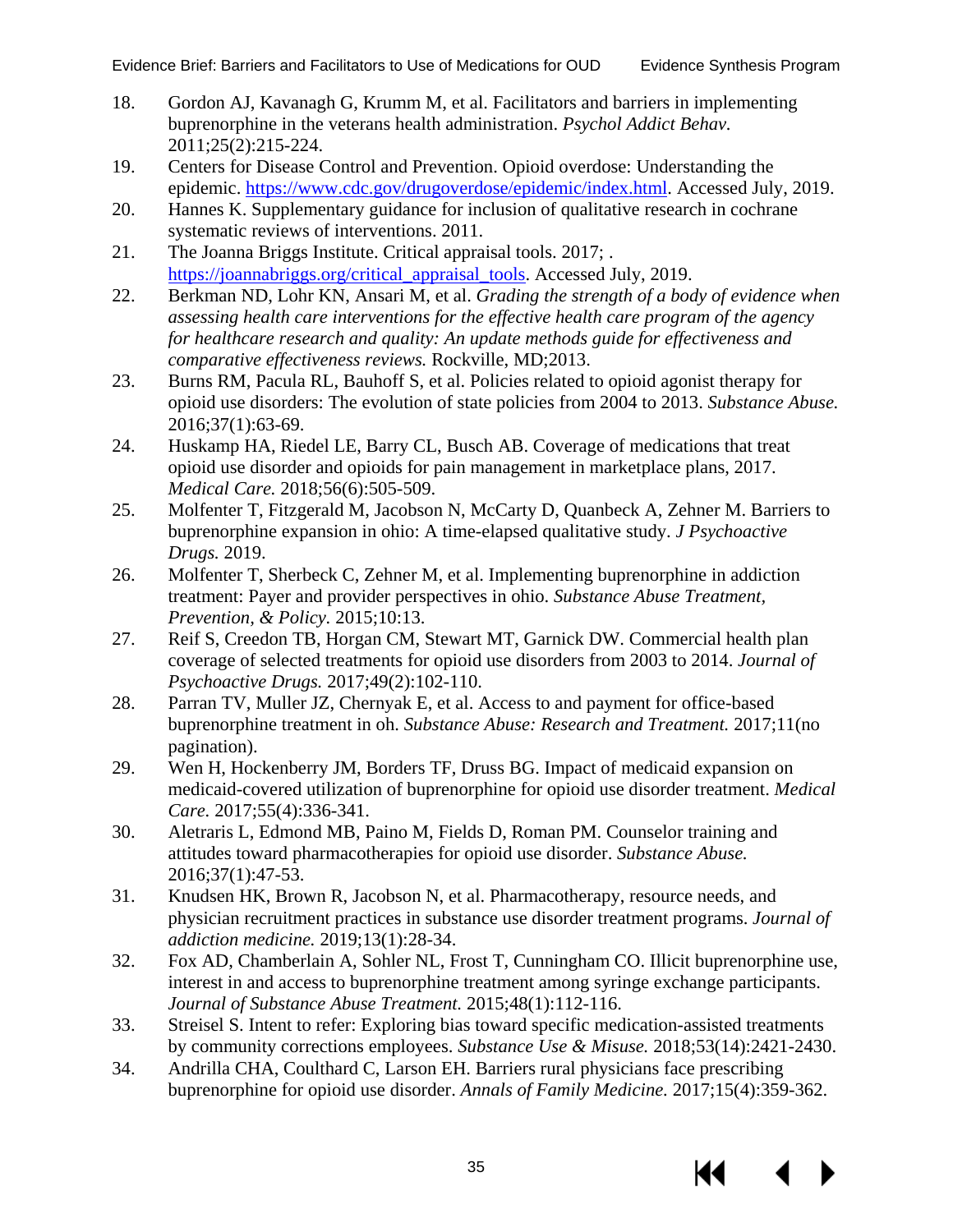- <span id="page-39-7"></span>35. Andrilla CHA, Coulthard C, Patterson DG. Prescribing practices of rural physicians waivered to prescribe buprenorphine. *Am J of Prev Med.* 2018;54(6 Supplement 3):S208- S214.
- <span id="page-39-0"></span>36. Cicero TJ, Ellis MS, Chilcoat HD. Understanding the use of diverted buprenorphine. *Drug & Alcohol Dependence.* 2018;193:117-123.
- <span id="page-39-5"></span>37. DeFlavio JR, Rolin SA, Nordstrom BR, Kazal LA, Jr. Analysis of barriers to adoption of buprenorphine maintenance therapy by family physicians. *Rural & Remote Health.*  2015;15:3019.
- <span id="page-39-1"></span>38. Hewell VM, Vasquez AR, Rivkin ID. Systemic and individual factors in the buprenorphine treatment-seeking process: A qualitative study. *Substance Abuse Treatment, Prevention, & Policy.* 2017;12(1):3.
- <span id="page-39-6"></span>39. Huhn AS, Dunn KE. Why aren't physicians prescribing more buprenorphine? *Journal of Substance Abuse Treatment.* 2017;78:1-7.
- <span id="page-39-13"></span>40. Hutchinson E, Catlin M, Andrilla C, Baldwin L-M, Rosenblatt RA. Barriers to primary care physicians prescribing buprenorphine. *Annals of Family Medicine.* 2014;12(2):128- 133.
- <span id="page-39-11"></span>41. Jones CM, McCance-Katz EF. Characteristics and prescribing practices of clinicians recently waivered to prescribe buprenorphine for the treatment of opioid use disorder. *Addiction.* 2019;114(3):471-482.
- <span id="page-39-12"></span>42. Kermack A, Flannery M, Tofighi B, McNeely J, Lee JD. Buprenorphine prescribing practice trends and attitudes among new york providers. *Journal of Substance Abuse Treatment.* 2017;74:1-6.
- <span id="page-39-9"></span>43. Monico LB. A systems perspective of buprenorphine patients' experiences in an opioid treatment program. *Dissertation Abstracts International Section A: Humanities and Social Sciences.* 2017;78(1-A(E)):No Pagination Specified.
- <span id="page-39-2"></span>44. Murphy SM, Fishman PA, McPherson S, Dyck DG, Roll JR. Determinants of buprenorphine treatment for opioid dependence. *Journal of Substance Abuse Treatment.*  2014;46(3):315-319.
- <span id="page-39-3"></span>45. Simon CB, Tsui JI, Merrill JO, Adwell A, Tamru E, Klein JW. Linking patients with buprenorphine treatment in primary care: Predictors of engagement. *Drug & Alcohol Dependence.* 2017;181:58-62.
- <span id="page-39-15"></span>46. Suzuki J, Connery HS, Ellison TV, Renner JA. Preliminary survey of office-based opioid treatment practices and attitudes among psychiatrists never receiving buprenorphine training to those who received training during residency. *American Journal on Addictions.* 2014;23(6):618-622.
- <span id="page-39-8"></span>47. Fox AD, Maradiaga J, Weiss L, Sanchez J, Starrels JL, Cunningham CO. Release from incarceration, relapse to opioid use and the potential for buprenorphine maintenance treatment: A qualitative study of the perceptions of former inmates with opioid use disorder. *Addiction Science & Clinical Practice.* 2015;10:2.
- <span id="page-39-4"></span>48. Lagisetty P, Ross R, Bohnert A, Clay M, Maust D. Buprenorphine treatment divide by race/ethnicity and payment. *JAMA Psychiatry.* 2019.
- <span id="page-39-10"></span>49. McDonald KM, Rodriguez HP, Shortell SM. Organizational influences on time pressure stressors and potential patient consequences in primary care. *Medical care.*  2018;56(10):822-830.
- <span id="page-39-14"></span>50. Wakeman SE, Rich JD. Barriers to medications for addiction treatment: How stigma kills. *Substance Use & Misuse.* 2018;53(2):330-333.